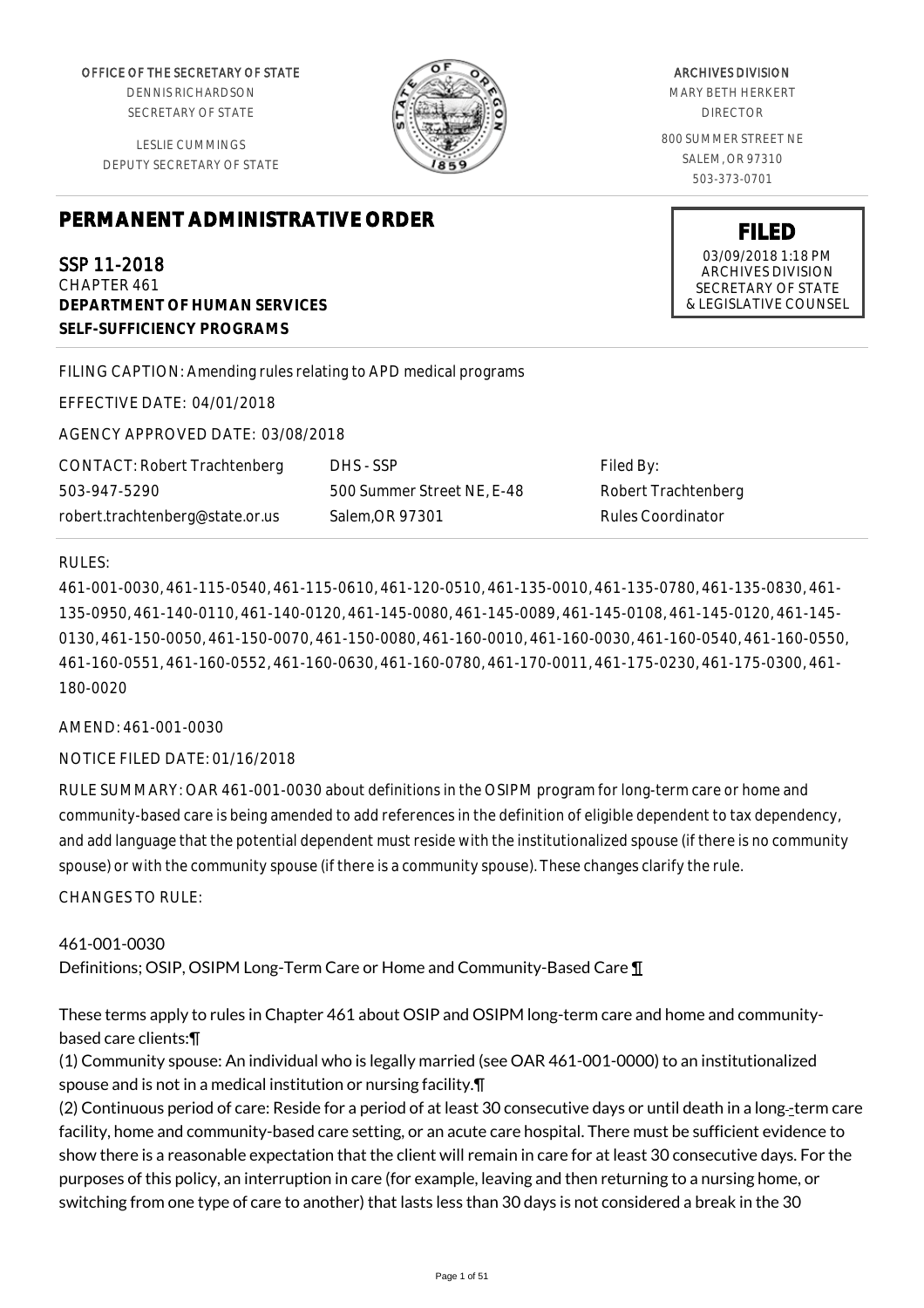consecutive days of care. A new period of care begins if care is interrupted for 30 or more days.¶ (3) Eligible dependent:¶

(a) For cases with a community spouse:¶

(A) An "eligible dependent" is theone of the following: 1

(i) A child of the institutionalized spouse or community spouse andwho resides with the community spouse, and who must also be either a minor (under the age of 21) or 21 or older but still a tax dependent of either spouse. T (Bii) A grandchildparent or sibling of the institutionalized spouse or community spouse is not considered an

### "eligible dependent".¶

(C) An "eligible dependent" is a dependent parent or siblingwho resides with the community spouse and is claimed as a tax dependent by either spouse.¶

(B) A grandchild of the institutionalized spouse or community spouse who is residing with the community spouse and claimed as a tax dependent by either spouseis not considered an "eligible dependent".¶

(b) For cases without a community spouse, an "eligible dependent" is resides with the institutionalized spouse and is either a minor child (under the age of 21) or dependent child residing with and claimed asf the institutionalized spouse, or a child 21 or older but still a tax dependent by of the elientinstitutionalized spouse. T

(4) Home and community-based care: Title XIX services needed to keep an individual out of a long-term care facility. These services are:¶

(a) In-home services except for state plan personal care services.¶

(b) Residential care facility services.¶

(c) Assisted living facility services.¶

(d) Adult foster care services.¶

(e) Home adaptations to accommodate a client's physical condition.¶

(f) Home-delivered meals provided in conjunction with in-home services.¶

(g) Specialized living facility services.¶

(h) Adult day care services.¶

(i) Community transition services.¶

(5) Home and community-based care client: A client receiving home and community-based care for a continuous period.¶

(6) Institutionalized spouse: An individual who is in long-term care or receiving home and community-based care for a continuous period and is married to a community spouse.

Statutory/Other Authority: ORS 411.060, ORS 409.050, 411.083, 411.404, 413.085, 414.685

Statutes/Other Implemented: ORS 411.060, 411.700, ORS 409.010, 411.083, 411.404, 42 USC 1396r, 42 CFR 435.726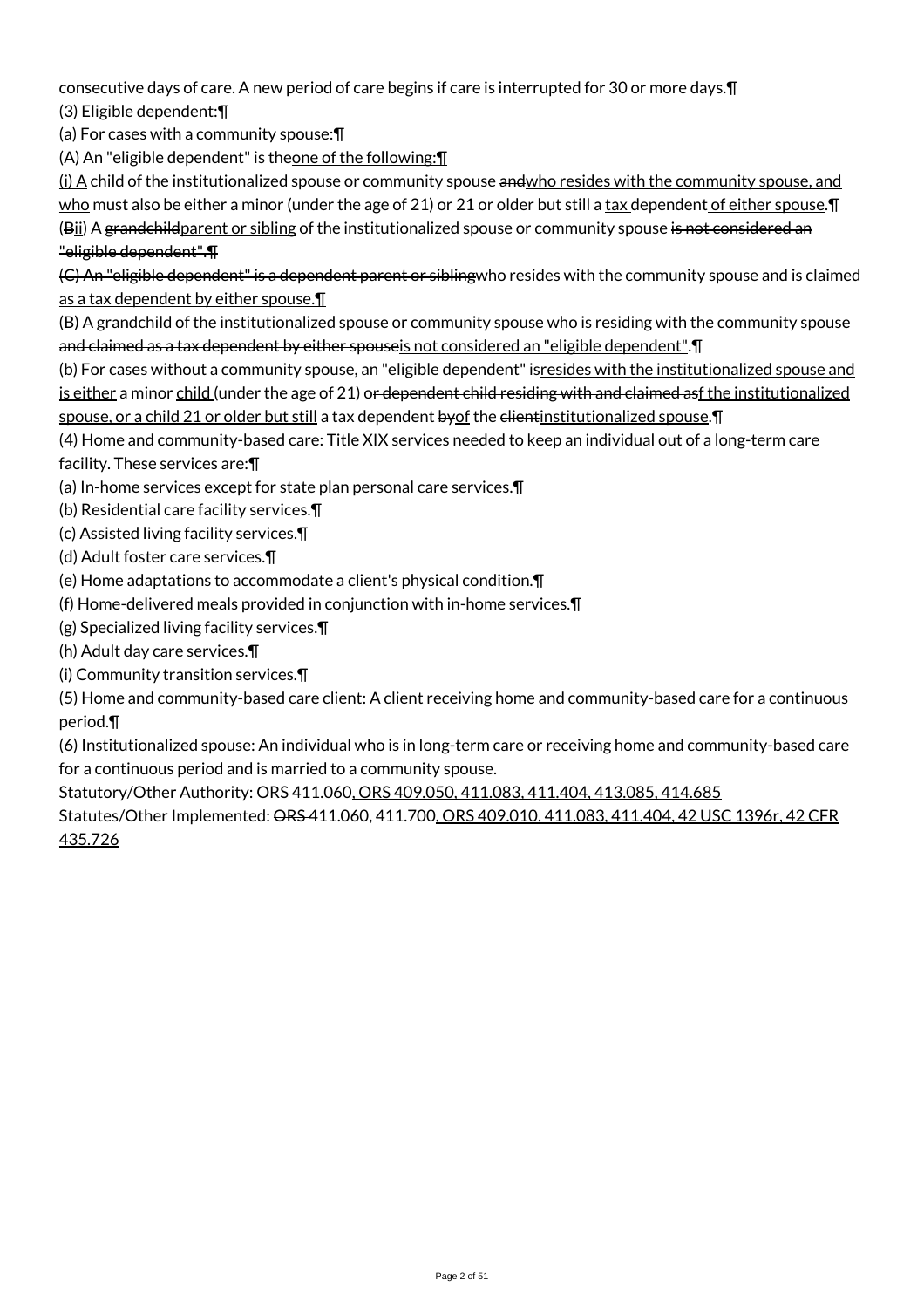#### REPEAL: 461-115-0540

#### NOTICE FILED DATE: 01/16/2018

RULE SUMMARY: OAR 461-115-0540 about the certification period for the OSIP-EPD and OSIPM-EPD programs is being repealed to align the certification period for these programs with the OSIP and OSIPM programs.

CHANGES TO RULE:

#### 461-115-0540

Certification Period; OSIP-EPD and OSIPM-EPD

(1) In the OSIP-EPD and OSIPM-EPD programs, the Department determines eligibility and assigns a redetermination date by which the next determination of eligibility is required. The Department determines the length of the certification period (see OAR 461-001-0000) based on the stability of the client's circumstances, as follows:¶

(a) The period may extend up to 12 months if the client's circumstances are sufficiently predictable.¶

(b) If the client's circumstances are not stable or changes are expected in the near future, the period may be a minimum of three and a maximum of six months.¶

(2) To receive uninterrupted benefits for the next certification period, OSIP-EPD and OSIPM-EPD clients must submit a completed redetermination form in the last month of their current certification period.

Statutory/Other Authority: ORS 411.060, 411.070

Statutes/Other Implemented: ORS 411.060, 411.070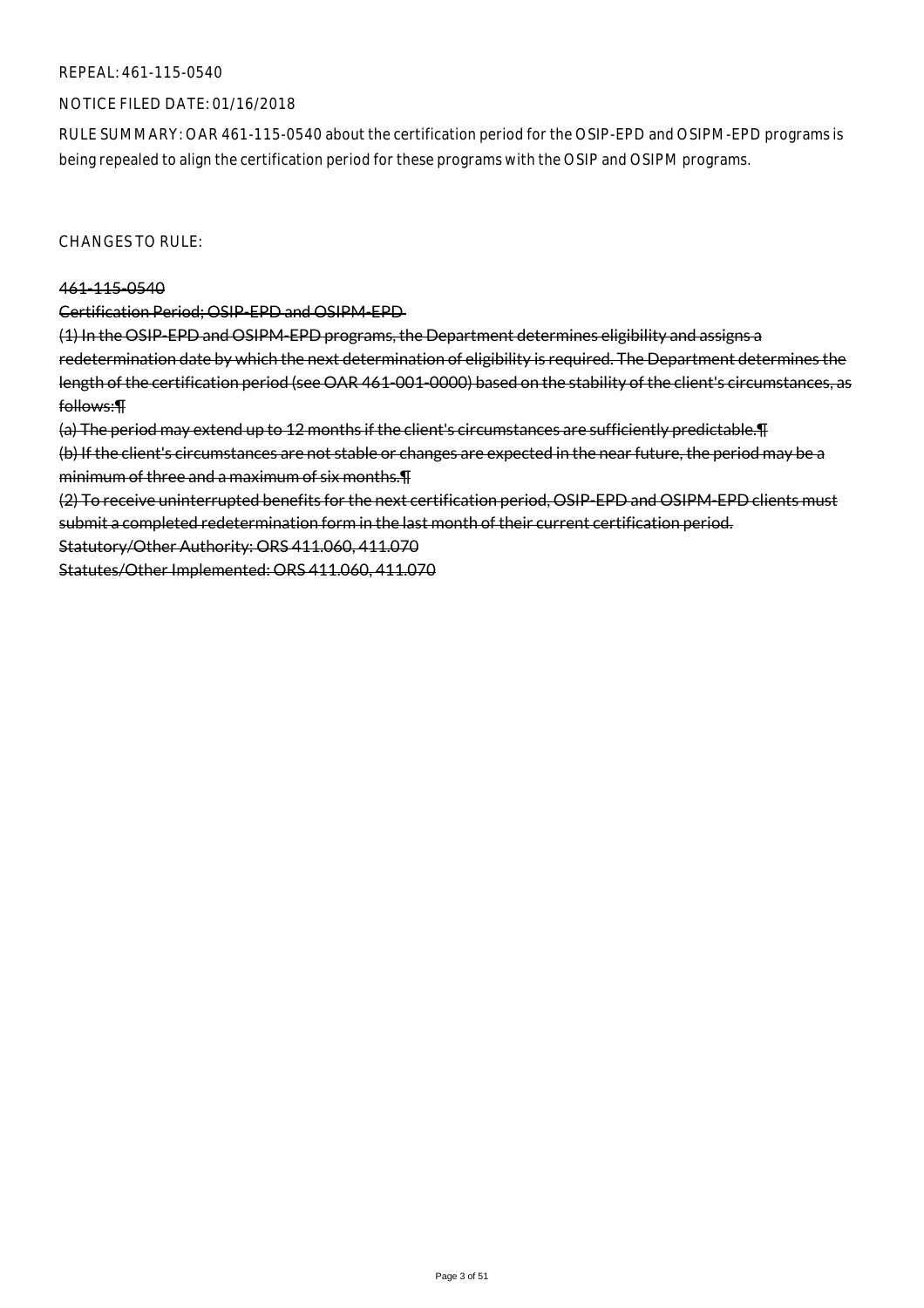#### NOTICE FILED DATE: 01/16/2018

RULE SUMMARY: OAR 461-115-0610 about verification is being amended to add self-attestation and electronic sources as additional categories of information used in the verification process and remove APD medical programs from the provision stating documentary evidence is the primary source of verification, making the rule consistent with other verification rules.

CHANGES TO RULE:

### 461-115-0610 Verification; General ¶

(1) To be eligible for benefits, elientindividuals must provide verification when the Department requests verification. The Department will notify an individual when verification, or additional verification, of any factor affecting eligibility or benefit level is required.¶

(2) Verification provided for one program is usconsidered for all programs in which the elientindividual participates. The three categories of information used in the verification process are:¶

(a) Documentary evidence, which is the primary source of verification for all eligibility factors except residency and household compositionDepartment will notify an individual when a particular method of verification is required. More information about what methods are accepted is in the following Oregon Administrative Rules:¶

(a) In the GA, OSIP, OSIPM, and QMB programs, see OAR 461-115-0700 and 461-115-0704.¶

(b) In the SNAP program, see OAR 461-115-0651 and 461-115-0690.¶

(3) The three methods of receiving verification are:¶

(a) Self-attestation. Information provided orally or in writing by or on behalf of an individual.¶

(b) Electronic. Information available and provided to the Department from an electronic source, including but not limited to:¶

(A) The State Wage Information Collection Agency.¶

(bB) Colla The Internal contact, which is an oral or documentary confirmation of an eligibility factor by a person outside of the filing groupRevenue Service.

(C) The Social Security Administration.¶

(D) The State Unemployment Compensation Agency.¶

(E) State agencies administering programs under Title 1, 10, 14, or 16 of the Social Security Act.¶

(F) SNAP agencies.¶

(eG) Observations made during a home visit by ather insurance affordability programs. I

(H) The Department representativeof Treasury.¶

(21) The Department will notify a client when verification of any factor affecting eligibility or benefit level is required.of Homeland Security.¶

(c) Documentary. Evidence which is provided by or on behalf of an individual, or obtained by the Department from a third party. ¶

(3A) Verification of the occurDocumentary evidence can be rence of an act of domestic violence (see OAR 461-001-0000) is not required for any programived in many ways, including: **[11]** 

(i) A paper or electronic copy of a document.¶

(ii) An oral or written collateral statement from someone outside the filing group.¶

(iii) Viewing a document during a home visit.¶

 $(4B)$  In the REF and REFM programs, the immigration status of an individual must be verified using documentary evidence from a federal agency that holds authority to grant legal immigration status. $\mathbf \mathbf I$ 

(4) Verification of the occurrence of an act of domestic violence (see OAR 461-001-0000) is not required for any program.

Statutory/Other Authority: ORS 411.060, 411.816, 414.042, 418.100, ORS 409.050, 411.402, 411.404, 412.014,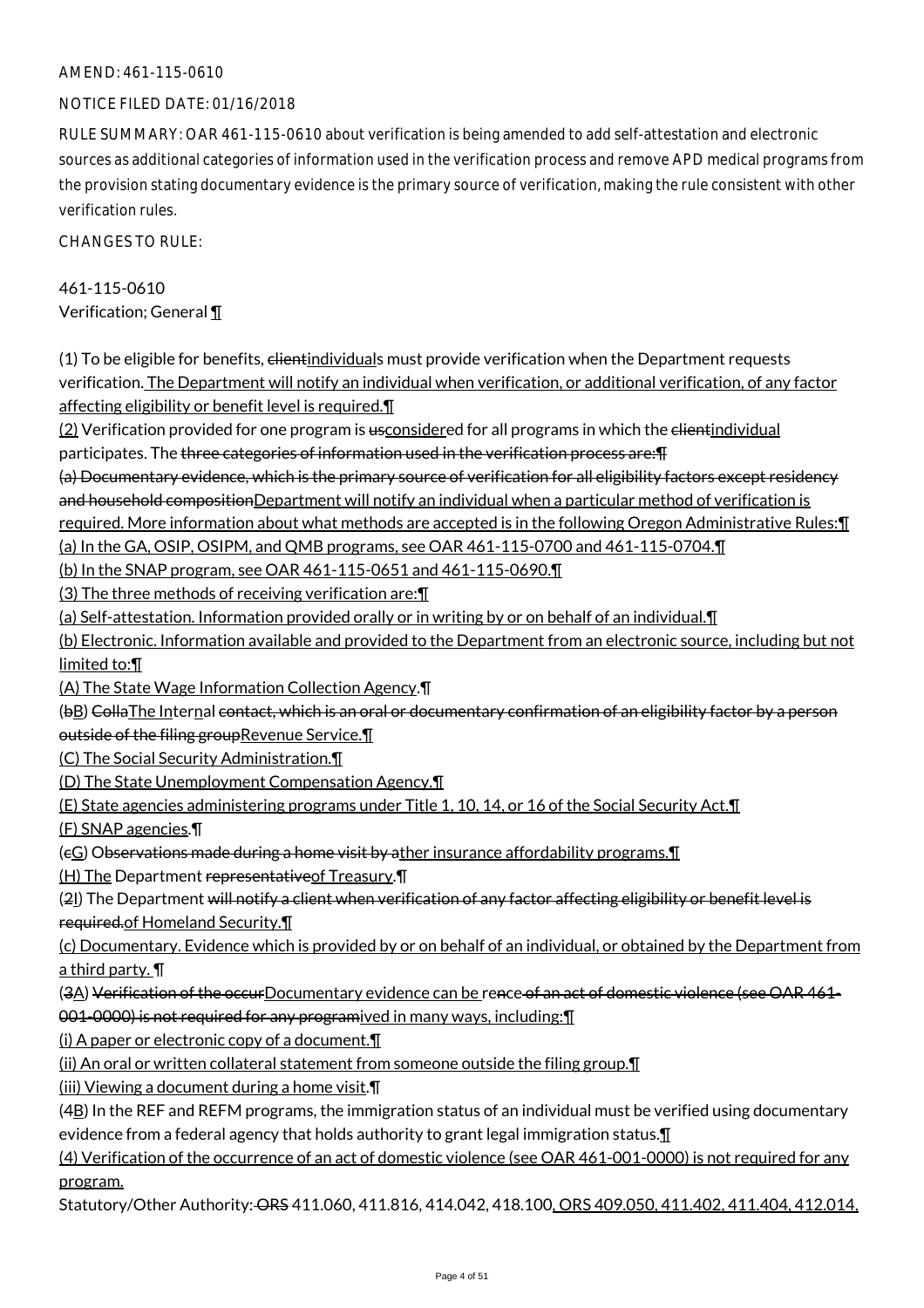412.049, 413.085, 414.685 Statutes/Other Implemented: ORS 411.060, 411.117, 411.650087, 411.816, 414.042, 418.100ORS 409.010, 411.402, 412.014, 412.049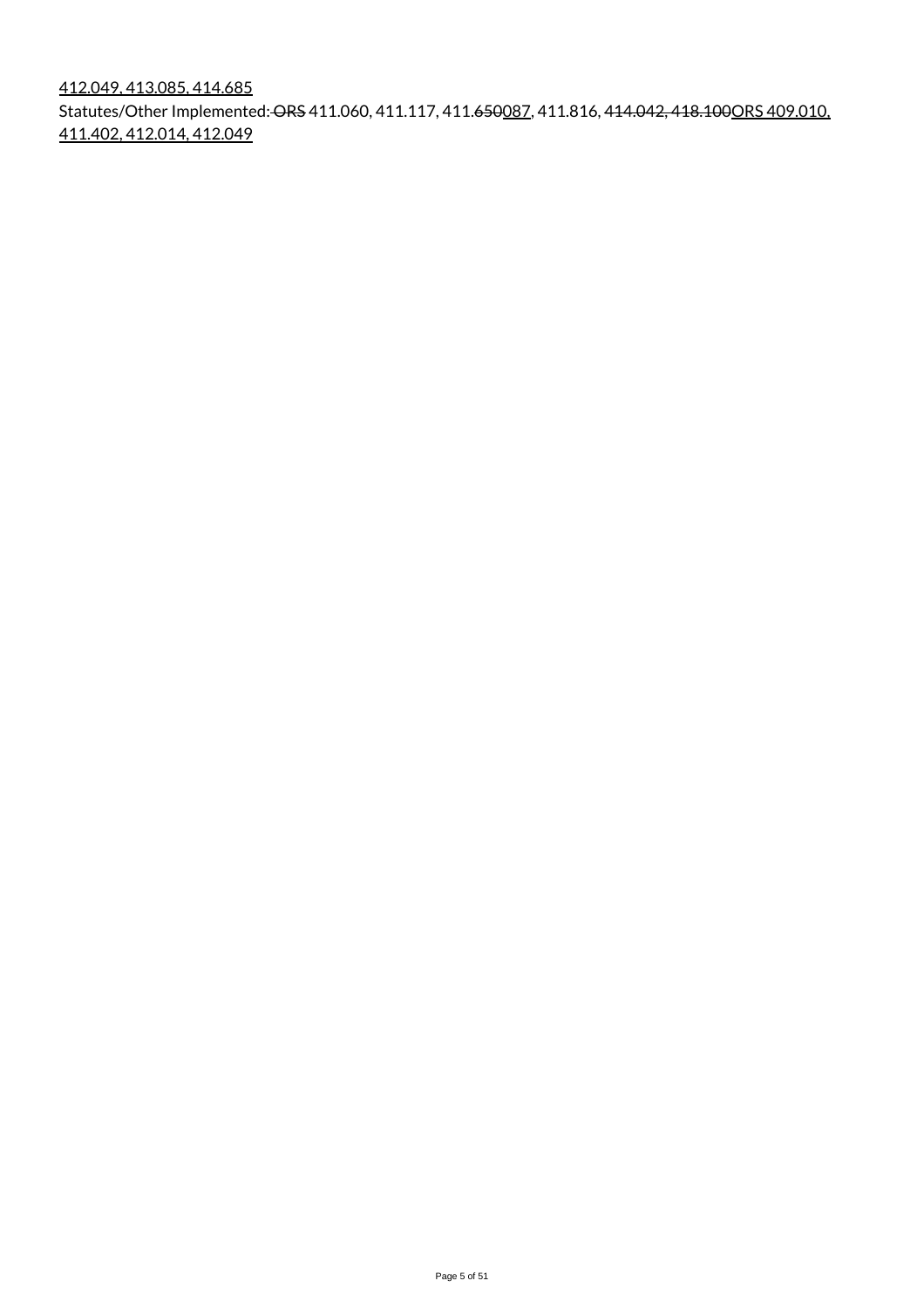#### NOTICE FILED DATE: 01/16/2018

RULE SUMMARY: OAR 461-120-0510 about age requirements for clients to receive benefits is being amended to remove the provision allowing age eligibility for emancipated minors for the OSIPM-EPD program, consistent with federal law.

CHANGES TO RULE:

461-120-0510

Age Requirements for Clients to Receive Benefits ¶

(1) If the year of an individual's birth is known but the month is unknown, the month of birth is presumed to be July. If the date of birth is unknown, the date of birth is presumed to be the first of the month.¶

(2) To be eligible for the TANF program:¶

(a) A dependent child (see OAR 461-001-0000): --¶

(A) May not be legally married (see OAR 461-001-0000), legally married and separated, or legally emancipated; and¶

(B) Must be under 18 years of age; or under 19 years of age and regularly attending school (see subsection (c) of this section) full time, as determined by the school.¶

(b) A caretaker relative (see OAR 461-001-0000) may be any age.¶

(c) "Regularly attending school" means enrolled in and attending any of the following:¶

(A) A school in grade 12 or below, including home schooling approved by the local school district.¶

(B) GED classes in lieu of high school.¶

(C) A course of vocational or technical training, including Job Corps, in lieu of high school.¶

(D) The Oregon School for the Deaf.¶

(d) The student's full-time status is defined by the school.¶

(e) Regular attendance continues when a student misses school because of an illness, family emergency, or

vacation, as long as the student intends to return to school. Students are considered to be in attendance for the full month in which they complete or discontinue school or training.¶

(3) To be eligible for payment of child care costs for the ERDC or TANF program, a child must be: - $\P$ 

(a) Under 12 years of age for the ERDC program or under 13 years of age for the TANF program; or¶

(b) Under 18 years of age, and: $-\P$ 

(A) Physically or mentally incapable of selfcare;¶

(B) Under court supervision;¶

(C) Receiving foster care;¶

(D) Eligible for the special need rate for child care in OAR 461-155-0150; or¶

(E) Subject to circumstances that significantly compromise the child's safety or the caretaker's ability to work or participate in an assigned activity if child care is not available.¶

(4) To be eligible for the OSIP-AB, OSIPM-AB, QMB-BAS, QMB-SMB, or SNAP programs, a client may be any age.¶

(5) To be eligible for the OSIP-AD (except OSIP-EPD), OSIPM-AD (except OSIPM-EPD), and QMB-DW programs, a client must be under 65 years of age.¶

(6) To be eligible for the OSIP-EPD and OSIPM-EPD programs, the client must be 18 years of age or older-or-be legally emancipated.¶

(7) To be eligible for the OSIP-OAA or OSIPM-OAA programs, a client must be 65 years of age or older.¶

(8) To be eligible for the REF or REFM programs, a client must be one of the following:¶

(a) 18 years of age or older.¶

(b) A legally emancipated minor.¶

(c) In the REFM program, a newborn according to OAR 461-135-0930.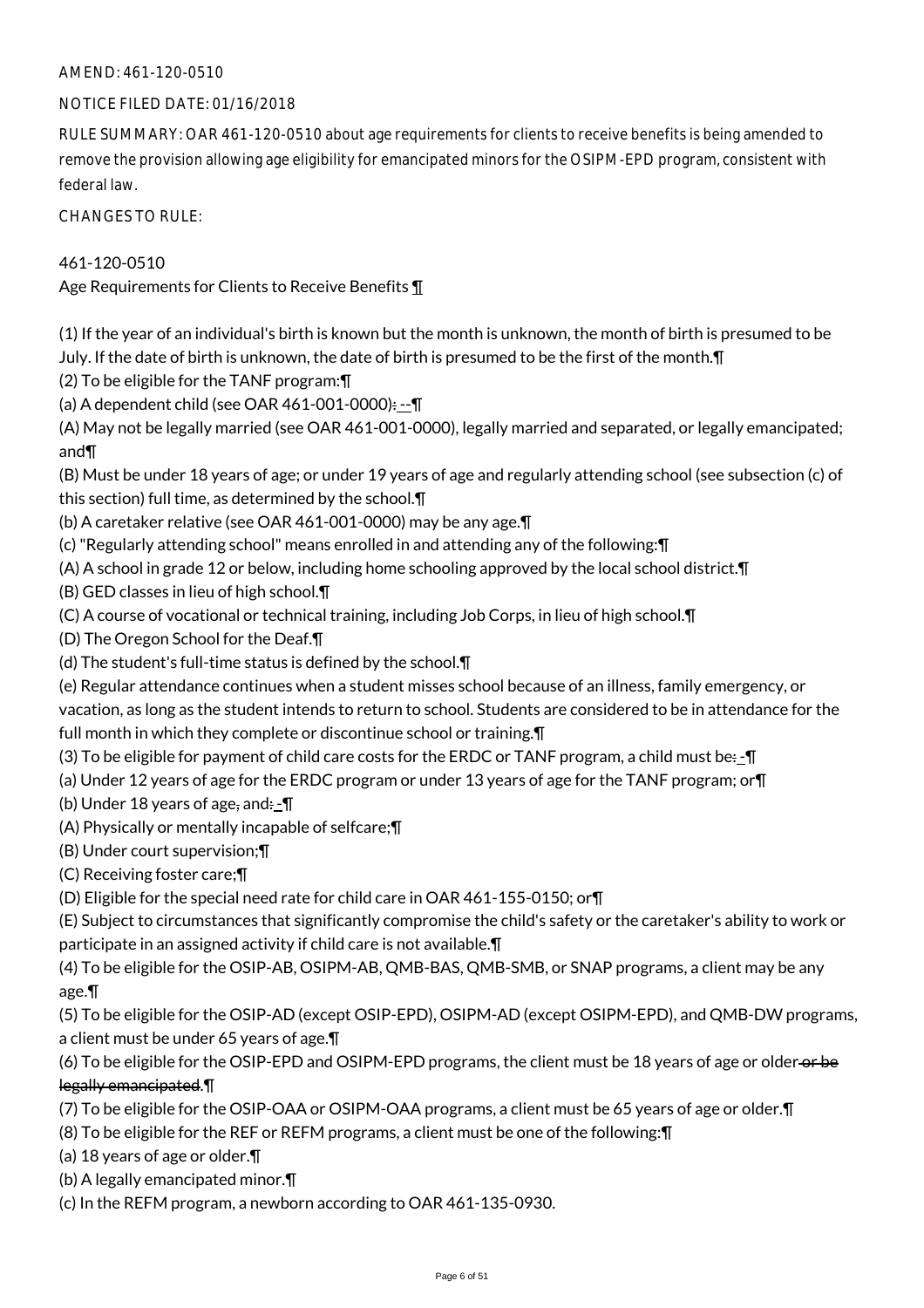Statutory/Other Authority: ORS 329A.500, 409.050, 411.060, 411.070, 411.404, 411.816, 412.049, 413.085, 414.685

Statutes/Other Implemented: ORS 329A.500, 409.010, 411.060, 411.070, 411.404, 411.816, 412.049, 42 USC 1396a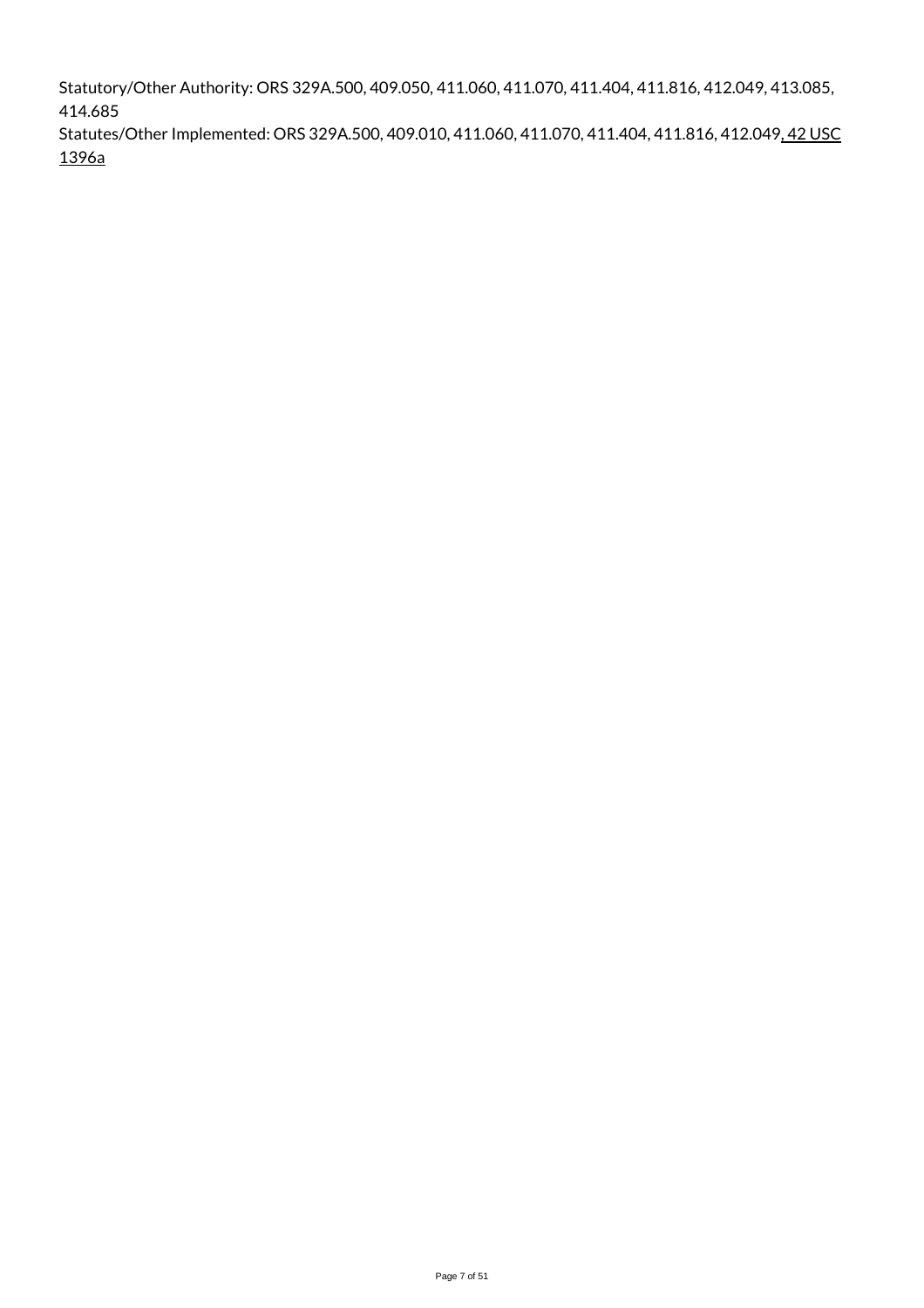#### NOTICE FILED DATE: 01/16/2018

RULE SUMMARY: OAR 461-135-0010 about assumed eligibility for medical programs is being amended to remove failure to pursue assets from the exceptions to assumed eligibility, and to clarify that all of the requirements set forth in OAR 461-120-0345 apply, not just the pursuit of medical insurance. These changes make the rule consistent with federal policy.

CHANGES TO RULE:

#### 461-135-0010

Assumed Eligibility for Medical Programs ¶

(1) This rule sets out when a client is assumed eligible for certain medical programs because the client receives or is deemed to receive benefits of another program.¶

(2) A pregnant woman who is eligible for and receiving benefits the day the pregnancy ends is assumed eligible for the OSIPM program until the last day of the calendar month in which the 60th day after the last day of the pregnancy falls.¶

(3) A pregnant woman who was eligible for and receiving medical assistance under the OSIPM program or OCCS Medical Programs (see OAR 461-001-0000) and becomes ineligible while pregnant is assumed eligible for Medicaid and can continue to receive OSIPM or OCCS Medical Programs benefits until the last day of the calendar month in which the 60th day after the last day of the pregnancy falls.¶

(4) A child (see OAR 461-001-0000) born to a mother eligible for and receiving OSIPM benefits is assumed eligible for medical benefits under this section until the end of the month the child turns one year of age.¶

(5) The individuals described in subsection (a) and (b) of this section are assumed eligible for OSIPM (except OSIPM-EPD) unless subsection (c), (d), or (e) of this section applies:¶

(a) A recipient of SSI benefits who meets all non-financial requirements for the OSIPM program except citizen and non-citizen status. SSI recipients are presumed to meet all citizen and non-citizen status requirements for the OSIP program .¶

(b) An individual deemed eligible for SSI under Sections 1619(a) or (b) of the Social Security Act (42 U.S.C. 1382h(a) or (b)), which cover individuals with disabilities whose impairments have not changed but who have become gainfully employed and have continuing need for OSIPM. Individuals deemed eligible for SSI under Sections 1619(a) or (b) of the Social Security Act are assumed to meet all citizen and non-citizen status requirements for the OSIPM program.¶

(c) An individual described in subsection (a) or (b) of this section who is in a nonstandard living arrangement (see OAR 461-001-0000) is not eligible for long-term care (see OAR 461-001-0000) services if the individual would otherwise be ineligible for OSIPM due to a disqualifying transfer of assets (OAR 461-140-0210 to 461-140-0300 regulate the effect of a transfer of assets on a client).¶

(d) An individual described in subsection (a) or (b) of the section who is in a nonstandard living arrangement is not assumed eligible for long-term care services if countable (see OAR 461-001-0000) resources exceed the limit after performing the calculation under OAR 461-160-0580.¶

(e) An individual described in subsection (a) or (b) of the section who does not meet the pursuit of assets requirements (see OAR 461-120-0330), the health care coverage requirements (seerequirements of OAR 461- 120-0345), or the residency requirements (see OAR 461-120-0010) is not assumed eligible for OSIPM.¶ (6) For the purposes of this section the definition of a "child" means an unmarried individual under age 19 and includes natural, step, and adoptive children. A child found eligible for OSIPM is assumed eligible until the end of the twelfth month following the determination of the child's OSIPM eligibility or redetermination of eligibility unless the child:¶

(a) No longer meets the definition of a child given in this section;¶

(b) Moves out of state;¶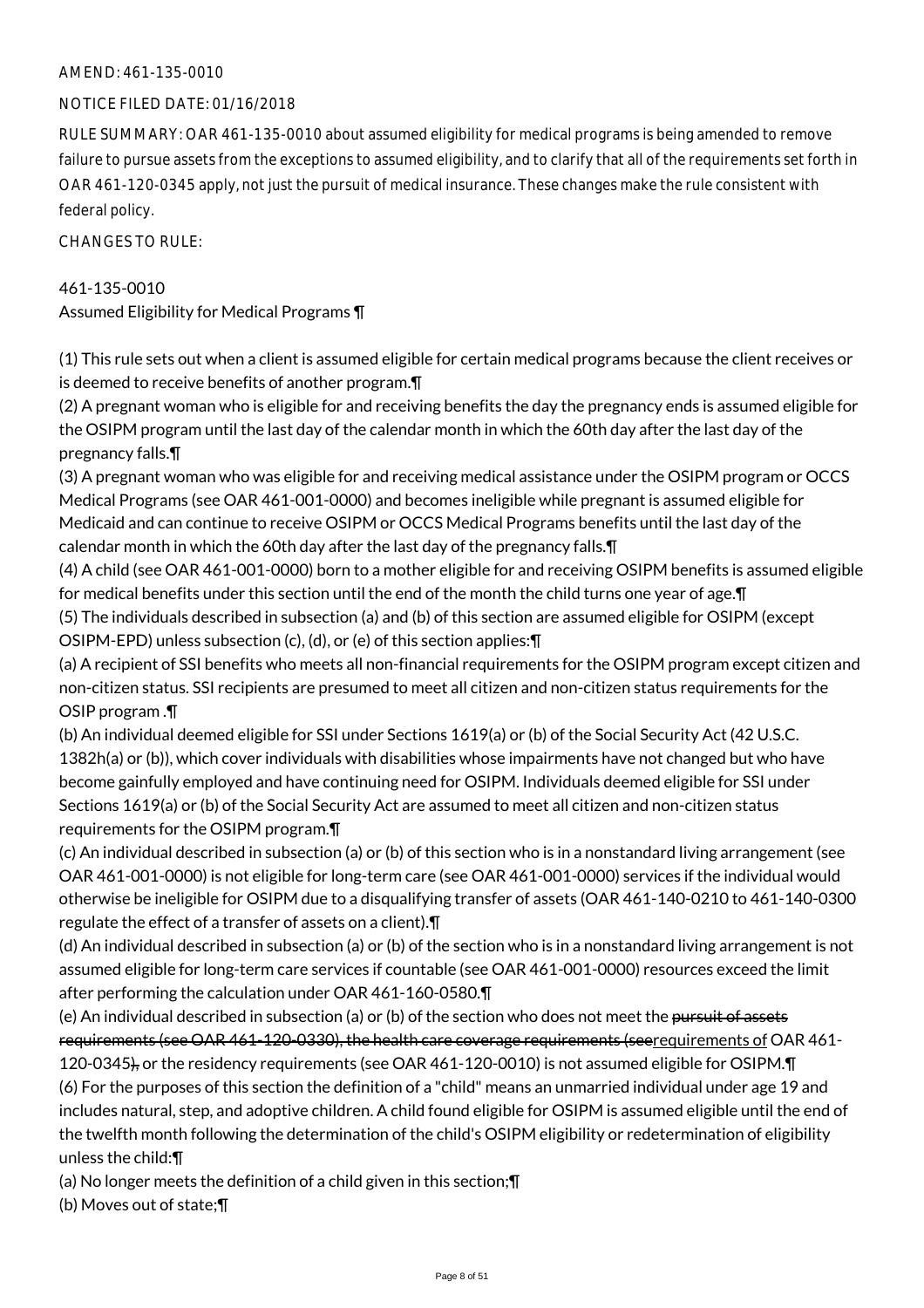(c) Voluntarily ends benefits; or¶

(d) Is eligible for any other Medicaid program that provides OHP Plus benefits.¶

(7) A client who receives both benefits under Part A of Medicare and SSI benefits is assumed eligible for the QMB-BAS program unless the individual does not meet the pursuit of assets requirements (see OAR 461-120-0330), the health care coverage requirements (see OAR 461-120-0345), or the residency requirements (see OAR 461- 120-0010).

Statutory/Other Authority: ORS 409.050, 411.060, 411.070, 411.404, 412.049 Statutes/Other Implemented: ORS 409.010, 411.060, 411.070, 411.404, 412.049, 414.025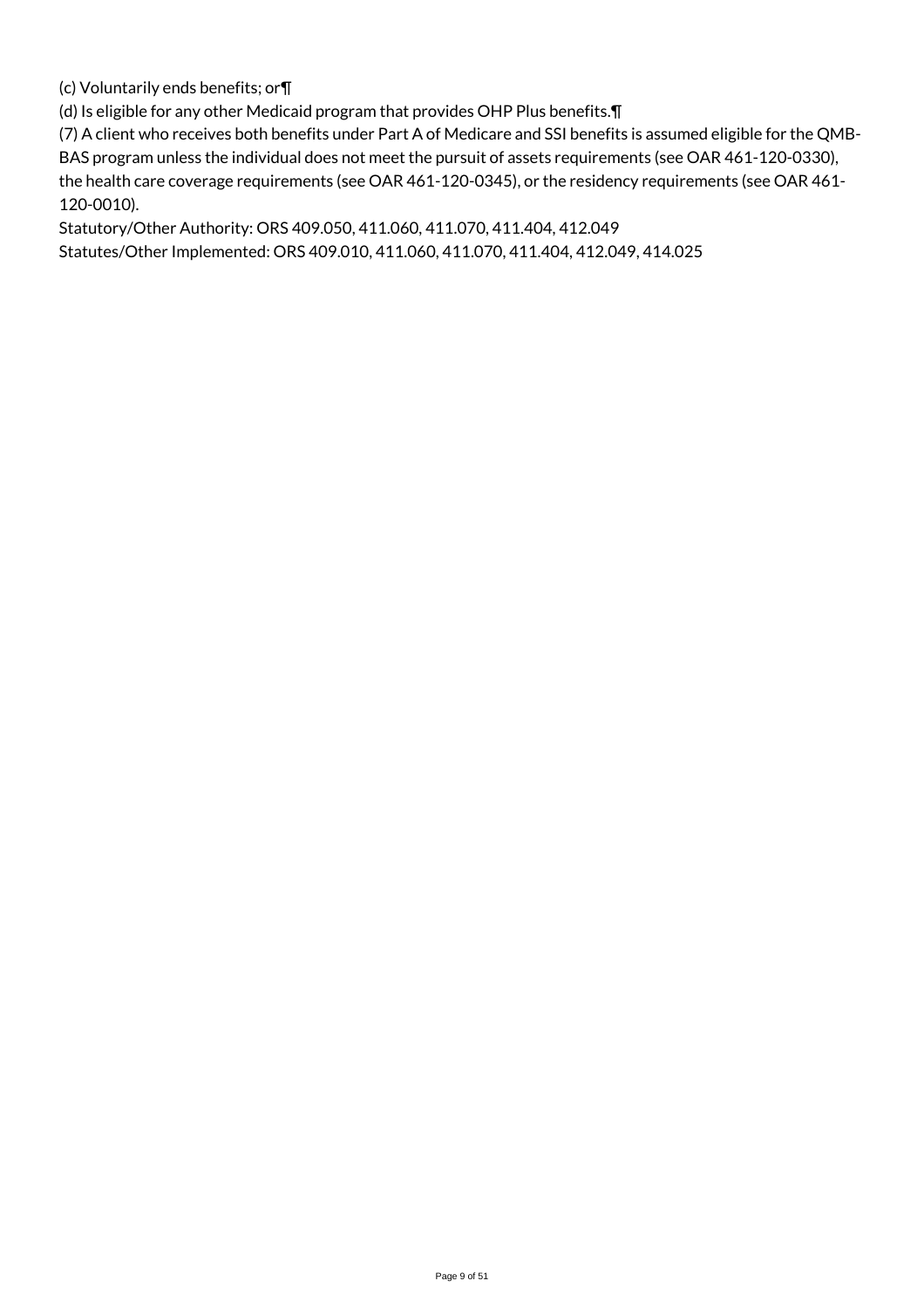#### NOTICE FILED DATE: 01/16/2018

RULE SUMMARY: OAR 461-135-0780 about eligibility for Pickle Amendment clients is being amended to make permanent a temporary rule change that set out only one multiplier that applies to Social Security benefits in the year 2016. This corrects an error that had an overlap in dates for the multiplier used for the year 2016.

CHANGES TO RULE:

#### 461-135-0780

Pickle Amendment Clients; OSIPM ¶

#### In the OSIPM program:¶

(1) The countable (see OAR 461-001-0000) SSB income of an individual is determined according to sections (2) to (4) of this rule if the individual meets all of the following requirements:¶

(a) Is receiving Social Security Benefits (SSB);¶

(b) Was eligible for and receiving SSI or state supplements but became ineligible for those payments after April 1977; and¶

(c) Would be eligible for SSI or state supplement if the SSB COLA increases paid under section 215(i) of the Social Security Act, after the last month the individual was both eligible for and received SSI or a supplement and was entitled to SSB, were deducted from current SSB.¶

(2) The SSB amount received by the individual when the individual became ineligible for SSI or OSIP is used as the individual's countable SSB income, for the purposes of the Pickle Amendment. If the spouse (see OAR 461-001- 0000) of the individual also had Social Security benefits at the time the individual lost SSI benefits, SSB amount at that time of the spouse is considered the countable income of the spouse. If the amount cannot be determined using the information provided by the SSA, it is calculated in accordance with section (3) of this rule.¶ (3) The Department determines the month in which the individual was entitled to SSB and received SSI in the same month. The Department uses the table in section (4) of this rule to find the percentage that applies to that month. The Department multiplies the present amount of the SSB of the individual by the applicable percentage. If the spouse of the individual also had SSB at the time the individual lost SSI benefits, the Department adjusts the SSB of the spouse using the same multiplier that was used for the individual's calculation under this section. This amount, rounded down to the next lower whole dollar, is the individual's countable SSB income.¶ (4) The following guide contains the calculations used to determine the SSB for prior years (the Department uses this table only if the prior year's amount using information provided by SSA): [see attached table] Statutory/Other Authority: ORS 409.050, 411.060, 411.070, 411.083, 411.404, 413.085, 414.685 Statutes/Other Implemented: ORS 409.010, 411.060, 411.070, 411.083, 411.404, 411.704, 413.085, 414.685

RULE ATTACHMENTS DO NOT SHOW CHANGES. PLEASE CONTACT AGENCY REGARDING CHANGES.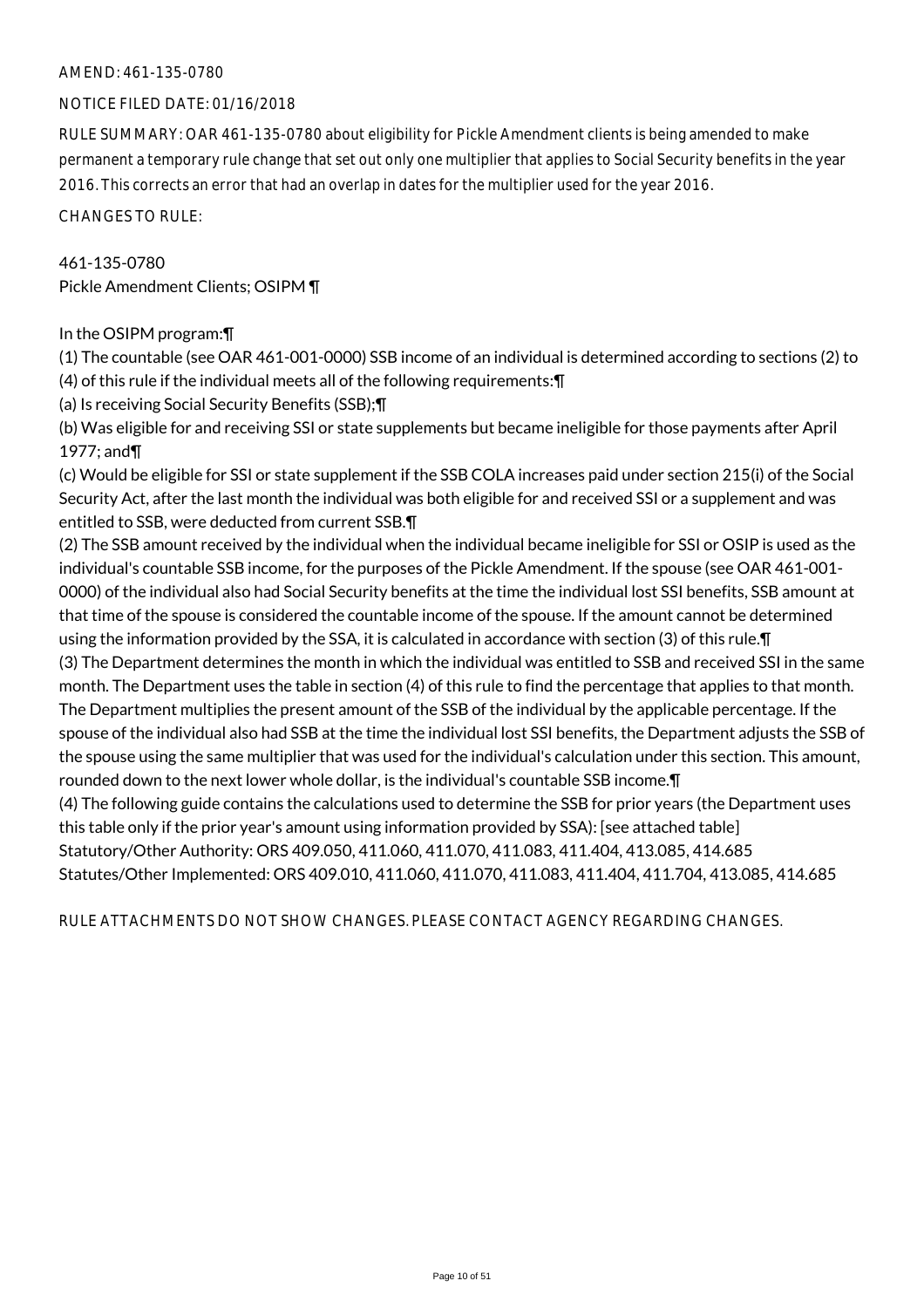In the OSIPM program:

- (1) The *countable* (see OAR 461-001-0000) SSB income of an individual is determined according to sections (2) to (4) of this rule if the individual meets all of the following requirements:
	- (a) Is receiving Social Security Benefits (SSB);
	- (b) Was eligible for and receiving SSI or state supplements but became ineligible for those payments after April 1977; and
	- (c) Would be eligible for SSI or state supplement if the SSB COLA increases paid under section 215(i) of the Social Security Act, after the last month the individual was both eligible for and received SSI or a supplement and was entitled to SSB, were deducted from current SSB.
- (2) The SSB amount received by the individual when the individual became ineligible for SSI or OSIP is used as the individual's *countable* SSB income, for the purposes of the Pickle Amendment. If the *spouse* (see OAR 461-001-0000) of the individual also had Social Security benefits at the time the individual lost SSI benefits, SSB amount at that time of the *spouse* is considered the *countable* income of the *spouse*. If the amount cannot be determined using the information provided by the SSA, it is calculated in accordance with section (3) of this rule.
- (3) The Department determines the month in which the individual was entitled to SSB and received SSI in the same month. The Department uses the table in section (4) of this rule to find the percentage that applies to that month. The Department multiplies the present amount of the SSB of the individual by the applicable percentage. If the *spouse* of the individual also had SSB at the time the individual lost SSI benefits, the Department adjusts the SSB of the *spouse* using the same multiplier that was used for the individual's calculation under this section. This amount, rounded down to the next lower whole dollar, is the individual's *countable* SSB income.
- (4) The following guide contains the calculations used to determine the SSB for prior years (the Department uses this table only if the prior year's amount using information provided by SSA):

| If SSI was Last Received During | Multiply Current SSB by |
|---------------------------------|-------------------------|
|                                 |                         |
|                                 |                         |
|                                 |                         |
|                                 |                         |
|                                 |                         |
|                                 |                         |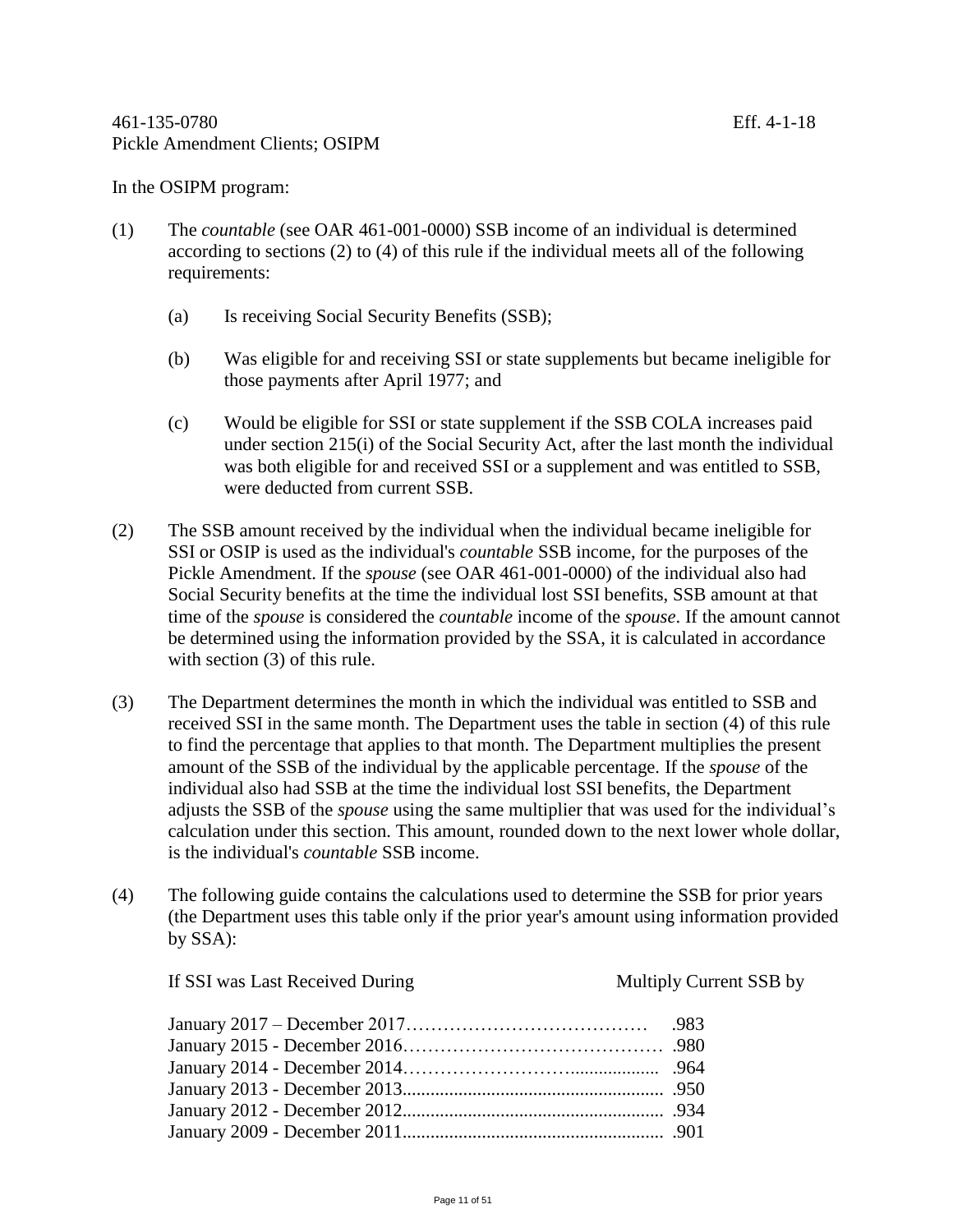Stat. Auth.: ORS 409.050, 411.060, 411.070, 411.083, 411.404, 413.085, 414.685 Stats. Implemented: ORS 409.010, 411.060, 411.070, 411.083, 411.404, 411.704, 413.085, 414.685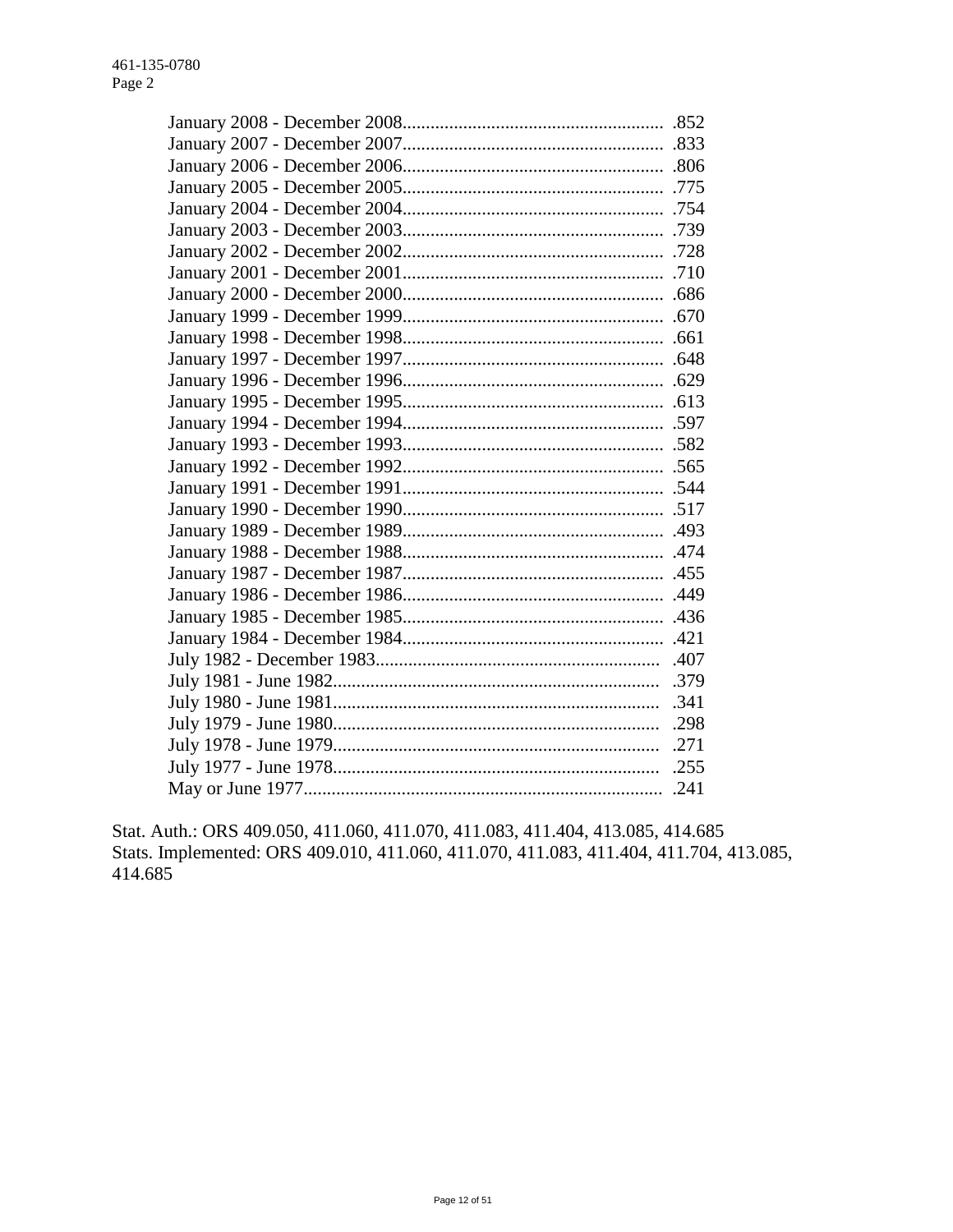#### NOTICE FILED DATE: 01/16/2018

RULE SUMMARY: OAR 461-135-0830 about eligibility as a Disabled Adult Child in the OSIPM program is being amended to clarify the treatment of income and eligibility requirements, state that the Social Security Benefits received by the individual are benefits received from a parent's Social Security Benefit, and how the individual's countable income is determined. These amendments make the rule consistent with federal requirements.

CHANGES TO RULE:

### 461-135-0830 Eligibility for Disabled Adult Children; OSIPM ¶

A client is eligiblen individual is evaluated for OSIPM as a Disabled Adult Child if the clientindividual meets all of the following requirements:¶

(1) The  $\epsilon$ lientindividual is age 18 or older. $\P$ 

(2) The elientSocial Security Administration has determined that the individual became blind or a person with a disability (as defined by SSA) before reaching the age of 22.¶

(3) The elientindividual lost SSI benefits on or after July 1, 1987 because the elientindividual became eligible for Social Security benefits from a parent's Social Security benefit as a result of a parent's retirement, death, or disability, or because of an increase in such benefits.¶

(4) The clientindividual would continue to be eligible for SSI in the absence of the Social Security disabled adult child benefit or increases to that benefitDisabled Adult Child benefit or increases to that benefit. The amount of the individual's countable (see OAR 461-001-0000) income is determined as follows:¶

(a) For an individual who loses SSI as a result of receiving an initial award of Title II Disabled Adult Child benefits, the original Title II Disabled Adult Child benefit amount, including any subsequent COLAs, that creates ineligibility for SSI is excluded.¶

(b) For an individual who received both SSI and Title II Disabled Adult Child benefits and who lost SSI as a result of receiving an increase in Title II Disabled Adult Child benefits, the disregard is determined as follows:¶

(A) For individuals who received a non-COLA-related increase to Title II Disabled Adult Child benefits that created ineligibility for SSI, the amount of the increase, and any subsequent COLAs, are excluded and the amount received prior to the increase is used as the countable income amount.¶

(B) For an individual who lost SSI due to an annual Title II COLA, all COLAs received since the last month that the individual was eligible for and received both Title II Disabled Adult Child and SSI benefits are excluded. ¶

(c) All other income of the individual is treated according to the administrative rule for that type of asset.¶

(5) An individual receiving Title II Disabled Adult Child benefits must meet the OSIPM resource limit and all other non-financial eligibility requirements.

Statutory/Other Authority: ORS 411.06009.050, 411.060, 411.404, 413.085, 414.685 Statutes/Other Implemented: ORS 411.06009.010, 411.060, 411.404, 42 USC 1383c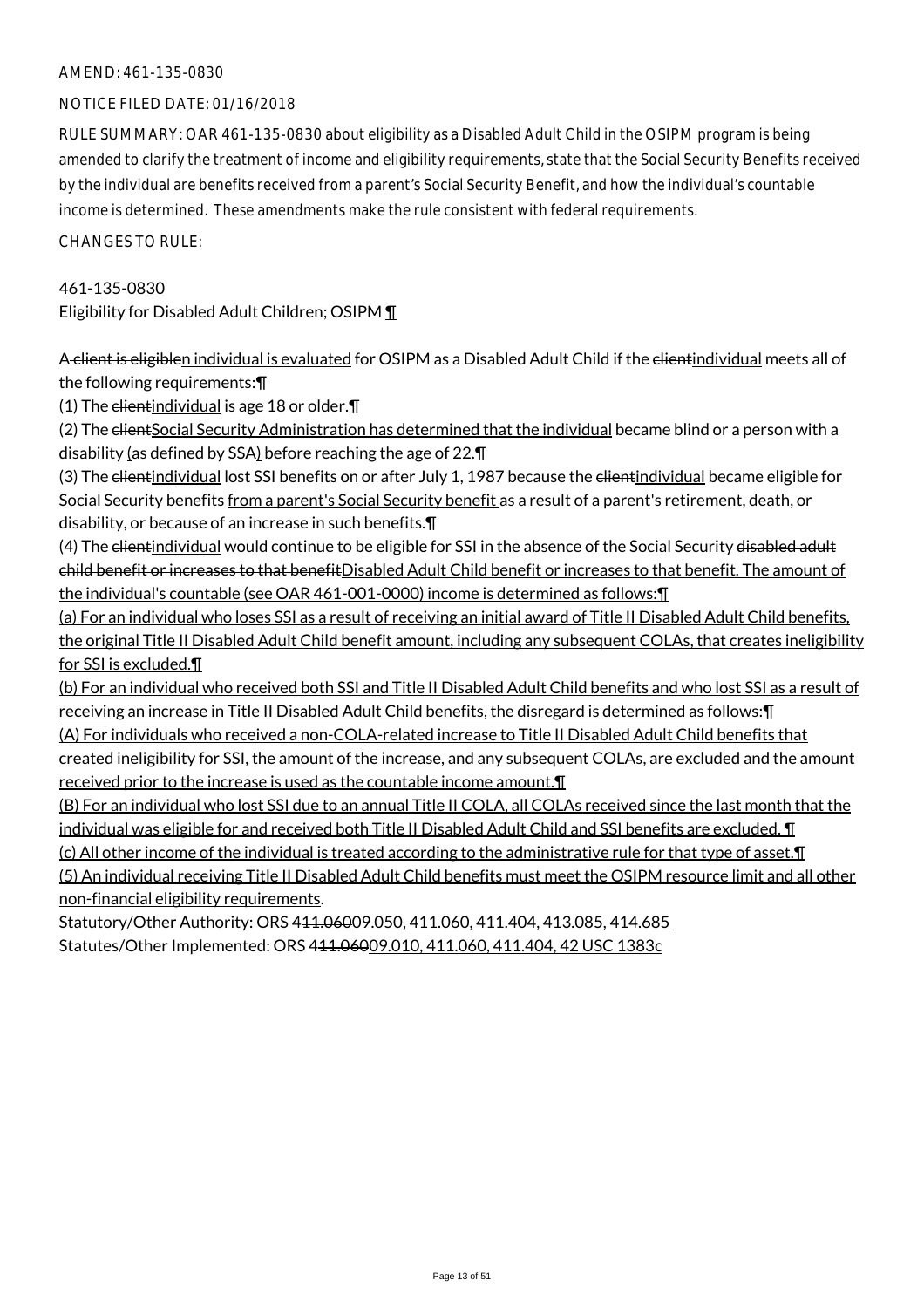#### NOTICE FILED DATE: 01/16/2018

RULE SUMMARY: OAR 461-135-0950 about eligibility for inmates and residents of state hospitals is being amended to set a 10-day reporting requirement to reinstate benefits automatically after an inmate is released, consistent with other change reporting requirements.

CHANGES TO RULE:

#### 461-135-0950

Eligibility for Inmates and Residents of Public Institutions ¶

(1) This rule sets out additional restrictions on the eligibility of inmates and residents of state hospitals for programs covered by Chapter 461 of the Oregon Administrative Rules.¶

(2) Definition of an "inmate".¶

(a) An inmate is an individual living in a public institution (see section (3) of this rule) who is:¶

(A) Confined involuntarily in a local, state or federal prison, jail, detention facility, or other penal facility, including an individual being held involuntarily in a detention center awaiting trial or an individual serving a sentence for a criminal offense;¶

(B) Residing involuntarily in a facility under a contract between the facility and a public institution where, under the terms of the contract, the facility is a public institution;¶

(C) Residing involuntarily in a facility that is under governmental control;¶

(D) Receiving care as an outpatient while residing involuntarily in a public institution; or¶

(E) In the OSIPM and QMB programs, released from the public institution during a temporary period of

hospitalization in a medical institution outside of the correctional facility.¶

(b) An individual is not considered an inmate when:¶

(A) The individual is released on parole, probation, or post-prison supervision;¶

(B) The individual is on home- or work-release, unless the individual is required to report to a public institution for an overnight stay;¶

(C) The individual is staying voluntarily in a detention center, jail, or county penal facility after his or her case has been adjudicated and while other living arrangements are being made for the individual; or¶

(D) The individual is in a public institution pending other arrangements as defined in 42 CFR 435.1010.¶

(3) A "public institution" is any of the following:¶

(a) A state hospital (see ORS 162.135).¶

(b) A local correctional facility (see ORS 169.005): a jail or prison for the reception and confinement of prisoners that is provided, maintained and operated by a county or city and holds individuals for more than 36 hours.¶ (c) A Department of Corrections institution (see ORS 421.005): a facility used for the incarceration of individuals sentenced to the custody of the Department of Corrections, including a satellite, camp, or branch of a facility.¶

(d) A youth correction facility (see ORS 162.135):¶

(A) A facility used for the confinement of youth offenders and other individuals placed in the legal or physical custody of the youth authority, including a secure regional youth facility, a regional accountability camp, a residential academy and satellite, and camps and branches of those facilities; or¶

(B) A facility established under ORS 419A.010 to 419A.020 and 419A.050 to 419A.063 for the detention of children, wards, youth, or youth offenders pursuant to a judicial commitment or order.¶

(4) Definition of serious mental illness. An individual has a serious mental illness if the individual has been diagnosed by a psychiatrist, a licensed clinical psychologist or a certified non-medical examiner as having dementia, schizophrenia, bipolar disorder, major depression or other affective disorder or psychotic mental disorder other than a substance abuse disorder and other than a disorder that is caused primarily by substance abuse.¶

(5) An individual who resides in a state hospital (see subsection  $(3)(a)$  of this rule)<sub>z</sub> meets the definition of a serious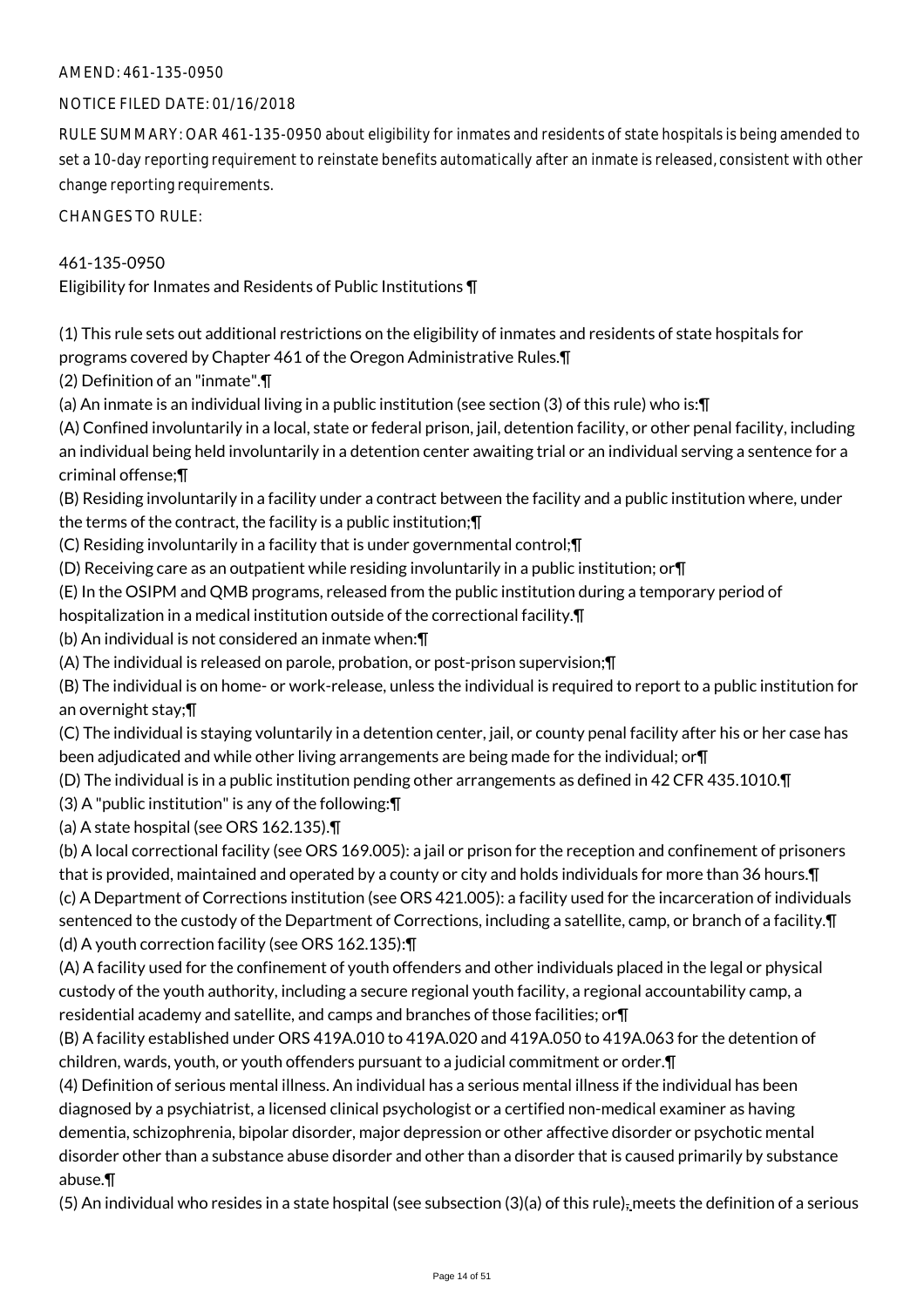mental illness (see section (4) of this rule), and applies for medical assistance between 90 and 120 days prior to the expected date of the person's release from the state hospital may be found eligible for medical assistance. If the individual is determined to be eligible, the effective date of the individual's medical assistance is the date the individual is released from the institution.¶

(6) In the OSIPM and QMB programs, a client who becomes a resident of a state hospital has medical benefits suspended if the client is at least 21 years of age and under 65 years of age. When a client with suspended medical benefits is no longer a resident of the state hospital, or when the individual is admitted to a medical institution outside of the state hospital for a period of hospitalization, medical benefits are reinstated effective the first day the client is no longer a resident, if the client continues to meet eligibility for the medical program. The state of

(7) An individual residing in a state hospital may be eligible for OSIPM benefits if the individual:¶

(a) Receives services on a certified ward;¶

(b) Receives a Certificate of Need for Services from the State-authorized agency; and¶

(c) Meets one of the following:¶

(A) Is 65 years of age or older;¶

(B) Is under 21 years of age; or¶

(C) Is 21 years of age or older, if the basis of need is disability or blindness; eligibility was determined before the individual reached 21 years of age; and the individual entered the state hospital before reaching 22 years of age.¶ (8) For all programs covered under chapter 461 of the Oregon Administrative Rules:¶

(a) Except as provided otherwise in this rule, an inmate (see section (2) of this rule) of a public institution is not eligible for benefits.¶

(b) If a pregnant woman receiving medical assistance through the OSIPM program becomes an inmate of a public institution, her medical benefits are suspended. When the Department is informed the woman is no longer an inmate, her medical benefits are reinstated - effective on the first day she is no longer an inmate - if she is still in her protected period of eligibility under OAR 461-135-0010.¶

(c) If an individual receiving medical assistance through the OSIPM or QMB programs becomes an inmate of a correctional facility, medical benefits are suspended during the incarceration period.¶

(d) In the OSIPM orand QMB programs, when the Department is notified that an individual with suspended benefits has been released or has been admitted to a hospital outside of the public institution for a period of hospitalization, medical benefits are reinstated effective the first day the client is no longer an inmate if thoth of the following are true:¶

(A) The client continues to meet eligibility for the medical program; and¶

(B) The notification takes place within ten calendar days of the release, or the notification takes place more than ten calendar days from the release date and there is good cause for the late reporting. **T** 

(9) In the GA and SNAP programs, in addition to the other provisions of this rule, an inmate released from a public institution on home arrest, and required to wear an electronic device to monitor his or her activity, is ineligible for benefits if the correctional agency provides room and board to the individual.¶

(10) In the GA program, when an individual becomes an inmate of a public institution:¶

(a) Benefits may continue for the two calendar months following the month the Department is notified of the incarceration, if the individual will be released before the end of the second calendar month and the housing arrangement is still available.¶

(b) If the individual will be released after the end of the second calendar month following the month of notification, or if the release date is not known, benefits will be closed effective the end of the notice period (see OAR 461- 175-0050) for a timely continuing benefit decision notice (see OAR 461-001-0000).

Statutory/Other Authority: ORS 409.050, 411.060, 411.070, 411.404, 411.816, 412.049, 413.085, 414.685, 412.014

Statutes/Other Implemented: ORS 409.010, 411.060, 411.070, 411.404, 411.447, 411.816, 412.014, 412.049, 414.426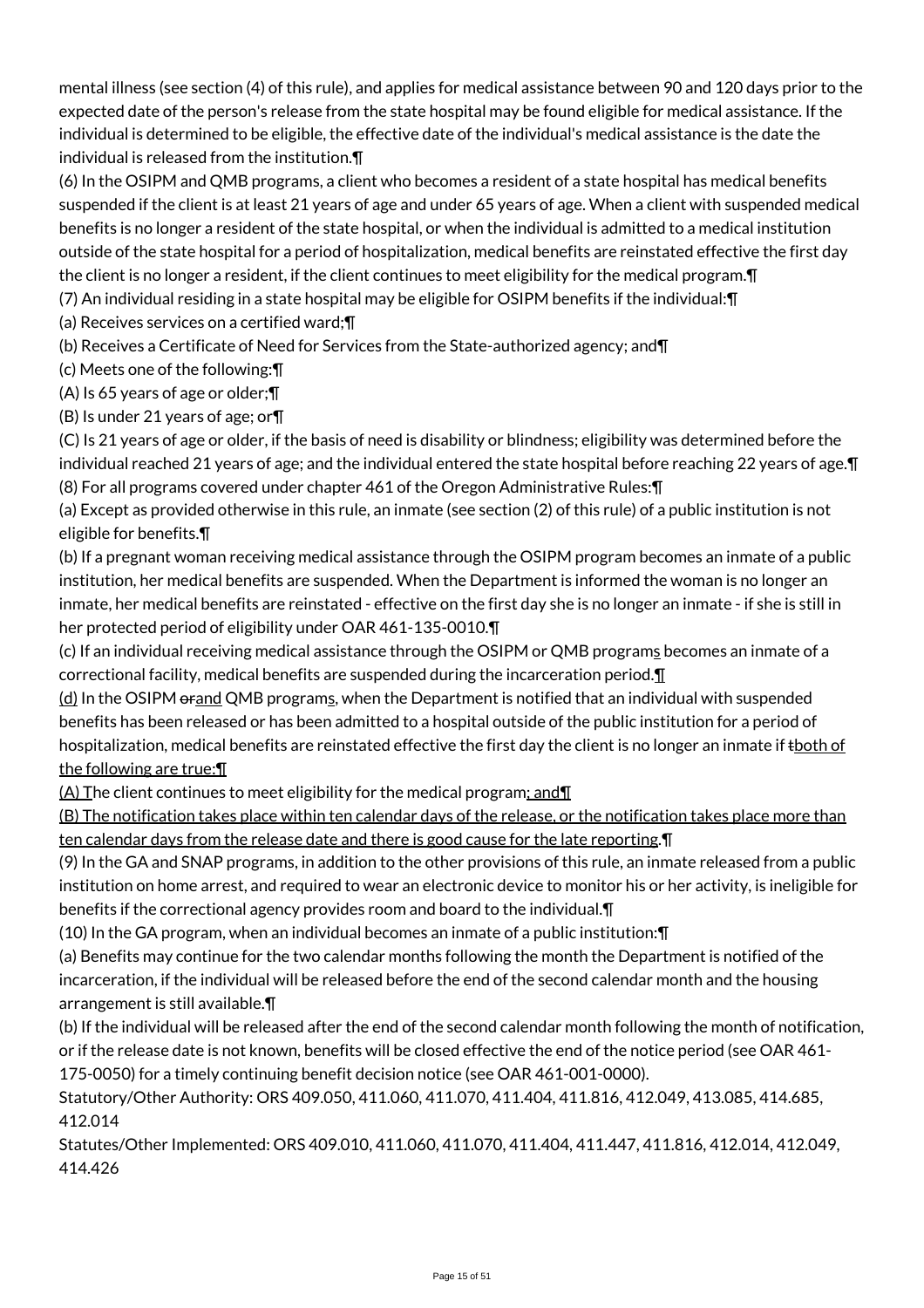#### NOTICE FILED DATE: 01/16/2018

RULE SUMMARY: OAR 461-140-0110 about the treatment of periodic income is being amended to establish that for the OSIPM and QMB programs periodic income will be averaged for both determining eligibility and calculating client liability. This amendment also incorporates a monthly \$10 earned and \$20 unearned exclusion of combined periodic and lump-sum income. These changes provide clearer direction on prospective budgeting and are more compatible with the Integrated Eligibility system.

 $CHANGESTORUIF$ 

461-140-0110 Treatment of Periodic Income ¶

(1) In the SNAP and TANF programs, for a filing group (see OAR 461-110-0330 and 461-110-0370) that includes at least one member who is working under a TANF JOBS Plus agreement, periodic income (see OAR 461-001- 0000) is excluded.¶

(2) In the REF, SNAP, and TANF programs, for filing groups not covered under section (1) of this rule, periodic income is averaged over the applicable period.¶

(3) In the ERDC program, periodic income is averaged over the applicable period.¶

(4) In the OSIP-EPDM and OSIPM-EPDOMB programs, periodic income received during a certification period (see OAR 461-001-0000) is averaged amongis averaged over the applicable period, except as follows:¶

(a) A new source of periodic income received or expected to be received in any month following the month

containing the date of request (see OAR 461-115-0030) is not averaged and counted until the first month it is received.¶

(b) When determining countable (see OAR 461-001-0000) income for the purposes of eligibility, the following exclusions apply to the total amount of combined periodic income and lump-sum income (see OAR 461-001-0000) received by an individual each month, including non-applying spouses and children:¶

(A) A \$10 monthly exclusion from earned income.¶

(B) A \$20 monthly exclusion from unearned income.¶

(c) For purposes of calculating client liability under OAR 461-160-0620:¶

(A) Any periodic income received in a month prior to the months containing the certification periodate of request is excluded.¶

(B) Any periodic income received or expected to be received in any month following the month containing the date of request is not averaged and counted until the month it is received.¶

(5) In the REFM program, periodic income is averaged over the applicable period if received in the month of application.¶

(6) In all programs not covered under sections (1) to (4) of this rule, periodic income is counted in the month received.

Statutory/Other Authority: ORS 409.050, 411.060, 411.070, 411.404, 411.706, 411.816, 412.014, 412.049, 413.085, 414.685

Statutes/Other Implemented: ORS 409.010, 409.050, 409.610, 411.060, 411.070, 411.404, 411.816, 412.014, 412.049, 413.085, 414.685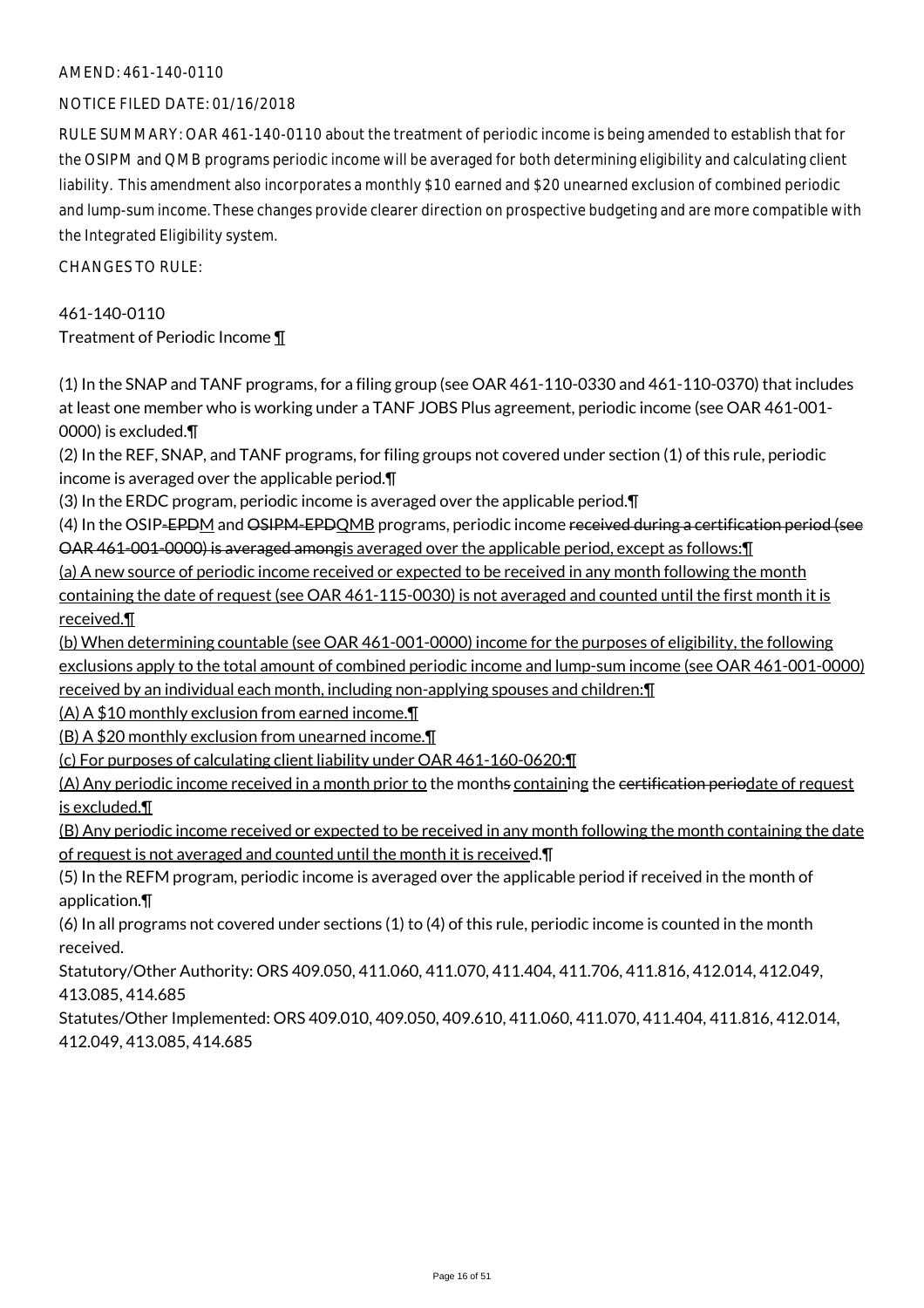#### NOTICE FILED DATE: 01/16/2018

RULE SUMMARY: OAR 461-140-0120 about the availability and treatment of lump-sum income is being amended to incorporate a \$10 earned and \$20 unearned monthly exclusion of combined periodic and lump-sum income for QMB programs and all OSIPM programs, including EPD. This rule is also amended to acknowledge that not all lump-sum income is unearned. These changes are more compatible with the Integrated Eligibility system.

CHANGES TO RULE:

#### 461-140-0120

Availability and Treatment of Lump-Sum Income ¶

(1) Lump-sum income (see OAR 461-001-0000) is treated as follows if it is received by a member of a financial group (see OAR 461-110-0530).¶

(2) In the EA, REF, REFM, SNAP, and TANF programs:¶

(a) Lump-sum income is a resource.¶

(b) In the EA, REF, REFM, and TANF programs:¶

(A) Lump-sum income is considered available to the financial group when a member of the group receives the income and until the income becomes unavailable for a reason beyond the group's control.¶

(B) Lump-sum income is considered unavailable for a reason beyond the group's control if the member who received the lump-sum income:¶

(i) Leaves the financial group before spending any of the lump-sum income; or¶

(ii) Spends the lump-sum income on an immediate basic need or emergency.¶

(3) In the ERDC program, lump-sum income is excluded.¶

(4) In the OSIP (except OSIP-EPD), OSIPM (except OSIPM-EPD), and QMB-DW programs, lump-sum income is treated as follows:¶

(a) Lump-sum income not excluded is unearned income in the month of receipt, and any amount remaining in future months is a resource, except that in the OSIP and OSIPM programs retroactive SSB and SSI payments are treated in accordance with OAR 461-145-0490 and 461-145-0510.¶

(b) The following lump-sum income is excluded: $\text{H}$ 

(A) The first \$20 received in a month; when calculating countable (see OAR 461-001-0000) income for the purposes of determining eligibility and calculating client liability under OAR 461-160-0620:¶

(BA) The income the client turns over to the Department as reimbursement for previous assistance; and¶

 $(E<sub>B</sub>)$  The income the client uses to pay for special need items approved by the Department. Special needs are explained in OAR 461-155-0500 and following.¶

(5c) In the OSIP-EPD and OSIPM-EPD programs, lump-sum income is counted as a resource When calculating countable income for the purposes of eligibility, the following exclusions apply to the total amount of combined lump-sum income and periodic income (see OAR 461-001-0000) received by an individual each month, including non-applying spouses and children:¶

(A) The first \$10 of earned income received in a month.¶

(B) The first \$20 of unearned income received in a month.¶

(65) In the QMB-BAS, QMB-SMB, and QMB-SMF programs:¶

(a) Lump-sum income not excluded is <del>unearned</del> income in the month of receipt, except that retroactive SSB and SSI payments are treated in accordance with OAR 461-145-0490 and 461-145-0510.¶

(b) The following lump-sum income is excluded:¶

 $(A)$  The first \$20 received in a month;  $\P$ 

(B) The income the client turns over to the Department as reimbursement for previous assistance; and¶

(CB) The income the client uses to pay for special need items approved by the Department. Special needs are explained in OAR 461-155-0500 and following.¶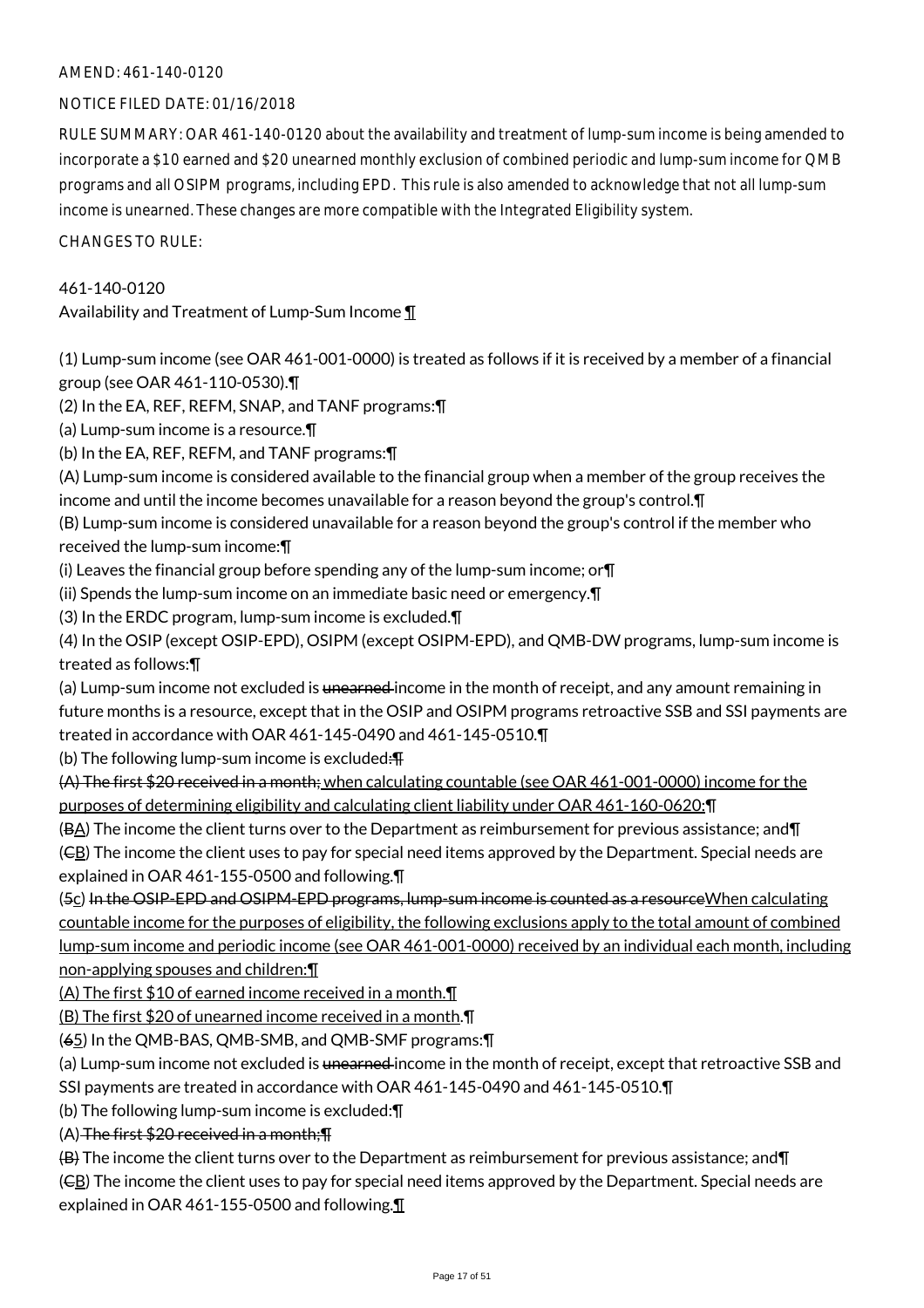(c) The following exclusions apply to combined lump sum income and periodic income received by an individual, including non-applying spouses and children:¶

(A) The first \$10 of earned income received in a month.¶

(B) The first \$20 of unearned income received in a month.

Statutory/Other Authority: ORS 409.050, 410.070, 411.060, 411.070, 411.404, 411.816, 412.014, 412.049, 413.085, 414.685

Statutes/Other Implemented: ORS 409.010, 409.050, 410.010, 410.020, 410.070, 410.080, 411.060, 411.070, 411.404, 411.706, 411.816, 412.014, 412.049, 413.085, 414.685, 414.839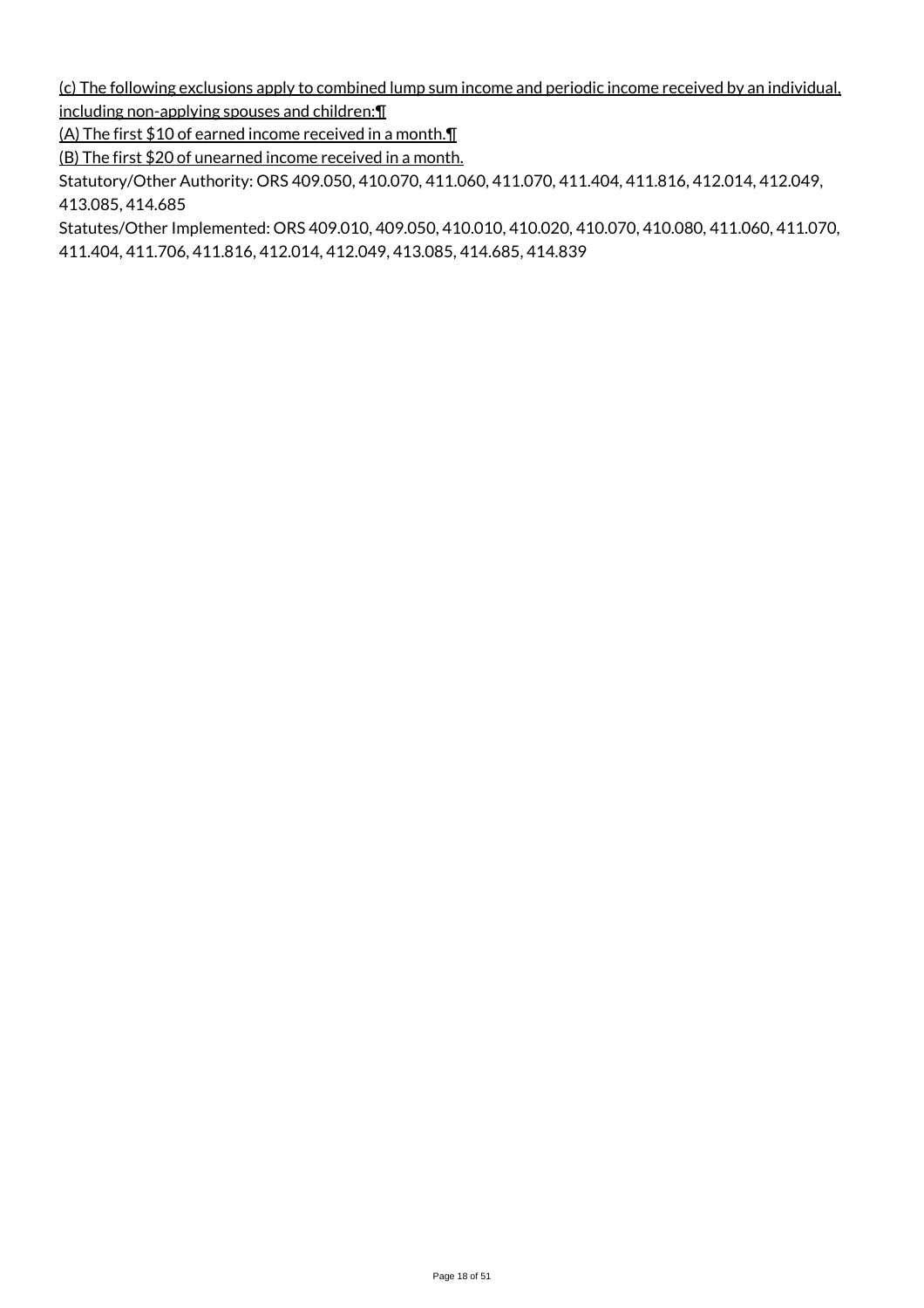#### NOTICE FILED DATE: 01/16/2018

RULE SUMMARY: OAR 461-145-0080 about child support and cash medical support is being amended to support changes to OAR, 461-160-0550, OAR 461-160-0551, and OAR 461-160-0552 which establish a new deduction for child support paid by an ineligible or non-applying spouse to someone outside the home (when the ineligible or nonapplying spouse is in the individual's OSIPM or QMB program financial group). These changes align with federal policy and are more compatible with the Integrated Eligibility system.

CHANGES TO RULE:

#### 461-145-0080

Child Support and Cash Medical Support ¶

(1) Child support and cash medical support paid by a non-custodial parent for a dependent child (see OAR 461- 001-0000) or minor parent (see OAR 461-001-0000) in the financial group (see OAR 461-110-0530) are considered income of the dependent child or minor parent, whether the support is paid voluntarily or in accordance with an order to pay child support.¶

(2) For the purposes of this rule:¶

(a) "Absent parent" means a parent (see OAR 461-001-0000) whose parental rights have not been legally severed or a stepparent currently legally married (see OAR 461-001-0000) to a parent of a child (see OAR 461-001-0000) who does not live in the same household as the child.¶

(b) "Disregard" means child support, up to \$50 per dependent child or minor parent per financial group per month and not to exceed \$200 per financial group per month, that is not counted as income of the client. "Disregard" includes current child support only.¶

(c) "Pass-through" means child support, up to \$50 per dependent child or minor parent per financial group per month and not to exceed \$200 per financial group per month, that is sent to the client before any remaining amount of current child support is withheld by the State. "Pass-through" includes current child support only.¶ (3) In the ERDC program, child support is considered countable (see OAR 461-001-0000) unearned income if it is received by the financial group or is countable under OAR 461-145-0280. Otherwise it is excluded.¶

(4) In the SNAP program, child support and cash medical support are treated as follows:¶

(a) Child support payments the group receives that must be assigned to the Department to maintain TANF eligibility are excluded, even if the group fails to turn the payments over to the Department.¶

(b) Child support payments received by a filing group (see OAR 461-110-0370) with at least one member working under a TANF JOBS Plus agreement are excluded, except:¶

(A) It is considered countable unearned income in the calculation of the wage supplement; and¶

(B) Any pass-through pursuant to section (2) of this rule is considered countable unearned income.¶

(c) All other child support, including any pass-through pursuant to section (2) of this rule, is considered countable unearned income.¶

(d) Cash medical support is considered countable unearned income except to the extent it is used to reimburse (see OAR 461-145-0440) an actual medical cost.¶

(e) Payments made by a non-custodial parent to a third party for the benefit of the financial group are treated in accordance with OAR 461-145-0280.¶

(5) Except as provided otherwise in section (8) of this rule, in the TANF program:¶

(a) In determining initial eligibility (see OAR 461-001-0000), except for disregard pursuant to section (2) of this rule, child support received by the Oregon Department of Justice, Division of Child Support (DCS) is considered countable unearned income, if continued receipt of the child support is reasonably anticipated. These payments are excluded when determining the benefit amount.¶

(b) In determining on-going eligibility, except for clients working under a TANF JOBS Plus agreement and except for child support passed through to the client and disregarded pursuant to section (2) of this rule, child support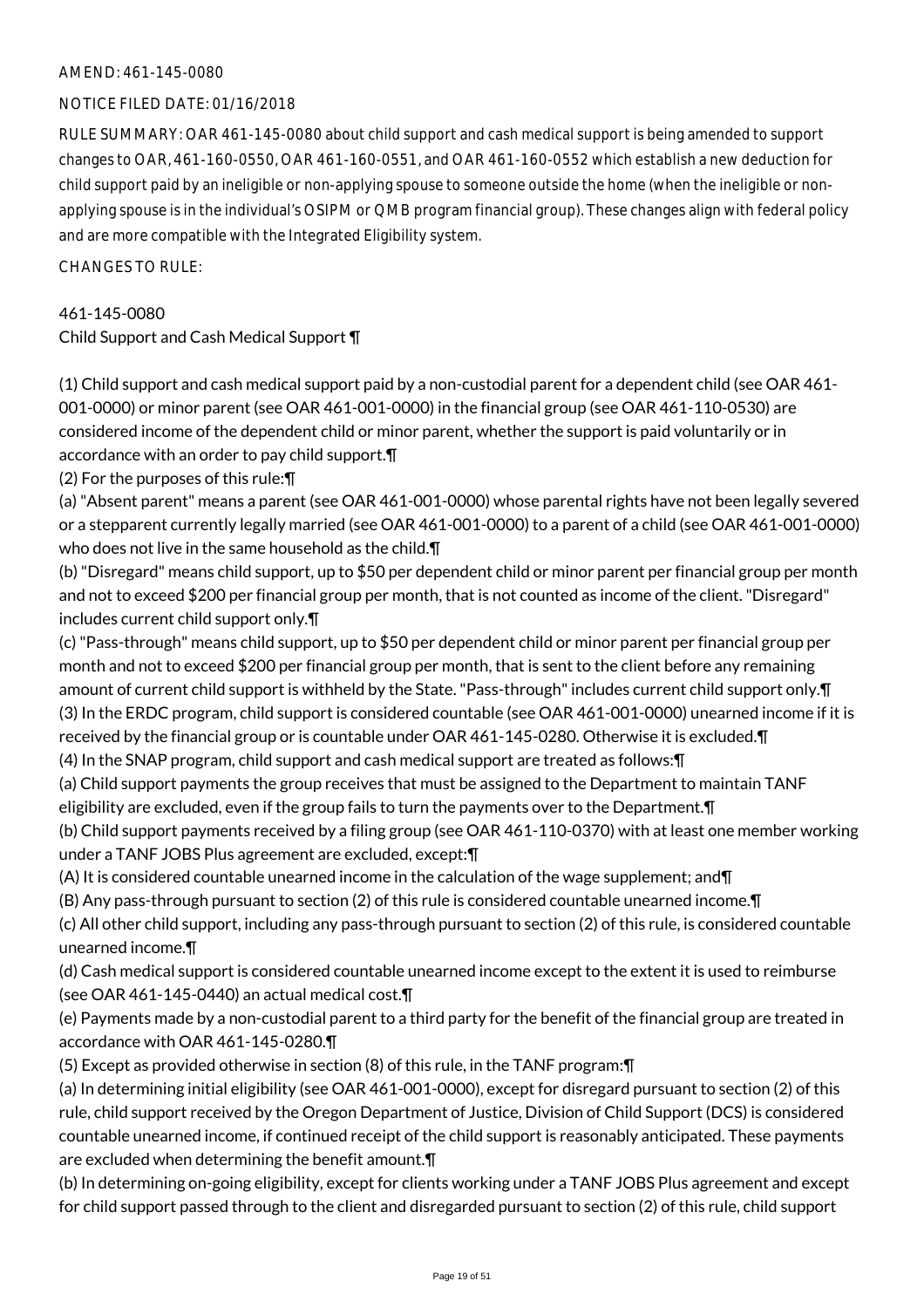received by the DCS is considered countable unearned income, if continued receipt of the child support is reasonably anticipated. These payments are excluded when determining the benefit amount.¶

(c) For clients working under a TANF JOBS Plus agreement:¶

(A) Child support is excluded in determining countable income.¶

(B) Child support is excluded when calculating the TANF portion of the benefit equivalency standards.¶

(C) All child support paid directly to the client is considered countable unearned income in the calculation of the wage supplement.¶

(d) All other child support payments:¶

(A) Paid directly to the financial group that are turned over to the Department or to the DCS are considered countable unearned income except for any amount of pass-through and disregard pursuant to section (2) of this rule.¶

(B) Paid directly to the financial group that are not turned over to the Department or to the DCS are considered countable unearned income.¶

(C) Paid to a third party for the benefit of the financial group are considered countable unearned income. This includes but is not limited to payments made by a non-custodial parent to a third party for rent, mortgage, utilities, or child care.¶

(e) Cash medical support is excluded in determining countable income.¶

(6) In the OSIP, OSIPM, and QMB programs,  $\epsilon: \P$ 

(a) Child support and cash medical support paid to the financial group are considered countable unearned income, except as follows:¶

(aA) The Department excludes oOne-third of all cash child support paid to an individual who is applying for or receiving OSIP, OSIPM, or QMB. The Department excludes a(including cash medical support) paid to an individual is excluded.¶

(B) All in-kind child support paid to the findividualancial group is excluded.¶

 $(bC)$  Child support collected from an absent parent (see section (2) of this rule) by the State on behalf of a child in the custody of the State of Oregon (such as foster care) that is not given to the child or the custodial parent of the child is excluded. Such payments that are given to the individual or the custodial parent of the child are treated according to subsection (a) of this section. ¶

 $(e_1)$  Child support payments collected by the State of Oregon that are given to the individual or to the custodial parent are counted in accordance with subsectionparagraph (aA) of this subsection.¶

 $(d_0)$  Child support and cash medical support paid by the financial group are not deductible from income except as provided in OAR 461-160-0550, OAR 461-160-0551, and OAR 461-160-05512.¶

(7) In the SFPSS program, notwithstanding section (5) of this rule, for on-going eligibility and benefit determination:¶

(a) Except for disregard pursuant to section (2) of this rule, child support is considered countable unearned income.¶

(b) Cash medical support is excluded in determining countable income.¶

(c) Payments made by a non-custodial parent to a third party for the benefit of the financial group are considered countable unearned income. This includes but is not limited to payments made by a non-custodial parent to a third-party for rent, mortgage, utilities, or child care.¶

(8) For on-going eligibility and benefit determination for TANF clients in a two-parent household:¶

(a) Except for disregard pursuant to section (2) of this rule, child support is considered countable unearned income.¶

(b) Cash medical support is excluded in determining countable income.¶

(c) Payments made by a non-custodial parent to a third party for the benefit of the financial group are considered countable unearned income. This includes but is not limited to payments made by a non-custodial parent to a third party for rent, mortgage, utilities, or child care.¶

(d) For a filing group (see OAR 461-110-0330) with at least one member working under a TANF JOBS Plus agreement:¶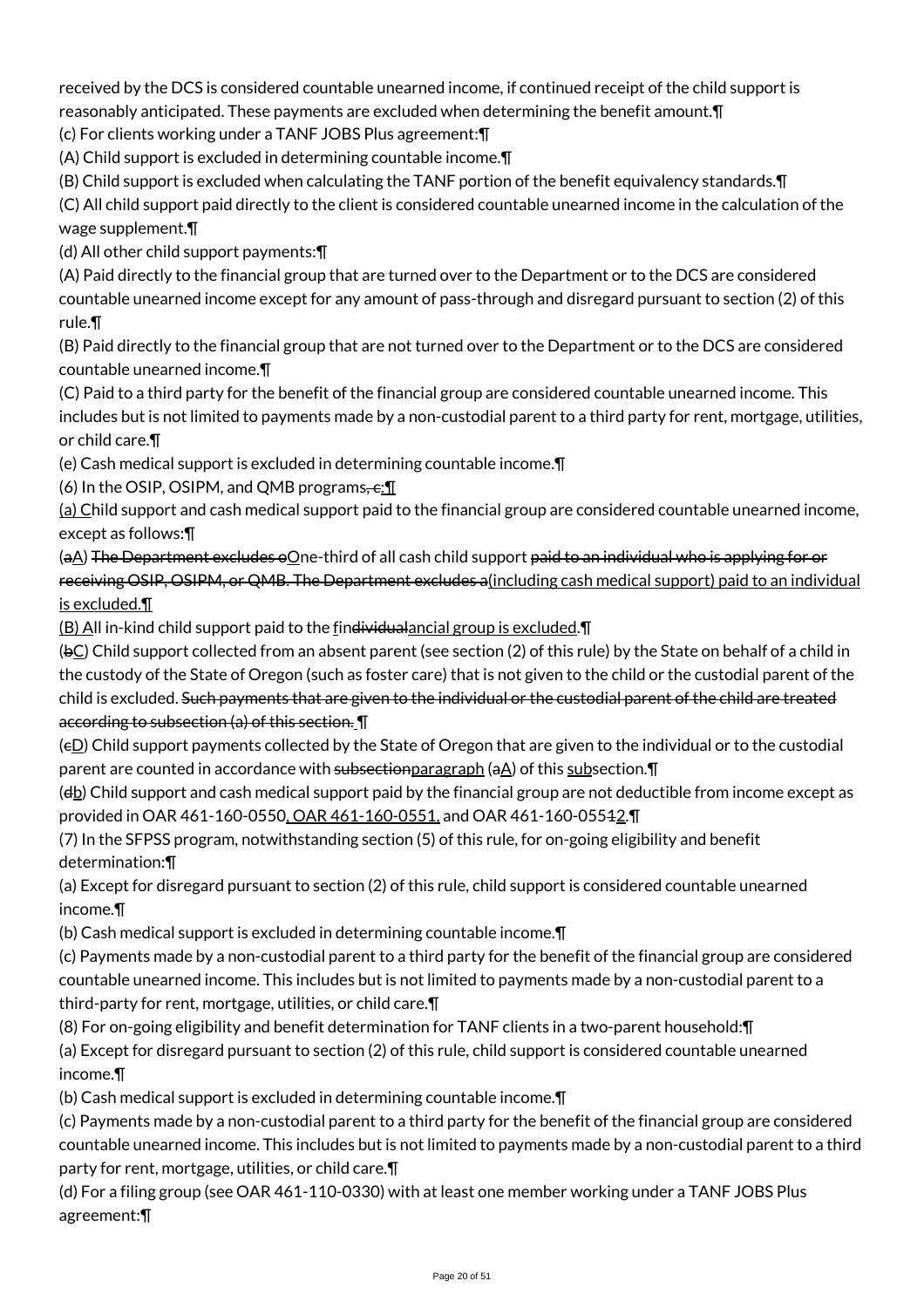(A) Child support is excluded in determining countable income.¶

(B) Child support is excluded when calculating the TANF portion of the benefit equivalency standards.¶

(C) All child support paid directly to the client is considered countable unearned income in the calculation of the wage supplement.

Statutory/Other Authority: 409.050, 411.060, 411.070, 411.404, 411.816, 412.009, 412.014, 412.049, 413.085, 414.685, ORS 329A.500

Statutes/Other Implemented: ORS 329A.500, 409.010, 411.060, 411.070, 411.404, 411.816, 412.009, 412.014, 412.049, 413.085, 414.685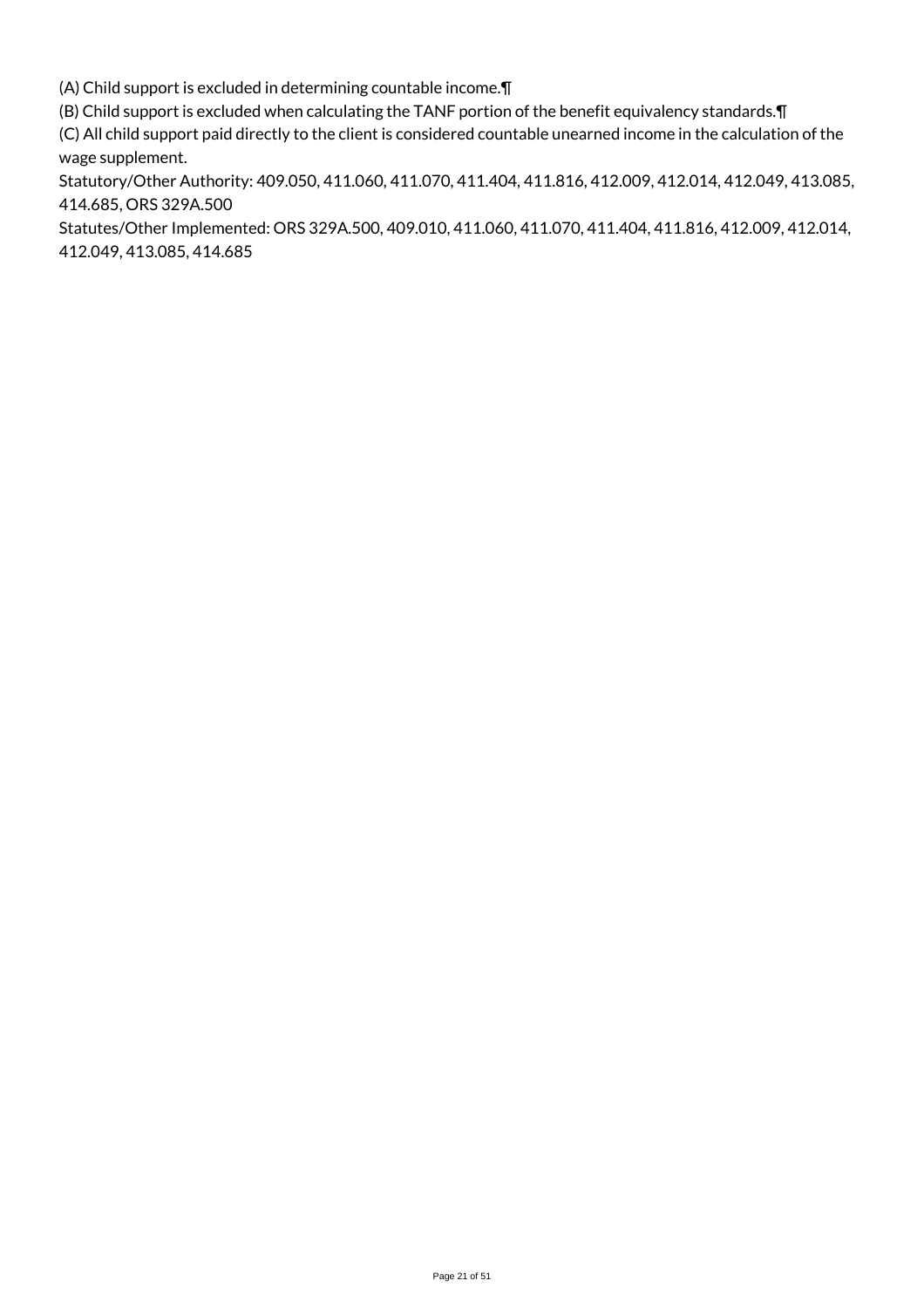#### NOTICE FILED DATE: 01/16/2018

RULE SUMMARY: OAR 461-145-0089 about the treatment of business entity income and resources for the OSIP, OSIPM, and QMB programs is being amended to remove references to the in-kind income rule, clarifying that nonbusiness expenditures paid by a corporation or business entity are either earned or unearned income to the individual.

CHANGES TO RULE:

#### 461-145-0089

Corporations and Other Business Entities; Income and Resources, Not Self-Employment; OSIP, OSIPM, QMB ¶

#### In the OSIP, OSIPM, and QMB programs: ¶

(1) For purposes of this rule:¶

(a) "Business entity" includes a sole proprietorship, a partnership, and an unincorporated limited liability company.¶

(b) "Principal" means an individual with significant authority in and responsibility for the success or failure of a corporation or "business entity" (see subsection (a) of this section), including:¶

(A) A sole proprietor.¶

(B) A general partner in a partnership.¶

(C) A member or manager of a limited liability company.¶

(D) An officer or stockholder with controlling shares in a closely-held corporation.¶

(2) This rule applies to an individual who has an ownership interest in:¶

(a) A corporation; or¶

(b) A business entity, but is not considered self-employed (see OAR 461-145-0915).¶

(3) For an individual with an ownership interest in and actively working for a corporation:¶

(a) The individual cannot be considered self-employed, regardless of whether or not the individual is a principal (see subsection (1)(b) of this rule). Income from actively working for the corporation is treated as earned income as provided in OAR 461-145-0130.¶

(b) Dividends or profits are treated as unearned income.¶

(c) Income not paid to an individual but retained by the corporation is not considered income of the individual.¶

(d) Property and resources owned by the corporation are excluded.¶

(e) Except for QMB-BAS, QMB-SMB, and QMB-SMF, if maintaining an ownership interest in a corporation is required for employment, the equity value (see OAR 461-001-0000) of the ownership interest is excluded; otherwise it is counted as provided in subsection (6)(a) of this rule. ¶

(f) Except as provided in OAR 461-145-0280, a $\Delta$  non-business expenditure, - including, but not limited to, a car or housing payment<sub>z-</sub> paid by the corporation that benefits the individual is treated as earned income of the individual.¶

(4) If the individual has an ownership interest in a business entity, is considered a principal, and is actively working in the business entity, the individual is considered self-employed (see OAR 461-145-0915).¶

(5) If the individual has an ownership interest in a business entity, is not considered a principal, and is actively working in the business entity:¶

(a) The individual's income, not including dividends or profits from the business entity, is treated as earned income as provided in OAR 461-145-0130.¶

(b) Dividends or profits are treated as unearned income.¶

(c) Except for QMB-BAS, QMB-SMB, and QMB-SMF, if maintaining an ownership in the business entity is required for employment, the equity value of the ownership interest is excluded; otherwise it is counted as provided in subsection (6)(a) of this rule.¶

(d) Except as provided in OAR 461-145-0280, a $\Delta$  non-business expenditure, - including, but not limited to, a car or housing payment<sub>z</sub>- paid by a business entity that benefits the individual is treated as earned income of the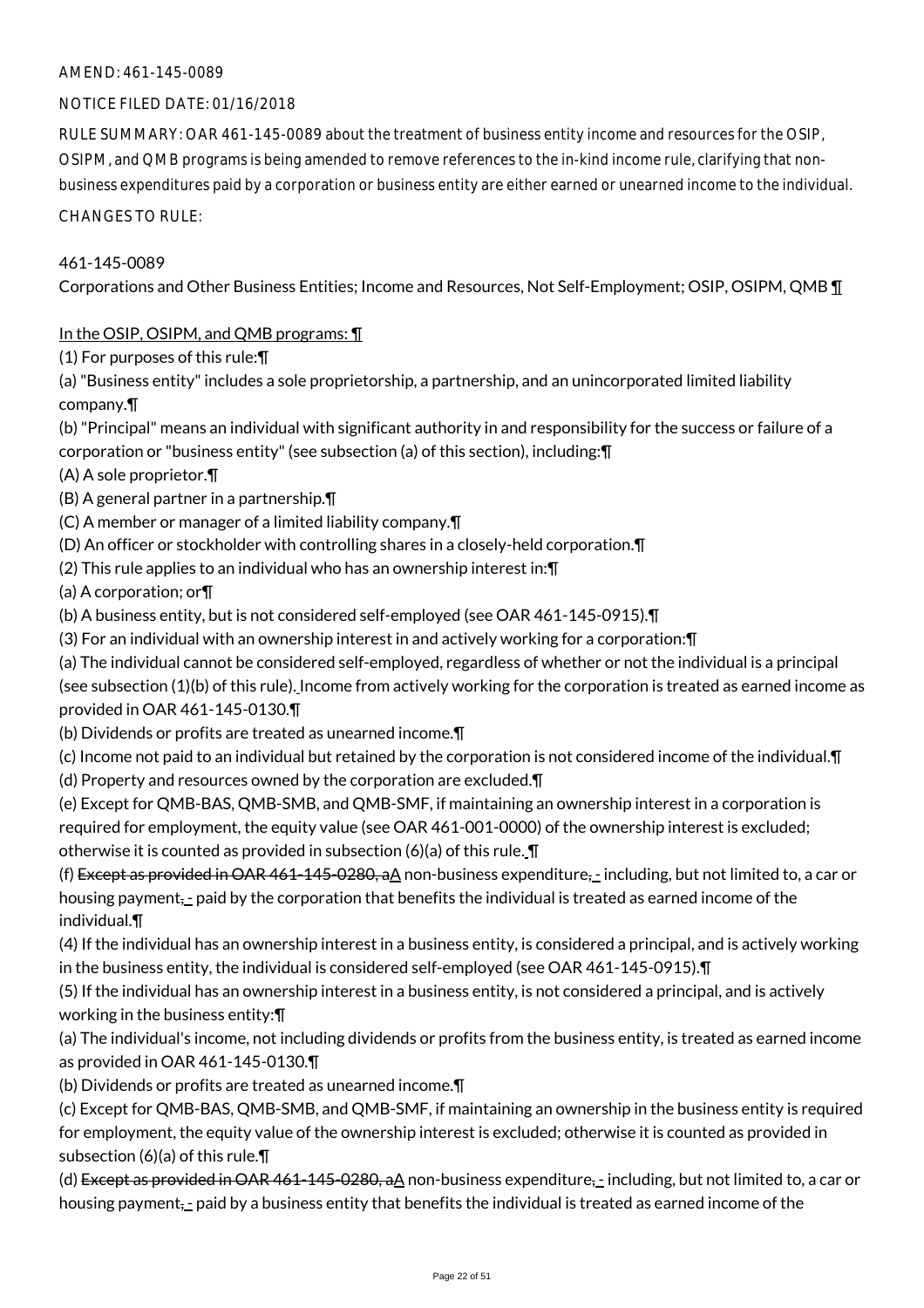individual.¶

(6) If the individual has an ownership interest in a corporation or business entity, but is not actively working in the corporation or business entity:¶

(a) Except for QMB-BAS, QMB-SMB, and QMB-SMF, and except as provided in OAR 461-140-0020, the equity value of an ownership interest in a corporation or business entity, such as stock in the corporation, is treated as a resource. See OAR 461-145-0520 for how to treat stock.¶

(b) Except as provided in OAR 461-140-0040, income of the individual from a corporation or business entity is treated as unearned income of the individual.¶

(c) Except as provided for in OAR 461-145-0280, a $\underline{A}$  non-business expenditure<sub>5-</sub> including, but not limited to, a car or housing payment<sub>z</sub>- paid by a corporation or business entity that benefits the individual is treated as unearned income of the individual.

Statutory/Other Authority: ORS 409.050, 411.060, 411.070, 411.083, 411.404, 411.706, 413.085, 414.685 Statutes/Other Implemented: ORS 409.010, 409.050, 411.060, 411.070, 411.083, 411.404, 411.706, 413.085, 414.685, 414.839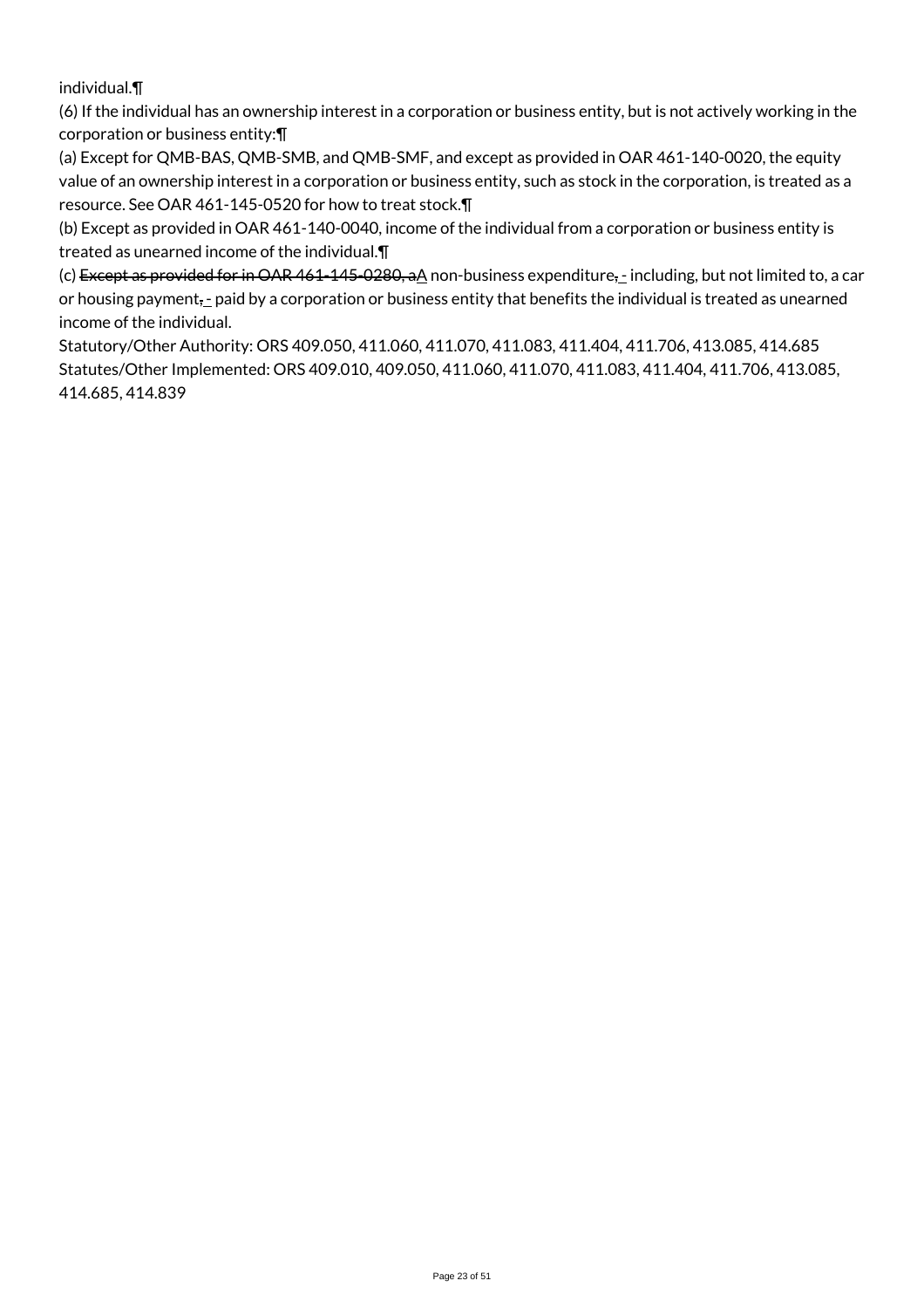#### NOTICE FILED DATE: 01/16/2018

RULE SUMMARY: OAR 461-145-0108 about dividends, interest and royalties is being amended to indicate how income is treated for clients actively working in the trade or business that generates the royalties, including whether the income is treated as self-employment income or earned income. These changes clarify the rule.

CHANGES TO RULE:

#### 461-145-0108

Dividends, Interest and Royalties ¶

#### (1) In the OSIP, OSIPM, and QMB programs:¶

(a) Unless otherwise stated in chapter 461 of the Oregon Administrative Rules, dividends and interest earned on mutual funds and securities, including stocks, bonds, educational savings bonds, and certificates of deposit (CDs), are excluded as income. Interest earned on other assets is treated according to the rule for that asset.¶ (b) Royalties include compensation paid to the owner for the use of property, usually copyrighted material or natural resources, such as coal, oil, or natural gas, which normally are extracted from the ground. Except as provided in paragraphs (A) and (B) of this subsection, royalties are treated as unearned income.¶ (A) Royalties received as part of a business or trade are treated in accordance with OAR 461-145-0915;For an

individual who is actively working in the trade or business that generates the royalties:¶

(i) Income is treated as self-employment if self-employment criteria are met (see OAR 461-145-0915 regarding self-employment criteria).¶

(ii) Income that does not meet self-employment criteria is counted as earned income. ¶

(B) Royalties received by an individual in connection with any publication of the individual's work are treated as earned income (see OAR 461-145-0130).¶

(2) In all programs except the OSIP, OSIPM, and QMB programs:¶

(a) Dividends are counted as unearned income.¶

(b) Interest income is counted as unearned income.¶

(c) Royalties are counted as unearned income, except that royalties are counted as earned income if the client is actively engaged in the activity from which the royalties are accrued.

Statutory/Other Authority: ORS 411.060, 411.070, 411.816, 414.042, 412.049

Statutes/Other Implemented: ORS 411.060, 411.070, 411.816, 414.042, 412.049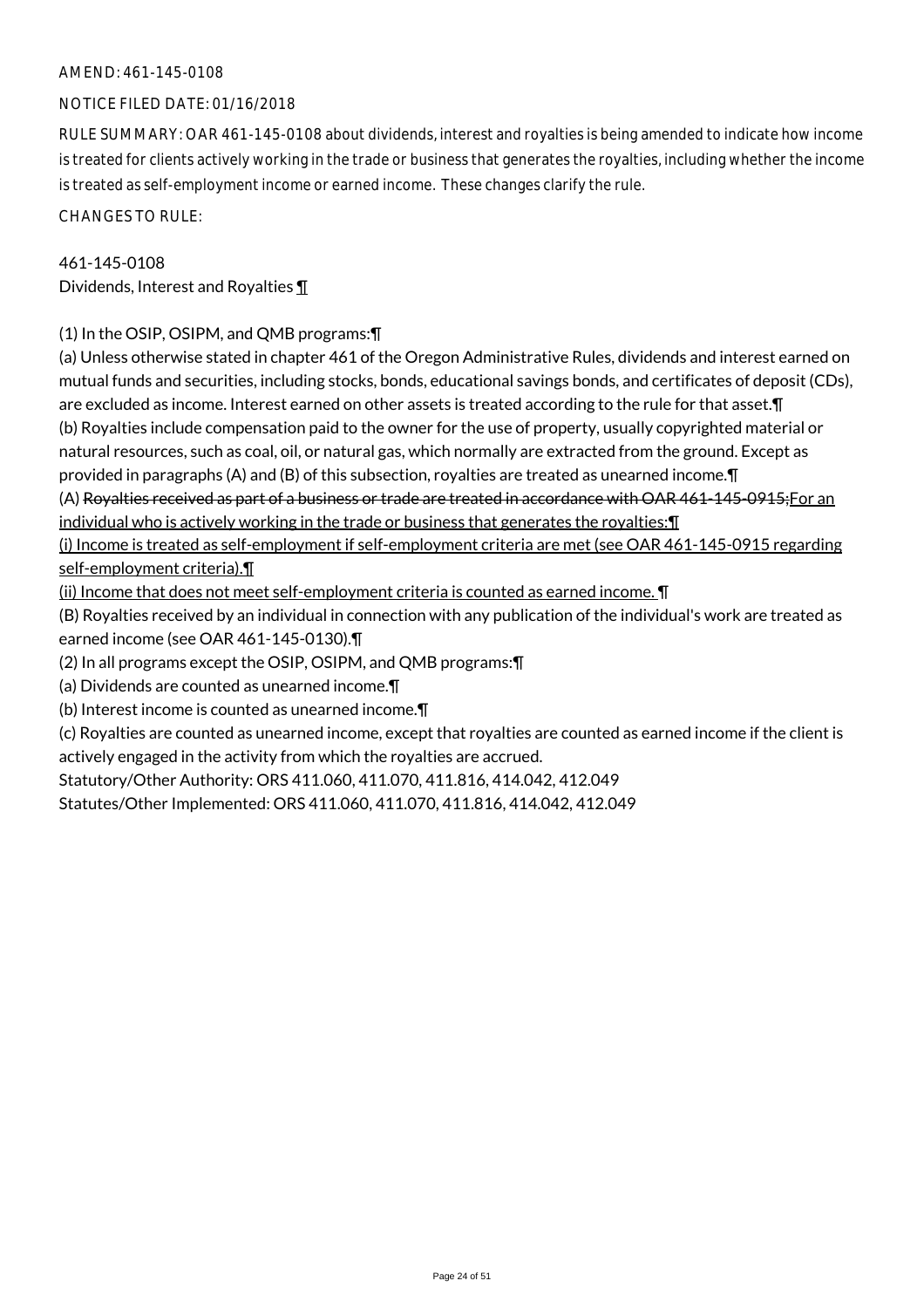#### NOTICE FILED DATE: 01/16/2018

RULE SUMMARY: OAR 461-145-0120 about the definition of earned income is being amended to remove the reference to the in-kind income rule in the non-business expenditure section and address the income a principal of a corporation earns working for that corporation, a topic in the treatment of earned income rule. This amendment better conforms the content of the rule to its topic.

CHANGES TO RULE:

461-145-0120 Earned Income; Defined ¶

Earned income is income received in exchange for an individual's physical or mental labor. Earned income includes all of the following:¶

(1) Compensation for services performed, including wages, salaries, commissions, tips, sick leave, vacation pay, draws, or the sale of blood or plasma.¶

(2) Income from on-the-job-training, paid job experience, JOBS Plus work experience, or Welfare-to-Work work experience.¶

(3) In-kind income, when an individual is an employee of the person providing the in-kind income and the income is in exchange for work performed by the individual, or when received as compensation from self-employment.¶

(4) For self-employment, gross receipts and sales, including mileage reimbursements, before costs.¶ (5) In:¶

(a) The SNAP program, cafeteria plan (see OAR 461-001-0000) benefits, and funds placed in a flexible spending account.¶

(b) All programs except the SNAP program, cafeteria plan benefits that an employee takes as cash, and funds placed in a flexible spending account.¶

(6) Income from work-study.¶

(7) Income from profit sharing that the individual receives monthly or periodically.¶

(8) The fee for acting as an individual's representative payee, when that individual is not included in the filing group (see OAR 461-110-0310).¶

(9) In the SNAP program, expenditure by a business entity that substantially benefits a principal (see OAR 461- 145-0088).¶

(10) In the OSIP, OSIPM, and QMB programs, except as provided in OAR 461-145-0280, a:¶

(a) A non-business expenditure - including, but not limited to, a personal car or housing payment - paid by an individual's corporation or business entity (see OAR 461-145-0089) that benefits the individual.¶

(b) The income a principal (see OAR 461-145-0089) earns working for a corporation.

Statutory/Other Authority: ORS 409.050, 411.060, 411.070, 411.404, 411.706, 411.816, 412.049, ORS 409.050, 413.085, 414.685

Statutes/Other Implemented: ORS 409.010, 409.050, 411.060, 411.070, 411.404, 411.706, 411.816, 412.049, 413.085, 414.685, 414.839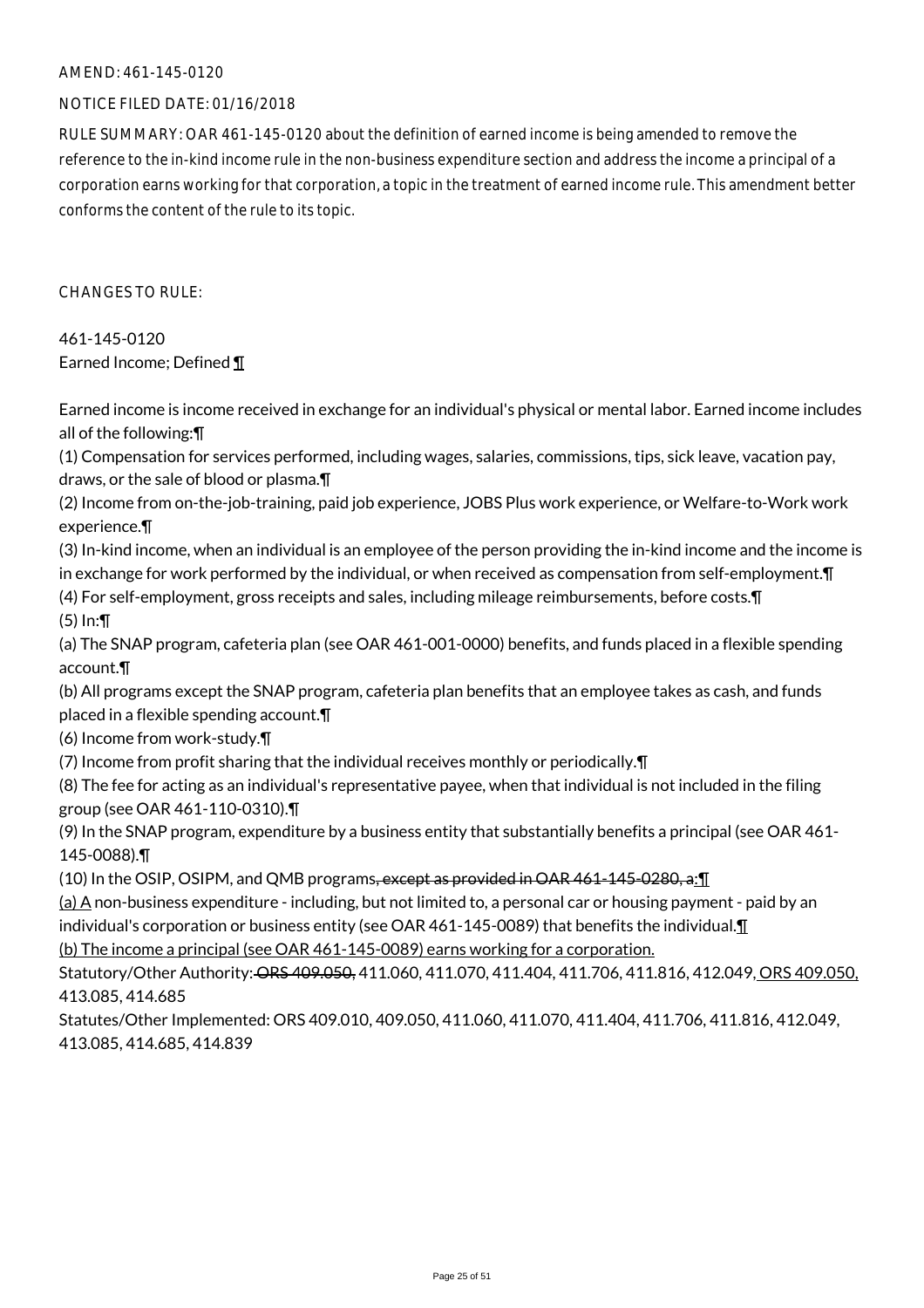#### NOTICE FILED DATE: 01/16/2018

RULE SUMMARY: OAR 461-145-0130 about the treatment of earned income is being amended to remove content about corporation income that is more appropriate in the earned income definition rule. This amendment better conforms the content of the rule to its topic.

CHANGES TO RULE:

### 461-145-0130

Earned Income; Treatment ¶

(1) Earned income (see OAR 461-145-0120) is countable (see OAR 461-001-0000) in determining eligibility (see OAR 461-001-0000) for programs, subject to the provisions in sections (2) to (10) of this rule.¶

(2) JOBS Plus income is earned income and is treated as follows:¶

(a) In the SNAP program:¶

(A) JOBS Plus income earned by a TANF-PLS (see OAR 461-101-0010) client:¶

(i) Is counted in determining initial SNAP program eligibility.¶

(ii) Is excluded in determining ongoing eligibility.¶

(B) JOBS Plus wages received after the individual's last month of work under a TANF-PLS JOBS Plus agreement are counted.¶

(b) In the TANF program:¶

(A) JOBS Plus income earned by an NCP-PLS (see OAR 461-101-0010) client is counted in determining initial TANF eligibility.¶

(B) When determining the need for a TANF supplement for a TANF-PLS client, the income is treated as follows:¶

(i) It is excluded in determining the countable income limit and in calculating the benefit equivalency standards.¶ (ii) It is counted in calculating the wage supplement.¶

(C) JOBS Plus wages received after the individual's last month of work under a JOBS Plus agreement are counted.¶

(c) In the OSIPM and QMB programs, JOBS Plus wages received after the individual's last month of work under a TANF-PLS JOBS Plus agreement are counted.¶

(d) In all programs not covered under subsections (a) to (c) of this section, TANF-PLS income is counted as earned income.¶

(e) In all programs other than the TANF program, NCP-PLS income is counted as earned income.¶

(f) In all programs, wages received under the Tribal TANF JOBS programs are counted as earned income.¶

(3) Welfare-to-Work work experience income is treated as follows:¶

(a) In the REF, REFM, and TANF programs, the income is earned income, and the first \$260 is excluded each month.¶

(b) In the SNAP program, the income is earned income.¶

(4) In the ERDC program, earned income of a child (see OAR 461-001-0000) is excluded.¶

(5) In the OSIP, OSIPM, and QMB programs:¶

(a) D, documented net losses from a self-employment business (see OAR 461-150-0095) are excluded from any other source of earned income of the financial group (see OAR 461-110-0530).¶

### (b) The income a principal (see OAR 461-145-0089) earns working for a corporation is countable as earned income.¶

(6) In the REF and REFM programs:¶

(a) Income remaining after the month of receipt is a resource.¶

(b) Earned in-kind income is excluded (see OAR 461-145-0280 and 461-145-0470).¶

(7) In the TANF program:¶

(a) Earned income of the following children is excluded:¶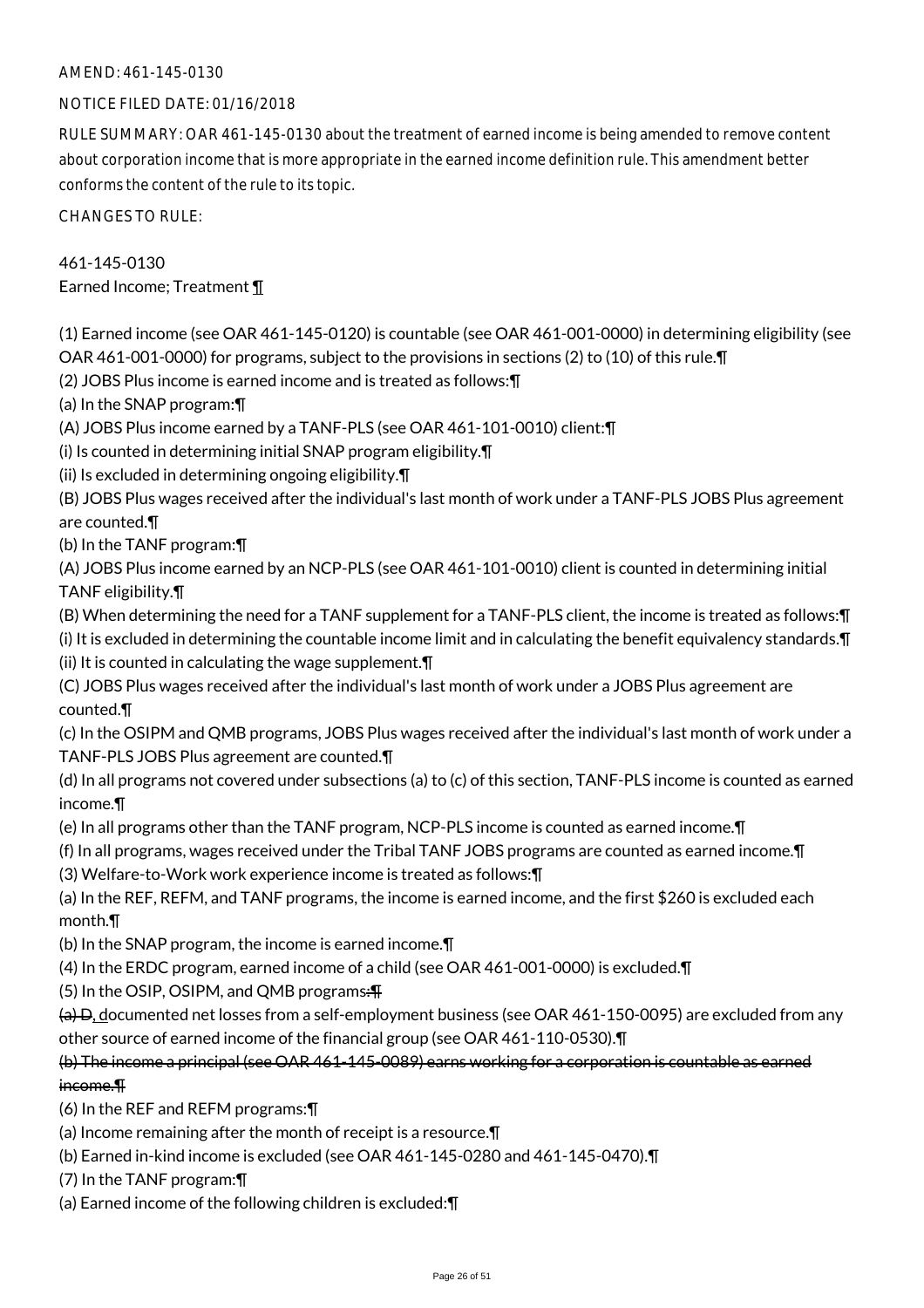(A) Dependent children under the age of 19 years, and minor parents under the age of 18 years, who are full-time students in grade 12 or below (or the equivalent level of vocational training, in GED courses), or in home schooling approved by the local school district.¶

(B) Dependent children under the age of 18 years who are attending school part-time (as defined by the institution) and are not employed full-time.¶

(C) Dependent children too young to be in school.¶

(b) Income remaining after the month of receipt is a resource.¶

(c) Earned in-kind income is excluded (see OAR 461-145-0280 and 461-145-0470).¶

(8) In the SNAP program:¶

(a) If a cafeteria plan (see OAR 461-001-0000) benefit that the employee may not elect to receive as a cash payment is designated and used to pay for child care, medical care, or health insurance, the benefit is excluded unless it is reimbursed by the Department. If reimbursed, the Department counts it as earned income.¶

(b) The following types of income are excluded:¶

(A) The earned income of an individual under the age of 18 years who is under the parental control of another member of the household and is:¶

(i) Attending elementary or high school;¶

(ii) Attending GED classes recognized by the local school district;¶

(iii) Completing home-school elementary or high school classes recognized by the local school district; or¶

(iv) Too young to attend elementary school.¶

(B) Earned in-kind income, except as provided in section (9) of this rule.¶

(C) Deductions from base pay for future educational costs under Pub. L. No. 99-576, 100 Stat. 3248 (1986), for an individual on active military duty.¶

(D) Income remaining after the month of receipt is a resource.¶

(9) In the SNAP program, earned in-kind income (see OAR 461-145-0280) is excluded unless it is an expenditure by a business entity that benefits a principal (see OAR 461-145-0088).¶

(10) In all programs except in the OSIPM program, for an individual in a nonstandard living arrangement (see OAR 461-001-0000), the income of a temporary employee of the U.S. Census Bureau employed to assist in taking the census is excluded.

Statutory/Other Authority: ORS 409.050, 411.060, 411.070, 411.083, 411.404, 411.706, 411.816, 411.892, 412.014, 412.049, 413.085, 414.685

Statutes/Other Implemented: ORS 409.010, 409.050, 411.060, 411.070, 411.083, 411.404, 411.706, 411.816, 411.892, 412.014, 412.049, 413.085, 414.685, 414.839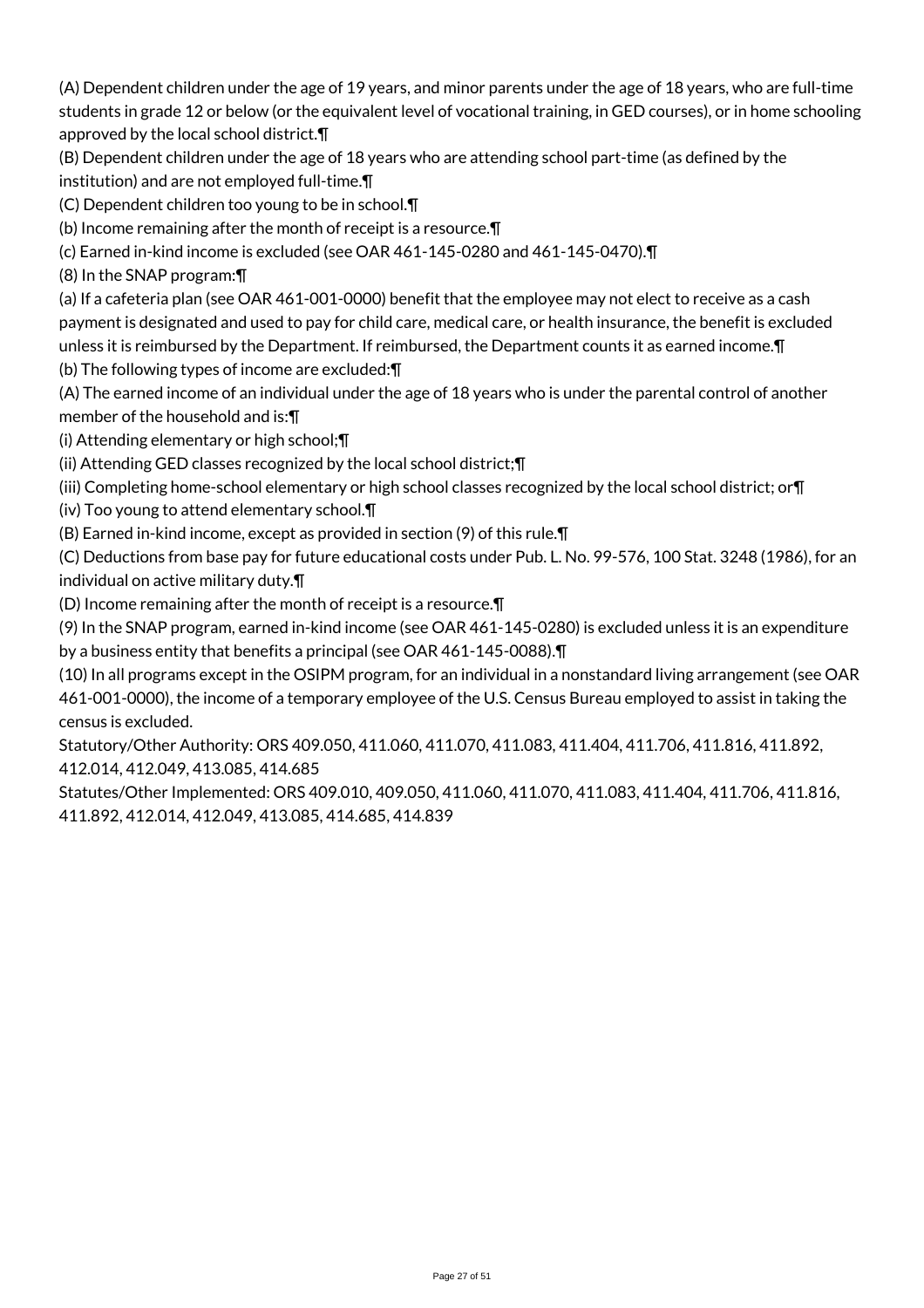#### NOTICE FILED DATE: 01/16/2018

RULE SUMMARY: OAR 461-150-0050 about prospective eligibility and budgeting in the OSIP, OSIPM and QMB programs is being amended to explain how prospective budgeting works when determining eligibility for APD medical programs. These changes provide clearer direction on prospective budgeting and are more compatible with the Integrated Eligibility system.

CHANGES TO RULE:

#### 461-150-0050

Prospective Eligibility and Budgeting; OSIP, OSIPM, and QMB 1

In the OSIP, OSIPM, and all QMB programs, the Department uses prospective eligibility (see OAR 461-001-0000) and budgeting (see OAR 461-001-0000) as follows:¶

(1) In the OSIP (except OSIP-IC), OSIPM (except OSIPM-IC), and all QMB programs:¶

(a) For the initial month (see OAR 461-001-0000)<del>, the Department uses prospective eligibility and budgeting:</del> (A) When a new source of income begins in the initial month, only income received or expected to be received in that month is counted.¶

(B) Except as provided in paragraph (A) of this subsection, the Department converts and averages prospective income in accordance with OAR 461-150-0070 and OAR 461-050-0080.¶

(b) For each ongoing month (see OAR 461-001-0000), the Department uses prospective eligibility and budgeting converts and averages prospective income in accordance with OAR 461-150-0070 and OAR 461-150-0080.¶ (2) In the OSIP-IC and OSIPM-IC programs, the budget month (see OAR 461-001-0000) is the initial month of eligibility.

Statutory/Other Authority: ORS 409.050, 410.070, 411.060, 411.070, 411.083, 411.404, 413.085, 414.685 Statutes/Other Implemented: ORS 409.010, 409.050, 410.010, 410.070, 410.080, 411.060, 411.070, 411.083, 411.404, 411.706, 413.085, 414.685, 414.839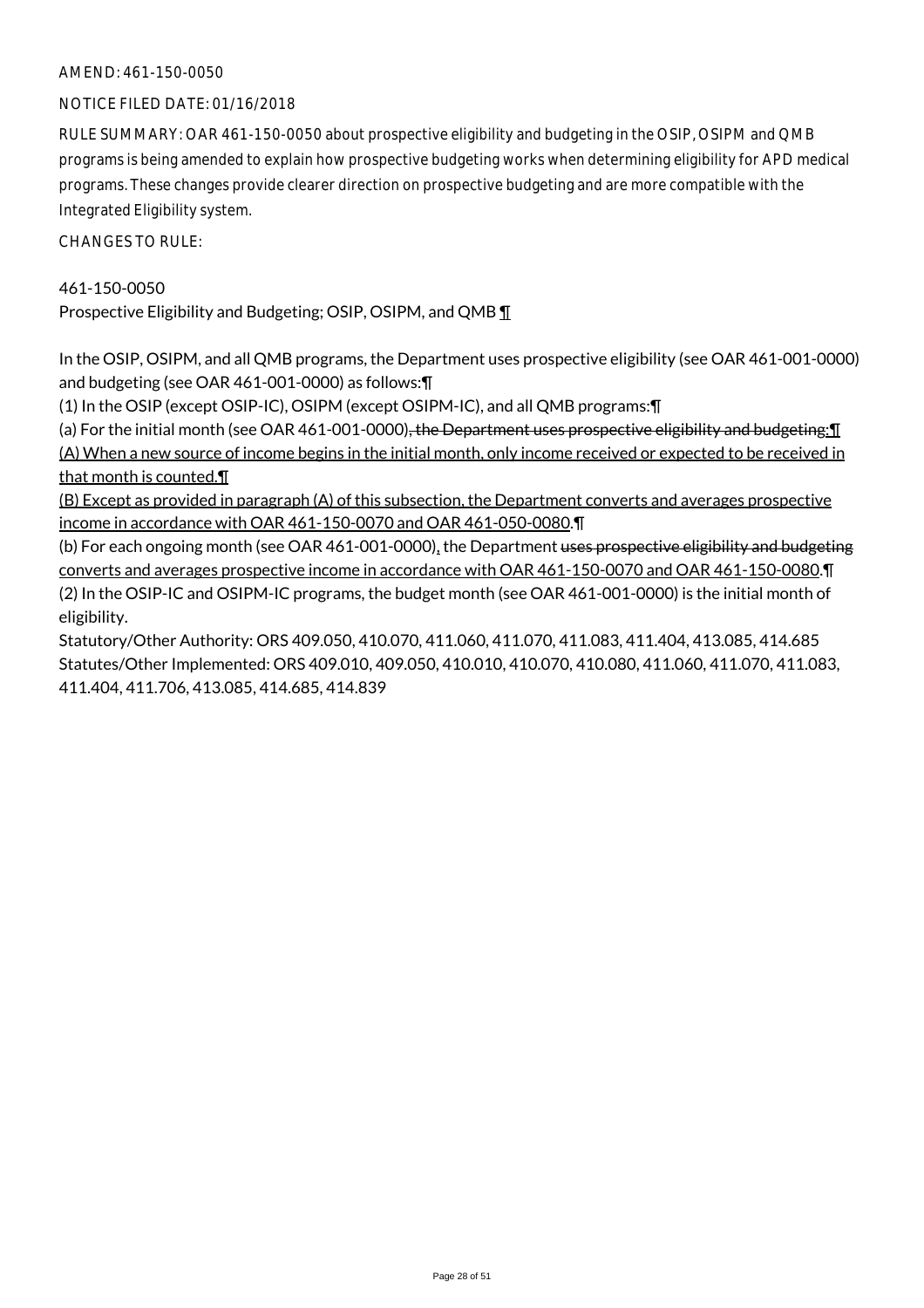#### NOTICE FILED DATE: 01/16/2018

RULE SUMMARY: OAR 461-150-0070 about prospective budgeting of stable income is being amended to provide clearer direction on how to count stable income in the initial, retroactive, and ongoing months in the OSIP, OSIPM and QMB programs. These changes provide clearer direction on prospective budgeting and are more compatible with the Integrated Eligibility system.

CHANGES TO RULE:

#### 461-150-0070

Prospective Budgeting of Stable Income ¶

(1) Stable income (see OAR 461-001-0000) in prospective budgeting (see OAR 461-001-0000) and eligibility (see OAR 461-001-0000) is treated so that the monthly amount is used to anticipate the income of the financial group (see OAR 461-110-0530). The amount of stable income for each month is determined as follows:¶

(a) If paid once per month, that amount is used.¶

(b) If paid twice per month or semi-monthly, that amount is converted to a monthly amount by multiplying it by two.¶

(c) If paid once every other week or biweekly, that amount is converted to a monthly amount by multiplying it by 2.15.¶

(d) If paid once per week, that amount is converted to a monthly amount by multiplying it by 4.3.¶ (2) In the OSIP, OSIPM, and QMB programs:¶

(a) In the initial month and for any months of retroactive eligibility (see OAR 461-135-0875):¶

(A) When a new source of stable income begins in the initial month or retroactive months, the amount counted is the actual amount received or the amount expected to be received.¶

(B) Except as provided for in paragraph (A) of this subsection, stable income is converted and averaged in accordance with section (1) of this rule.¶

(b) In each ongoing month (see OAR 461-001-0000), stable income is converted and averaged in accordance with section (1) of this rule.

(3) In the SNAP program, stable income the client expects to receive less often than monthly is treated as periodic income (see OAR 461-001-0000) under OAR 461-140-0110.

Statutory/Other Authority: ORS 411.060, 411.404, 411.816, 412.049, ORS 409.050, 412.014, 413.085, 414.685 Statutes/Other Implemented: ORS 411.060, 411.404, 411.816, 412.049, ORS 409.010, 412.014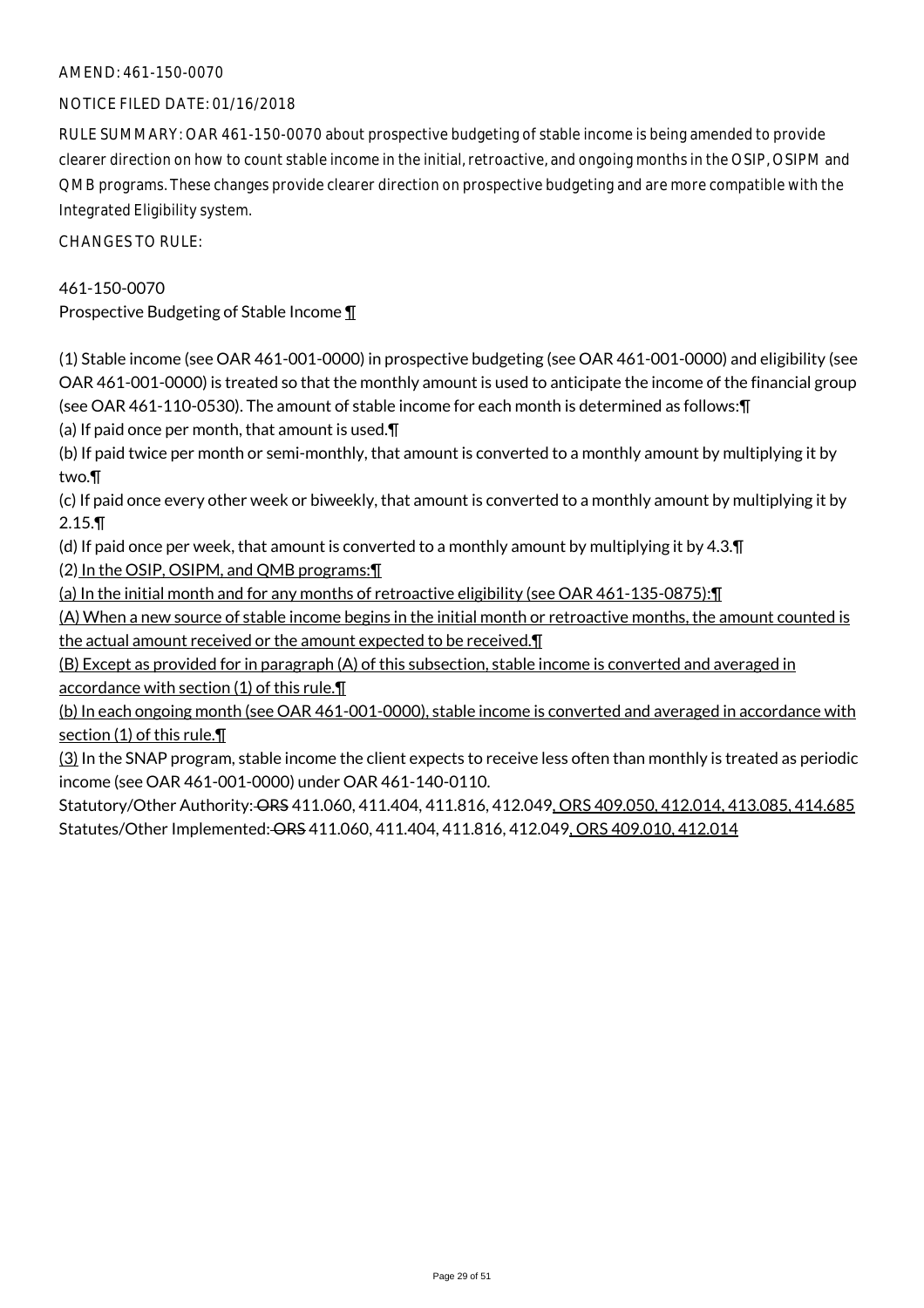#### NOTICE FILED DATE: 01/16/2018

RULE SUMMARY: OAR 461-150-0080 about prospective budgeting of variable income is being amended to set out how to count variable income in the initial, retroactive, and ongoing months in the OSIP, OSIPM and QMB programs. These changes provide clearer direction on prospective budgeting and are more compatible with the Integrated Eligibility system.

CHANGES TO RULE:

#### 461-150-0080

Prospective Budgeting of Variable Income; Not OHP; Not MRS ¶

Variable income (see OAR 461-001-0000) is used as follows in prospective budgeting (see OAR 461-001-0000) and eligibility (see OAR 461-001-0000) so that the anticipated amount is the same for each month, except as specified in OAR 461-150-0060 and section (6) of this rule:¶

(1) For income paid more than once per month, determine an average amount per pay period in accordance with sections (2) to (4) of this rule. The average amount is then converted to a monthly amount as follows, if paid $\pm$ 

(a) Twice per month, multiply by 2;¶

(b) Every other week, multiply by 2.15; or¶

(c) Once per week, multiply by 4.3.¶

(2) For variable earned income based on an hourly wage when the past is representative, monthly income is determined by calculating an average number of hours per pay period, then these hours are multiplied by the hourly wage and converted to a monthly amount under section (1) of this rule.¶

(3) For variable earned income involving various rates of pay (overtime, shift differential, tips) when the past is representative, monthly income is determined by calculating the average income per pay period, then the average income is converted to a monthly amount under section (1) of this rule.¶

(4) For variable earned or unearned income when the past is representative and income cannot be calculated under section (2) or (3) of this rule, monthly income is determined by averaging the income over: $\pm \mathbf{I}$ 

(a) A representative period of months by totaling the income for those months and dividing by the number of months used; or¶

(b) A representative number of pay periods and converting to a monthly amount under section (1) of this rule.¶ (5) For variable earned and unearned income when the past is not representative of the income the financial group (see OAR 461-110-0530) will receive during the eligibility period, the client and the Department jointly determine the anticipated income.¶

(6) In the OSIP, OSIPM, and QMB programs:¶

(a) In the initial month and for any months of retroactive eligibility (see OAR 461-135-0875):¶

(A) When a new source of variable income begins in the initial month or retroactive months, the amount counted is the actual amount received or the amount expected to be received.¶

(B) Except as provided for in paragraph (A) of this subsection, variable income is converted and averaged in accordance with sections (1) to (5) of this rule.

(b) In each ongoing month (see OAR 461-001-0000), variable income is converted and averaged in accordance with sections (1) to (5) of this rule.  $\P$ 

(7) In the SNAP program, a financial group meeting the definition of "destitute household" in OAR 461-135-0575 is not eligible to use the income averaging option for the initial month (see OAR 461-001-0000) of eligibility or the first month of a new certification period. For a destitute financial group, income for the initial month of eligibility and the first month of a certification period is determined under OAR 461-150-0100, thereafter, the financial group is subject to sections (2) to (5) of this rule.

Statutory/Other Authority: ORS 411.060, 411.070, 411.404, 411.816, 412.014, 412.049, ORS 409.050, 413.085, 414.685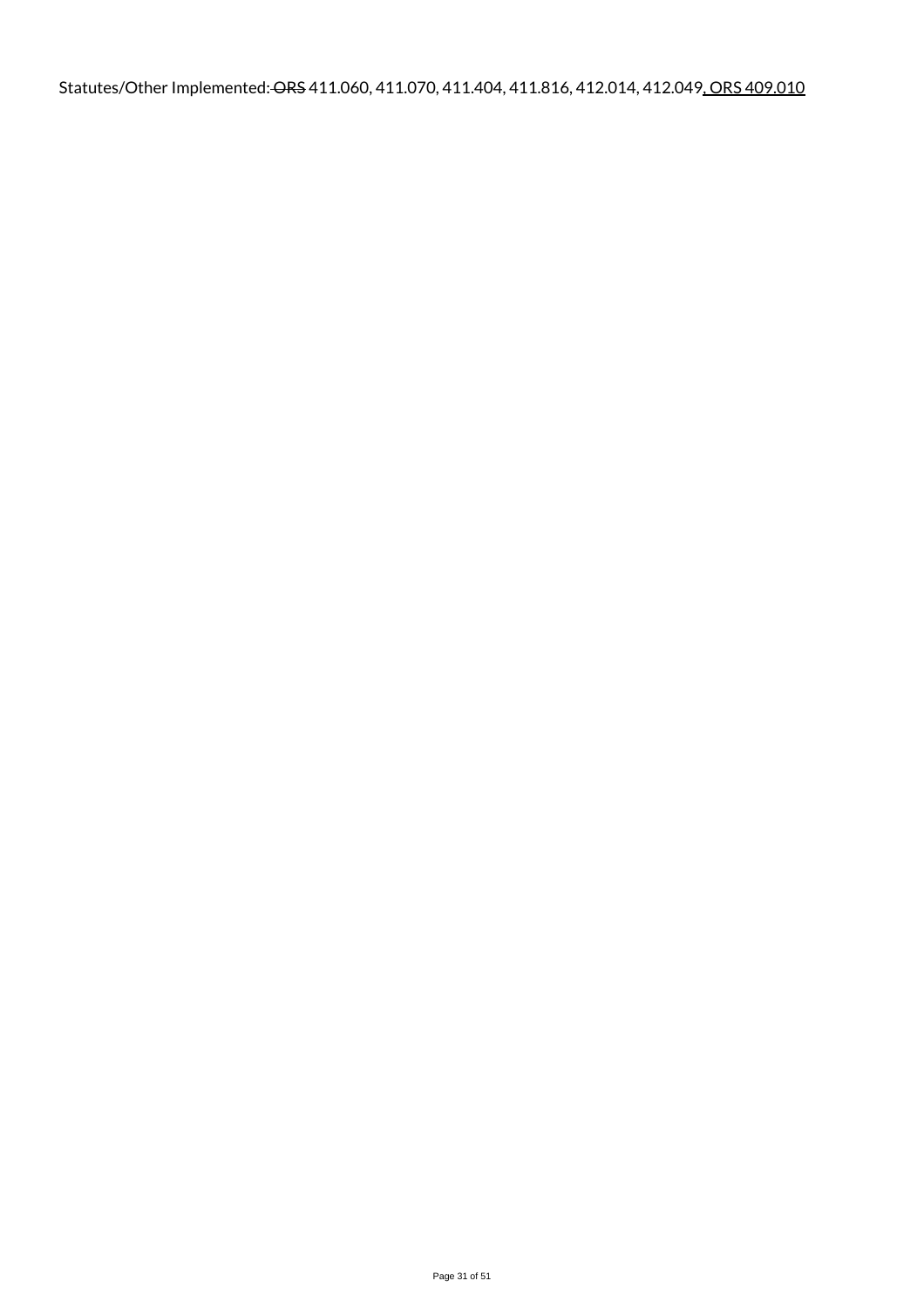#### NOTICE FILED DATE: 01/16/2018

RULE SUMMARY: OAR 461-160-0010 about the use of resources in determining financial eligibility is being amended for the OSIP and OSIPM programs to correct and move the definition of parental resources, state that the rule applies to the individual's eligibility rather than the need group, state that the rule should be used only for children who are not assumed eligible, and add a definition of "ineligible parent". These changes clarify the parental resource deeming process when children apply.

 $CHANGESTORUIF$ 

461-160-0010

Use of Resources in Determining Financial Eligibility ¶

Countable (see OAR 461-001-0000) resources are used to determine eligibility (see OAR 461-001-0000) as follows:¶

(1) In the EA program, the countable resources of a financial group (see OAR 461-110-0530) are used to reduce benefits.¶

(2) In the ERDC, QMB-DW, REF, REFM, SNAP, and TANF programs, a need group (see OAR 461-110-0630) is not eligible for benefits if the financial group has countable resources above the resource limit (see OAR 461-160- 0015).¶

(3) In the OSIP (except OSIP-EPD) and OSIPM (except OSIPM-EPD) programs, a need group (see OAR 461-110-0630):¶

(a) An individual is not eligible for benefits if the financial group has countable resources above the resource limit (see OAR 461-160-0015).¶

(ab) WThe following provisions apply when a child (see OAR 461-001-0000) is applying, the parental resources (see subsection (bwho is not assumed eligible (see OAR 461-135-0010) is applying:¶

(A) As used in the subsection, "ineligible parent" means a parent (see OAR 461-001-0000) who is not receiving SSI or TANF.¶

(B) As used in this section, "parental resources" means the countable resources of:¶

(i) Each ineligible parent (see paragraph  $(A)$  of this subsection) in the financial group of the child; and  $\P$ 

(ii) Each spouse (see OAR 461-001-0000) of an ineligible parent in the financial group of the child.¶

(C) The parental resources (see paragraph (B) of this subsection) are deemed available to the child. The amount deemed available to the child is the amount the parental resources exceed the resource limit (see OAR 461-160- 0015) of:¶

(Ai) A one-person need group, if one parent (see OAR 461-001-0000) lives in the child's househohousehold of the child; or¶

(Bii) A two-person need group, if two parents (or one parent and the spouse (see OAR 461-001-0000) of that parent) live in the child's household.

(b) As used in this section, "parental resources" means the countable resources of:¶

(A) Each parent in the child's financial group, and¶

(B) Each spouse of a parent in the child's financial group of the child.¶

 $(E)$  If more than one child is applying, the value of the deemed resources is divided evenly between the applying children.¶

 $(dE)$  The parental resources are not deemed available to an ineligible a non-applying child.  $\P$ 

 $(eE)$  The value of the parental resources is subject to deeming whether or not those resources are available to the child.¶

(4) In the OSIP-EPD and OSIPM-EPD programs:¶

(a) A need group is not eligible for benefits if the financial group has countable resources above the resource limit (see OAR 461-160-0015).¶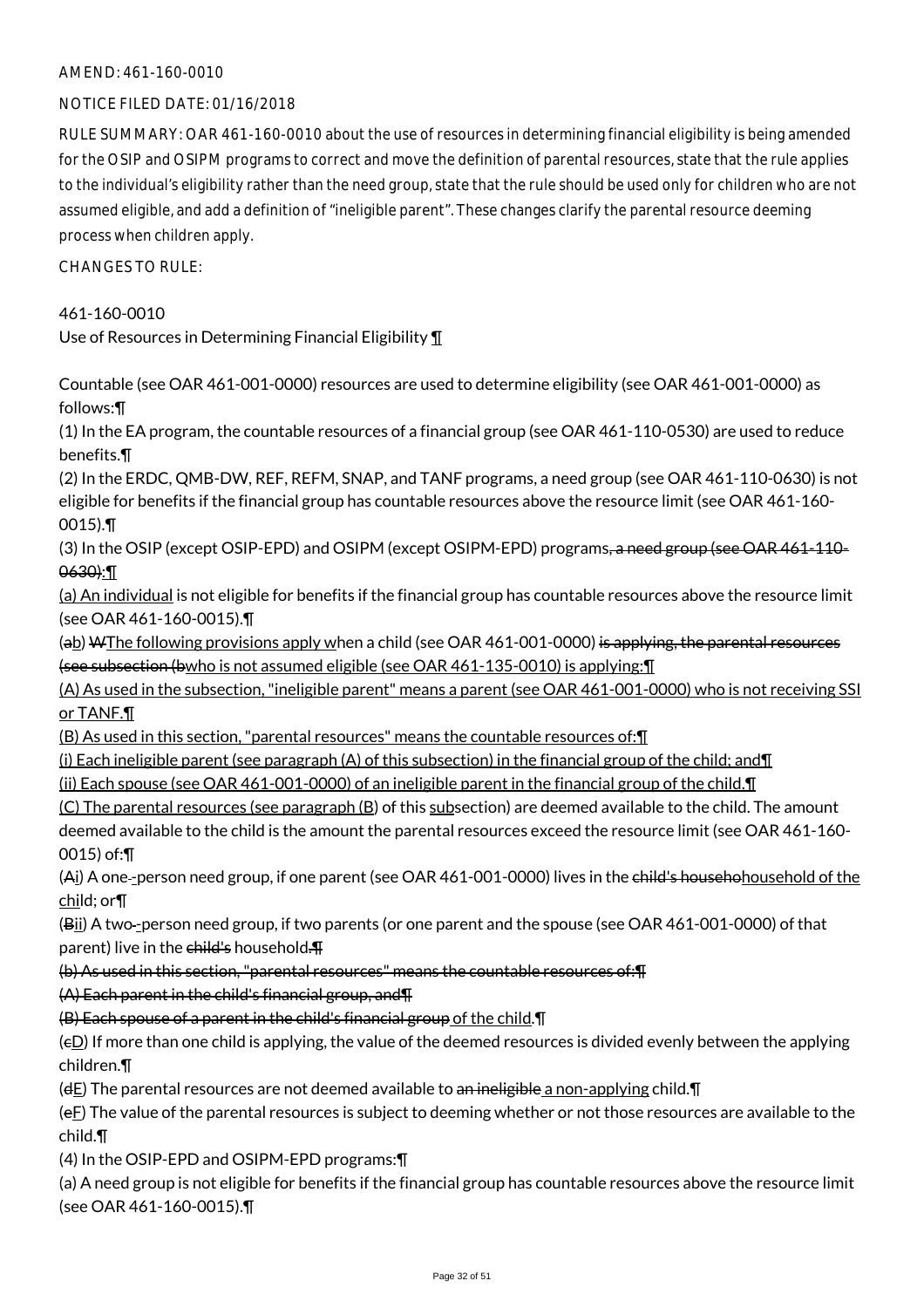(b) Any money in an approved account (see OAR 461-001-0035) is excluded during the determination of eligibility.¶

(c) Assets purchased from moneys in an approved account are excluded, provided they meet the requirements of OAR 461-145-0025.¶

(d) Assets purchased as employment and independence expenses (see OAR 461-001-0035) are excluded, provided they meet the requirements of OAR 461-145-0025.¶

(5) In the QMB-BAS, QMB-SMB, and QMB-SMF programs, all resources are excluded and have no effect on eligibility (see OAR 461-160-0015).

Statutory/Other Authority: ORS 329A.500, 409.050, 411.060, 411.070, 411.400, 411.404, 411.816, 412.049, 413.085, 414.685

Statutes/Other Implemented: ORS 329A.500, 409.010, 411.060, 411.070, 411.117, 411.400, 411.404, 411.816, 412.049, 413.085, 414.685, 414.839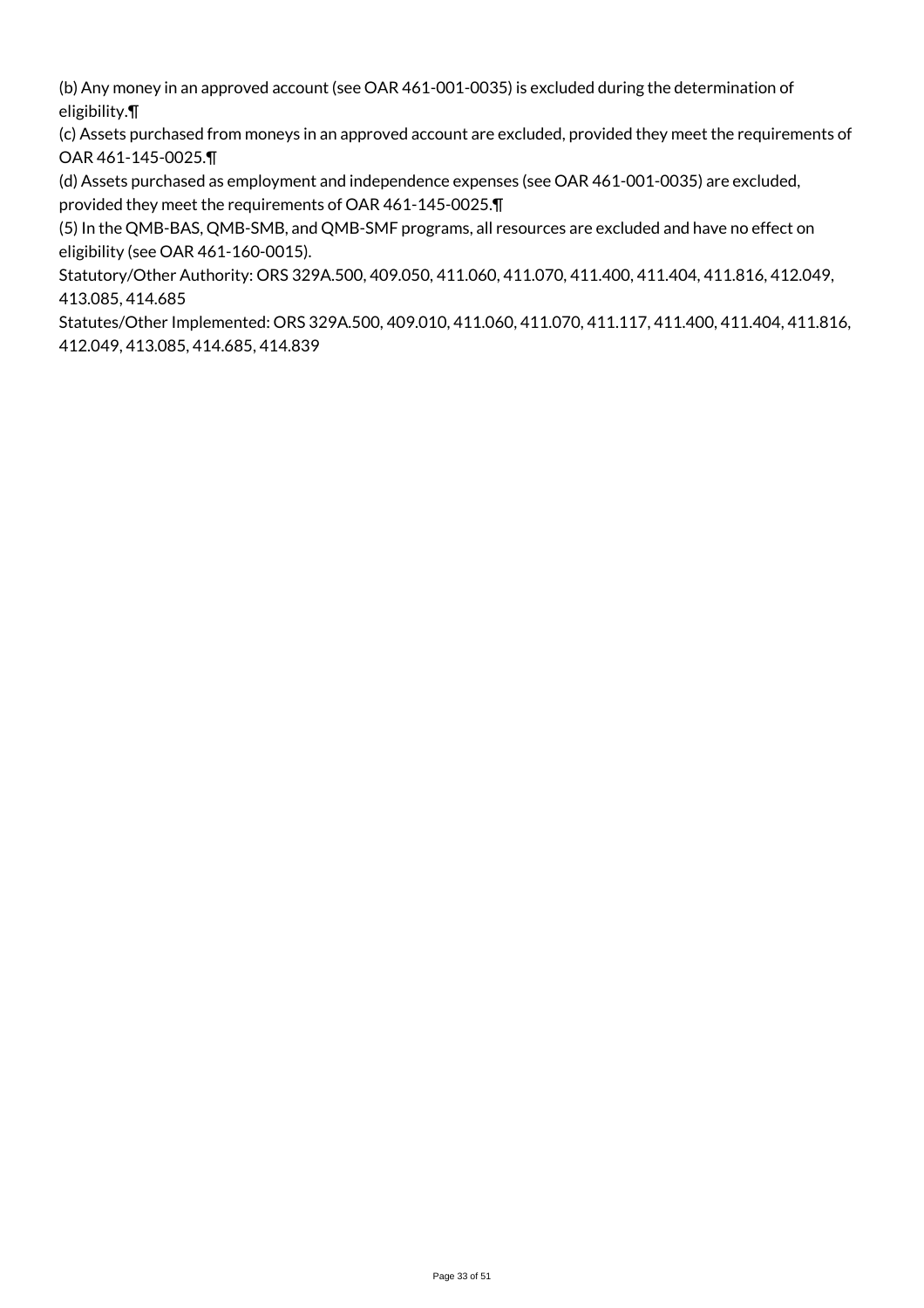#### NOTICE FILED DATE: 01/16/2018

RULE SUMMARY: OAR 461-160-0030 about overview of costs is being amended for the OSIP and OSIPM programs to establish that the cost is incurred when it is either paid or the individual is billed. This amendment also establishes that costs must be reported within 10 days to be used and addresses how and when costs are applied. For ongoing costs, this amendment allows ongoing costs over the determination period (or through the next annual review) instead of being limited to a six-month projection. These amendments set clearer and more consistent parameters.

 $CHANGESTORUIF$ 

461-160-0030 Overview of Costs ¶

(1) Costs incurred by the filing group that the filing group has a legal responsibility to pay are deductible from income in accordance with the rules in this division of rules.¶

(2) The following costs are not deductible:¶

(a) A cost paid by someone outside the filing group through a reimbursement, vendor payment, or in--kind benefit.¶

(b) A cost that is paid by a person or company outside the filing group or that is written off by a medical facility. These are referred to as third--party payments. $\P$ 

(c) The cost for a service provided by someone in the filing group, such as child care provided by the father while the mother works.¶

(d) A cost used as an income deduction in one budget month or averaged over several months cannot be used again.¶

(e) In the OSIPM program, a cost that the client incurred while the client was serving a disqualification from Medicaid under OAR 461-140-0210 to 461-140-0300 for a transfer of assets for less than fair market value.¶ (3) In the OSIP and OSIPM programs, to determine the medical deduction allowed under OAR 461-160-0620, the Department uses one of the following methods: \[

(a) Consider the expenses as actually incurred each month; or¶

(b) Consider projectedsts are considered incurred when they are either paid by the individual or billed by the provider.¶

(b) In order to be allowed as a deduction, costs must be reported within 10 days of the date they are incurred (see OAR 461-180-0020).¶

(c) One-time medical expenses during a prospective period not to exceed six months. Base the projection on actual expenses experiencare treated as follows:¶

(A) If the individual reports an expense that was paid in full, the cost is allowed in the month in which it was paid (see OAR 461-180-0020).¶

(B) If the expense was billed but not paid in full:¶

(i) The amount allowed inas a preceding period (deduction is the amount the individual expects to pay each month, not to exceed six the total amounths) and on any due at time the expenses expected to be incurred by the individual during the prospective period. Expected is reported.¶

(ii) Additional deductions are not allowed if the individual fails to pay the cost.¶

(iii) The deduction begins the month the individual reports they will begin making payments.¶

(d) Recurring costs, such as those for ongoing prescription medications, may be anticipated and allowed through

the next annual redetermination (see OAR 461-115-0430).¶

(A) The amount anticipated should reflect actual and verified costs.¶

(B) Recurring expenses canmay not be averaged.

Statutory/Other Authority: ORS 409.050, 411.060, 411.400, 411.816, 412.014, 412.049, 411.404, 413.085, 414.685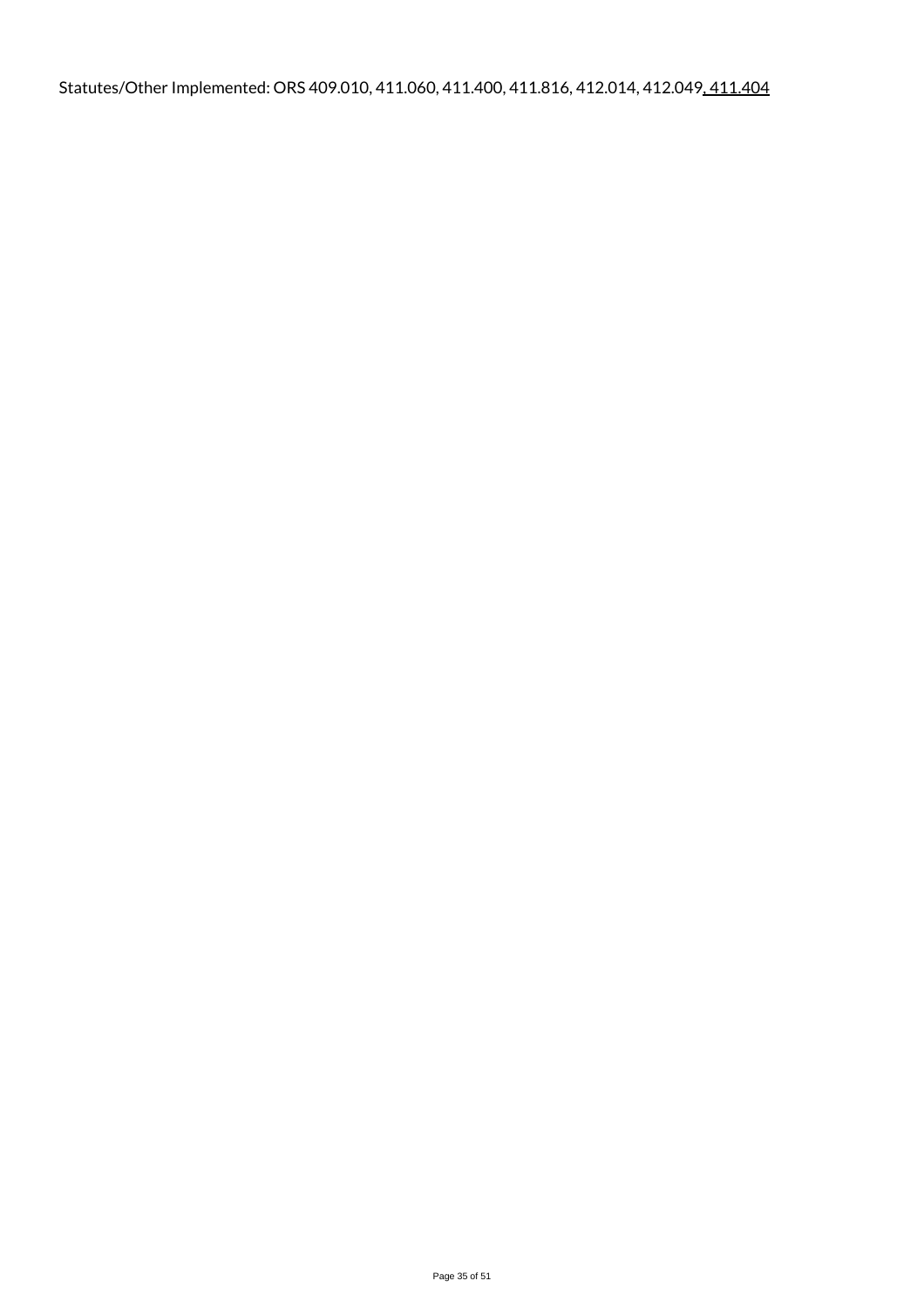#### NOTICE FILED DATE: 01/16/2018

RULE SUMMARY: OAR 461-160-0540 about determining income eligibility for individuals who live in the community for the QMB and OSIPM programs (except OSIPM-EPD) is being amended to state the policy on this topic for the QMB-DW and QMB-SMF programs, and make changes to indicate the rule strictly deals with income eligibility. These changes clarify and correct the rule.

CHANGES TO RULE:

461-160-0540

Determining FinancialIncome Eligibility and Benefits; QMB and OSIPM (except OSIPM-EPD) Living in the Community ¶

(1) This rule is used to determine financial income eligibility for QMB program clients and the OSIPM (except OSIPM-EPD) program clientand QMB programs for individuals who----

(a) Live in the community;¶

(b) Do not receive SSI; and¶

(c) Do not receive home and community-based care (see OAR 461-001-0030).¶

(2) In the OSIPM program, to determine eligibility for elientindividuals residing in a 24-hour mental health residential care setting, such as an adult foster home, residential treatment home, residential treatment facility, or a secure treatment facility, the amount of the service payment is added to the adjusted income standard defined in 461-155-0250. The sum of the service payment and the OSIPM program adjusted income standard must be greater than the elientindividual's adjusted income. If the sum of the service payment and the OSIPM program standard is less than the adjusted income, the  $e$  dientindividual is not eligible. $\P$ 

(3) For all other OSIPM program clients, they are eligibleindividuals who are covered under section (1) but not section (2) of this rule, an individual meets the income requirements if their adjusted income is less than the OSIPM program standard.¶

(34) In the QMB-BAS and QMB-DW programs, a client is eligible if his or n individual meets the income requirements if their adjusted income is equal to or less than the QMB program adjusted income standard.¶ (45) In the QMB-SMB and QMB-SMF programs, a client is eligible if his or n individual meets the income requirements if their adjusted income is less than the adjusted income standard.

Statutory/Other Authority: ORS 411.060, 411.070, 411.404, 411.706, ORS 409.050, 413.085, 414.685 Statutes/Other Implemented: ORS 411.060, 411.070, 411.404, 411.706, ORS 409.010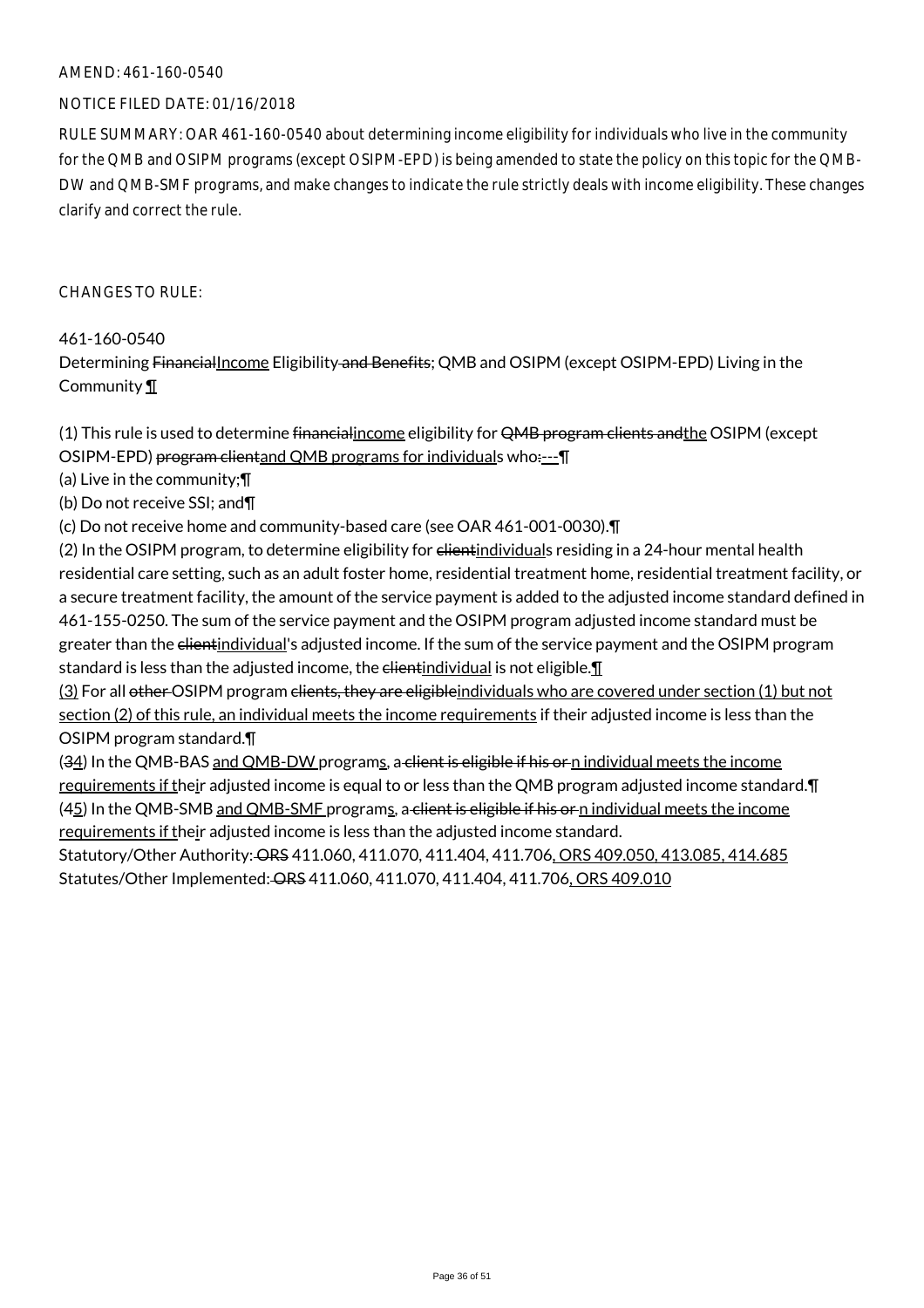#### NOTICE FILED DATE: 01/16/2018

RULE SUMMARY: OAR 461-160-0550 about income deductions for non-SSI OSIPM individuals in the community when there are no children in the household group is being amended to change the order of deductions, clarify how the deductions are applied when determining eligibility and financial group members, clarify to whom the rule applies, incorporate a new child support deduction for an ineligible spouse, and remove the \$85 earned income deduction for individuals who are blind. These changes align with federal policy and are more compatible with the Integrated Eligibility system.

#### CHANGES TO RULE:

#### 461-160-0550

Income Deductions; Non-SSI OSIP (except OSIP-EPD) and OSIPM (except OSIPM-EPD) in the Community When There Are No Children in the Household Group ¶

- (1) For purposes of this rule:¶
- (a) "CIneligible child" means an unmarried individual, living with a natural or adoptive parent, and is: [I]
- (A) Uindividual who is:¶

(A) Unmarried;¶

(B) Living with a natural or adoptive parent;¶

(C) Not considered a decision-maker in the household; ¶

(D) Not eligible to receive SSI or TANF benefits, and ¶

 $(E)$  Either under the age of 18; or  $\P$ 

 $(B)$  U under the age of 22 and attending full-time secondary, postsecondary, or vocational-technical training designed to prepare the individual for employment.¶

(b) "Ineligible spouse" means an individual spouse (see OAR 461-001-0000) who is not eligible to receive either SSI or TANF benefits.¶

(2) This rule is used to determincalculate adjusted income (see OAR 461-001-0000) for all individuals in the OSIP (except OSIP-EPD) and OSIPM (except OSIPM-EPD) programs who:¶

(a) Live in the community;¶

(b) Are not assumed eligible (see OAR 461-135-0010);¶

(c) Do not receive home and community-based care (see OAR 461-001-0030); and¶

```
(d) Do not have at least one ineligible child (see subsection (1)(a) of this rule) or child (see OAR 461-001-0000) in
the household group (see OAR 461-110-0210).¶
```
(3) For an individual described in section (2) of this rule who is married to a spouse (see OAR 461-001-0000) who is ineligible (see subpurposes of this rule, and for determining whether an ineligible spouse is included in the financial group (see OAR 461-115-0530), the countable (see OAR 461-001-0000) income of the ineligible spouse

is further reduced by the following:¶

(a) All child support paid by an ineligible spouse to any individual not in the household group.¶

(b) The Department deducts the amount of child support paid from unearned income first, and uses any remaining balance to reduce earned income.¶

(4) For an individual described in section (2) of this rule with no spouse (see OAR 461-001-0000) in the household group, the Department calculates the adjusted income of the individual under section (6) of this rule. If the individual's adjusted income is equal to or greater than the OSIPM adjusted income standard for a need group of

one under OAR 461-155-0250, the individual is not eligible for the OSIPM program.¶

(5) For an individual described in section (4)(b2) of this rule) with an ineligible spouse who is in the household group, the Department calculates the adjusted income of the individual under subsections  $(4)(a)$  through  $(4)(e_0)$  of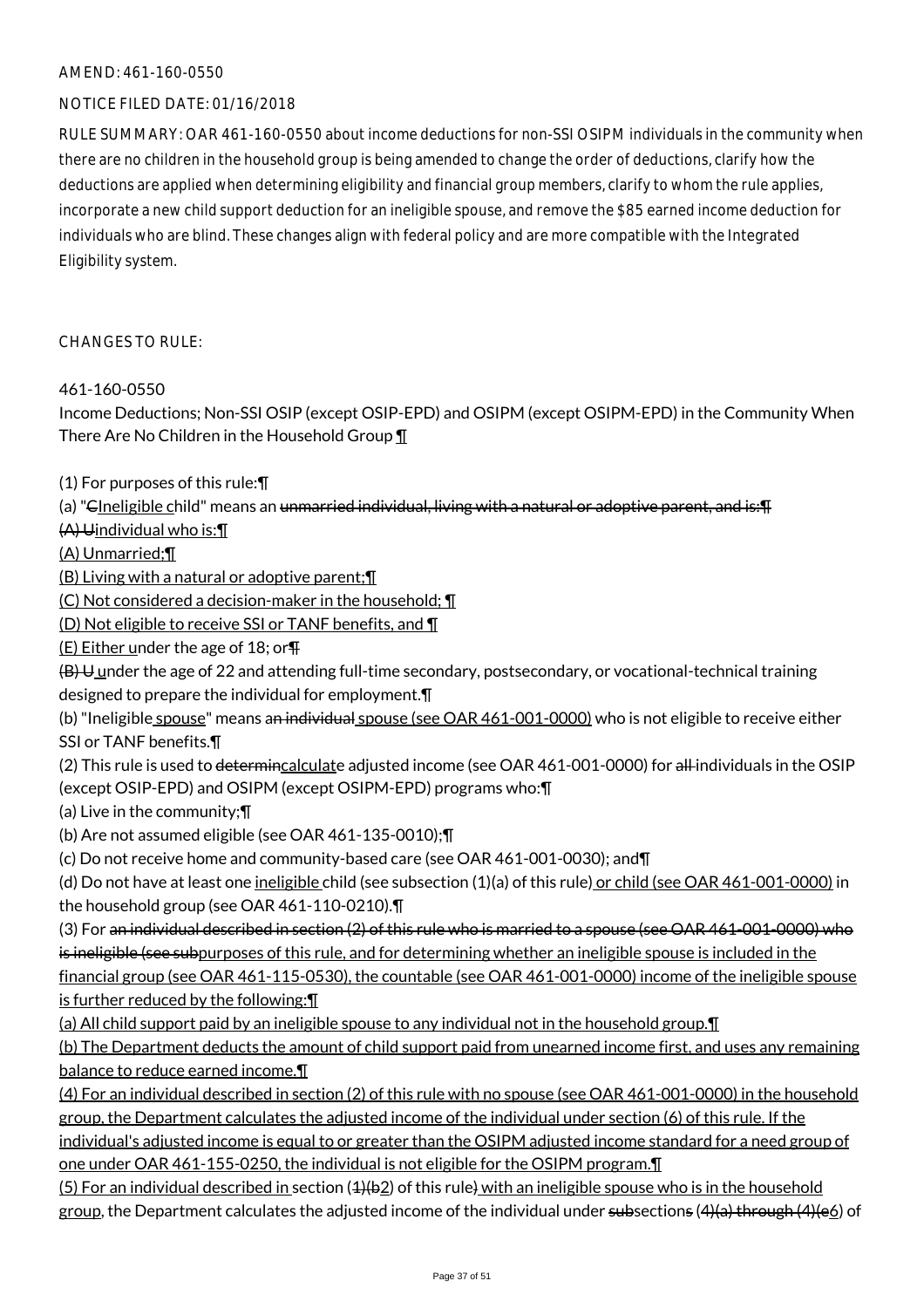this rule first.¶

(a) If the individual's adjusted income is equal to or greater than the OSIPM program adjusted income standard for a need group of one under OAR 461-155-0250, the individual is not eligible for the OSIPM program. T (4b) To determine adjusted income for If the individual's adjusted income is less than the OSIPM program adjusted income standard after completing the calculation referenced in subsection (a) of this section, and the ineligible spouse is in the individual's described infinancial group, the Department calculates the adjusted income of the financial group under sections (23) and (6) of this rule. $\P$ 

(c) If the individual's adjusted income is less than the OSIPM program adjusted income standard after completing the calculation referenced in subsection (a) of this section, and the ineligible spouse is not in the individual's financial group, the individual meets the income requirements for the OSIPM program.¶

(6) To determine adjusted income, deductions from the countable (see OAR 461-001-0000) income of the financial group (see OAR 461-110-0530) are made in the following order:¶

(a) One standard deduction of \$20 from unearned income.¶

(A) This deduction may be taken from earned income if the individual or financial group has less than \$20 in unearned income.¶

(B) This deduction does not apply to a benefit based on need that is totally or partially funded by the federal government or by a nongovernmental agency.¶

(b) One standard earned income deduction of: $\mathbf{F}$ 

(A) \$65 for OSIP-AD, OSIP-OAA, OSIPM-AD, and OSIPM-OAA clients who are not blind; or¶

(B) \$85 for OSIP-AB and OSIPM-AB clients who are blind \$65.¶

(c) An income deduction for documented ilmpairment-r Related wWork expenses or blind work eExpenses. I

(d) One half of the remaining earned income.¶

(e) Deductions under a plan for self-supportAn income deduction for documented Blind Work Expenses (see OAR 461-001-0000).¶

(f) Any earned income used to fulfill a plan for self-support approved by the Social Security Administration. Statutory/Other Authority: ORS 409.050, 410.070, 411.060, 411.070, 411.083, 411.404, 411.706, 413.085, 414.685

Statutes/Other Implemented: ORS 409.050, 410.070, 411.060, 411.070, 411.083, 411.404, 411.706, 413.085, 414.685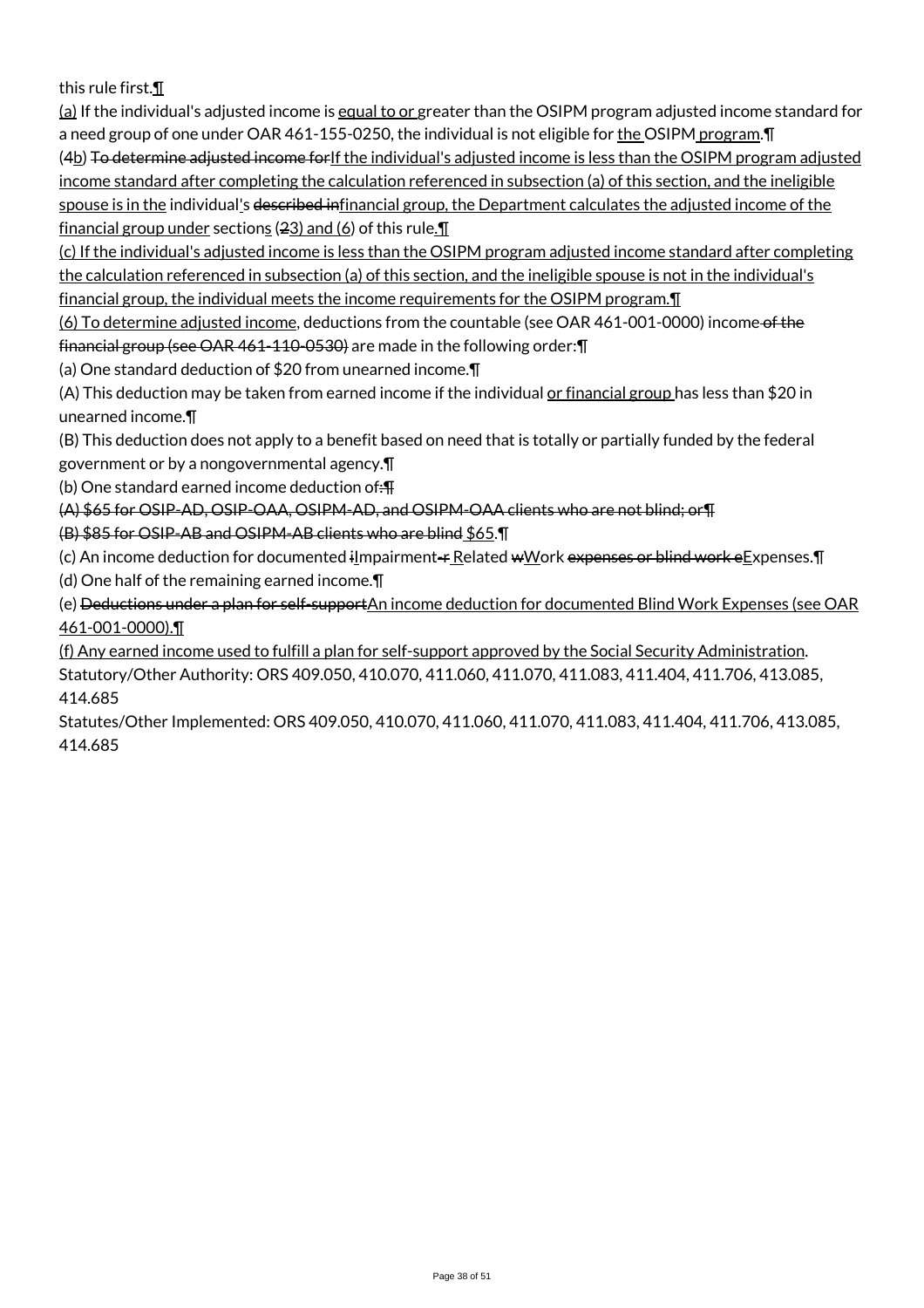#### NOTICE FILED DATE: 01/16/2018

RULE SUMMARY: OAR 461-160-0551 about income deductions for non-SSI OSIPM individuals in the community when there are children in the household group is being amended to change the order of deductions, clarify to whom the rule applies, clarify how deductions are applied when determining eligibility and financial group members, incorporate a new child support deduction for an ineligible spouse, and remove the \$85 earned income deduction for individuals who are blind. These changes align with federal policy and are more compatible with the Integrated Eligibility system.

#### CHANGES TO RULE:

#### 461-160-0551

Income Deductions; Non-SSI OSIP (except OSIP-EPD) and OSIPM (except OSIPM-EPD) in the Community When There Are Children in the Household Group ¶

(1) For purposes of this rule:¶

(a) "CIneligible child" means an unmarried individual, living with a natural or adoptive parent, and is:¶

(A) Under the age of 18; orindividual who is:¶

(A) Unmarried;¶

(B) Living with a natural or adoptive parent;¶

(C) Not considered a decision-maker in the household;¶

(D) Not eligible to receive SSI or TANF benefits; and¶

(BE) UEither under the age of 22 and temporarily absent from the household while 18; or under the age of 22 and

attending full-time secondary, postsecondary, or vocational-technical training designed to prepare the individual for employment.¶

(b) "Ineligible spouse" means an individual spouse (see OAR 461-001-0000) who is not eligible to receive either SSI or TANF benefits. \[

(2) This rule is used to determincalculate adjusted income (see OAR 461-001-0000) for an individuals in the OSIP (except OSIP-EPD) and OSIPM (except OSIPM-EPD) programs who:¶

(a meets the requirements of all of the following subsections:¶

(a) Either:¶

(A) The individual is considered a child under OAR 461-001-0000; or¶

(B) The individual is age 18 or older and has at least one ineligible child (see subsection (1)(a) of this rule) in the household group (see OAR 461-110-0210).¶

(b) Live in the community;  $\P$ 

(bc) AreIs not assumed eligible (see OAR 461-135-0010);.¶

(ed) Does not receive home and community-based care (see OAR 461-001-0030); and T

(d) Have at least one child (see subsection  $(1)(a)$  of this rule) in the household group (see.  $\P$ 

(3) For purposes of this rule, and for determining whether an individual's ineligible spouse is included in the

financial group (see OAR 461-115-0530), the countable (see OAR 461-001-0000) income of the ineligible spouse is further reduced by the following:¶

(a) All child support paid by an ineligible spouse to any individual who is not in the household group.¶

(b) The Department deducts the amount of child support paid from unearned income first, and uses any remaining balance to reduce earned income.¶

(4) For an individual described in section (2) of this rule who is 18 or older and does not have a spouse in the household group, the Department calculates the adjusted income of the individual under subsections (7)(b) to  $(7)(g)$  of this rule. If the individual's adjusted income is equal to or greater than the OSIPM program adjusted income standard for a need group of one under OAR 461-14055-0240)50, the individual is not eligible for the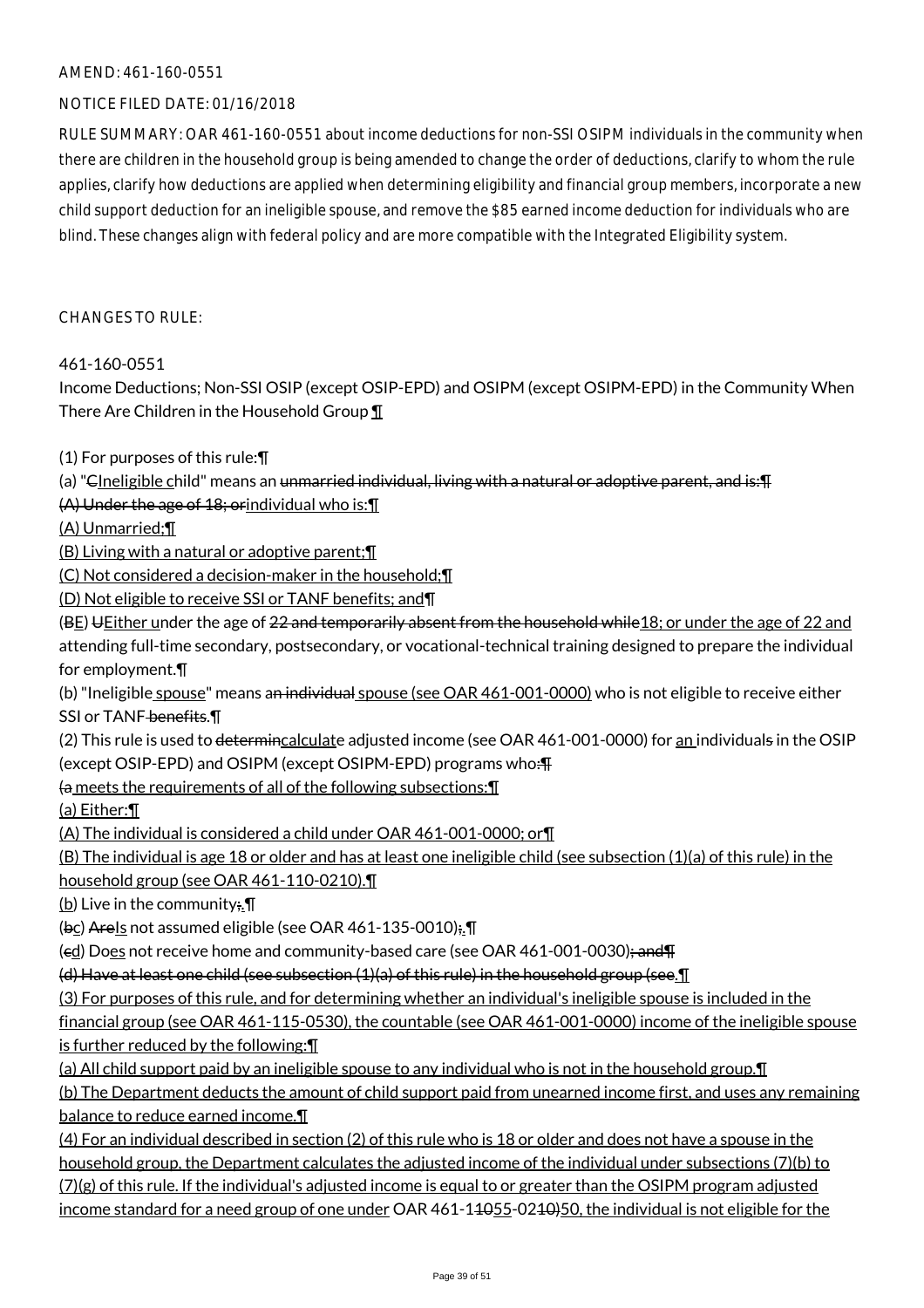### OSIPM program.¶

(35) For an individual described in section (2) of this rule who is married to a spouse (see OAR 461-001-0000) who is ineligible (see sub18 or older, and has a spouse in the household group who is receiving TANF or SSI benefits, the Department calculates the adjusted income of the financial group under subsections (7)(b) to (7)(g) of this rule. If the adjusted income of the financial group is equal to or greater than the OSIPM program adjusted income standard for a need group of two under OAR 461-155-0250, the individual is not eligible for the OSIPM program.¶

(6) For an individual described in section  $(4)(62)$  of this rule) who is 18 or older, with an ineligible spouse in the household group, the Department calculates the adjusted income of the individual under subsections (47)(b) t hrough (fo  $(7)(g)$  of this rule first. $\mathbb{I}$ 

(a) If the individual's adjusted income is equal to or greater than the OSIPM program adjusted income standard for a need group of one under OAR 461-155-0250 after completing the calculation referenced in section (6) of this rule, the individual is not eligible for OSIPM.¶

(4b) To determinelf the individual's adjusted income is less than the OSIPM program adjusted income for individuals describstandard for a need group of one under OAR 461-155-0250 after completing the calculation referenced in section (26) of this rule, deductions from the countable (see OAR 461-001-0000) income of the financial group (see OAR 461-110-0530) and the ineligible spouse is in the individual's financial group, the Department calculates the adjusted income of the financial group under sections (3) and (7) of this rule.¶ (c) If the individual's adjusted income is less than the OSIPM program adjusted income standard for a need group of one under OAR 461-155-0250 after completing the calculation referenced in section (6) of this rule, and the ineligible spouse is not in the individual's financial group, the individual meets the income requirements for the

#### OSIPM program.¶

(7) To determine adjusted income, deductions from countable (see OAR 461-001-0000) income are made in the following order:¶

(a) An allocation as described below:¶

(A) When an adult is applying, income is allocated (see paragraph (C) of this subsection) from an ineligible spouse included in the financial group to each ineligible child of the couple.¶

(B) When a child is applying:¶

(i) Income from ineligible parents is first allocated to each ineligible child in the household group. I

(ii) Second, the remaining income from subparagraph (i) of this paragraph is reduced as provided in subsections (b) througho (fg) of this section.¶

(iii) Third, the remaining income is reduced by the non-SSI OSIP and OSIPM adjusted income standard of the $\cdot$ - $\Pi$ (I) Couple if both parents live with the child; or¶

(II) Individual if only one ineligible parent lives with the child.¶

(iv) Fourth, the remainder is deemed equally to each child applicant in the household  $\frac{group.$ 

(v) The income deemed to the child is added to the other income of the child and deductions are taken as described in subsections (b) througho (fg) of this section to calculate the child's adjusted income. $\P$ 

(C) The maximum amount of each allocation under paragraphs (A) and (B) of this subsection is the difference between the couple and the individual SSI Standard. The allocation for paragraphs (A) and (B) of this subsection is reduced by the other countable income of each ineligible child. An allocation is taken from unearned income first, and any remaining allocation is then taken from earned income.¶

(b) One standard deduction of \$20 from unearned income.¶

(A) This deduction may be taken from earned income if the individual or financial group has less than \$20 in unearned income.¶

(B) This deduction does not apply to a benefit based on need that is totally or partially funded by the federal

government or by a nongovernmental agency.¶

(c) One standard earned income deduction of:¶

(A) \$65 for individuals in the OSIP-AD, OSIP-OAA, OSIPM-AD, and OSIPM-OAA programs; or¶

(B) \$85 for individuals in the OSIP-AB and OSIPM-AB programs \$65.¶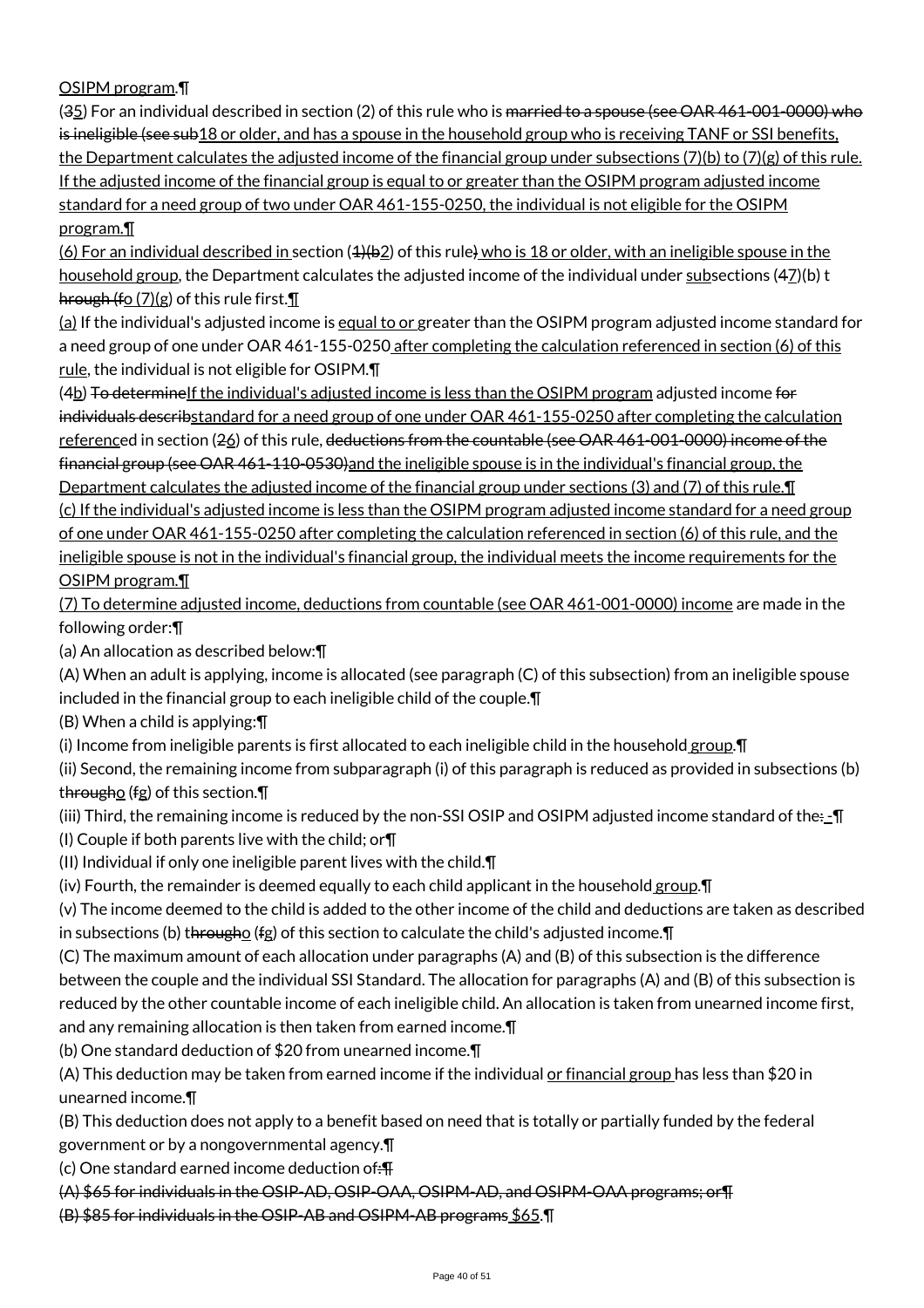(d) An income deduction for documented  $i$ *Impairment-* $r$  Related  $w$ *W*ork e*Expenses or blind work expenses(see* OAR 461-001-0000).¶

(e) One half of the remaining earned income.¶

(f) Deductions underAn income deduction for documented Blind Work Expenses (see OAR 461-001-0000).¶

(g) Any earned income used to fulfill a plan for self-support for individuals in the OSIP-AB, OSIP-AD, OSIPM-AB, and OSIPM-AD programsapproved by the Social Security Administration.

Statutory/Other Authority: ORS 409.050, 410.070, 411.060, 411.070, 411.083, 411.404, 411.706, 413.085, 414.685

Statutes/Other Implemented: ORS 409.0510, 410.070, 411.060, 411.070, 411.083, 411.404, 411.706, 413.085, 414.685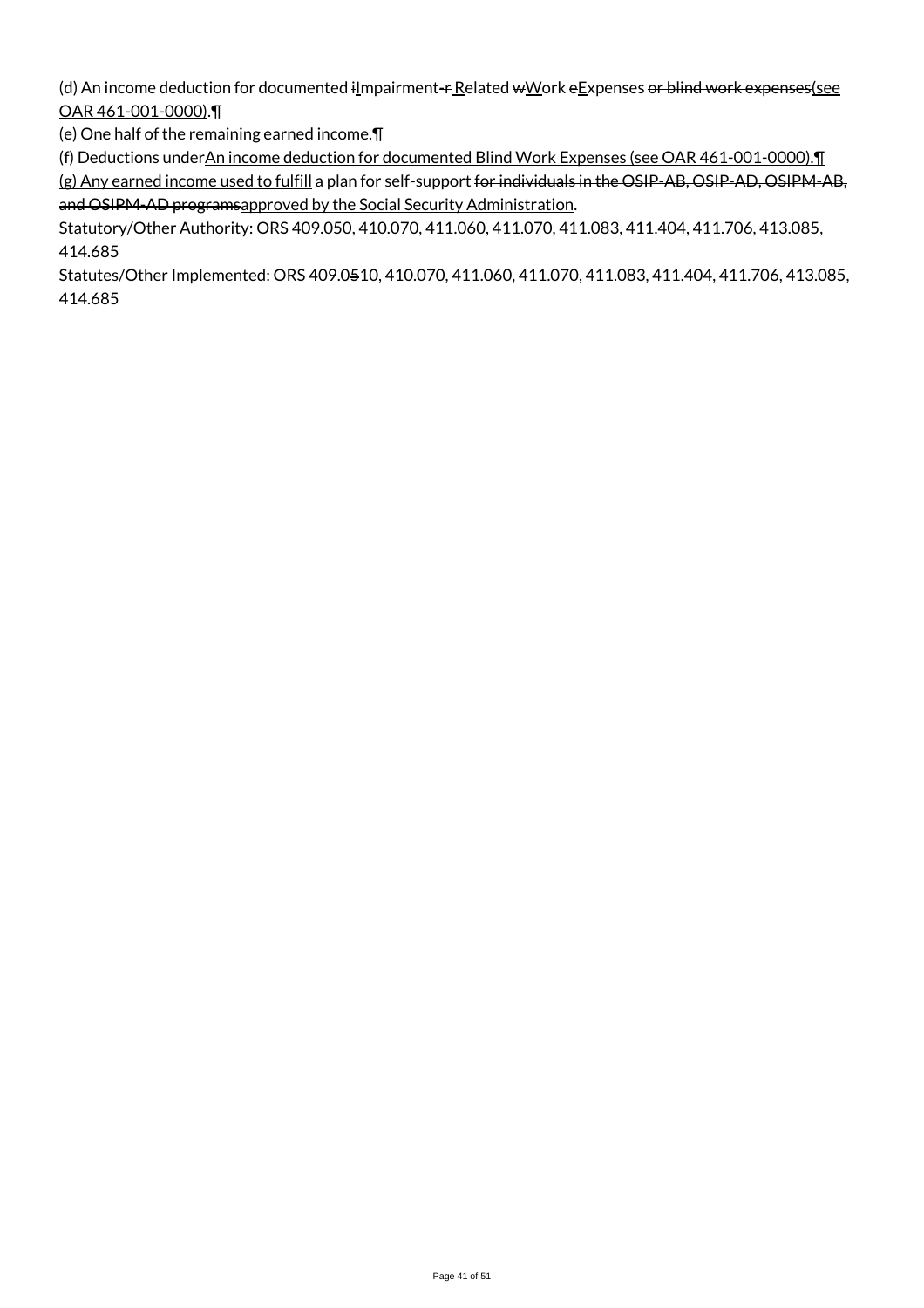#### NOTICE FILED DATE: 01/16/2018

RULE SUMMARY: OAR 461-160-0552 about income deductions in the QMB programs is being amended to change the order of deductions, incorporate a new child support deduction for a non-applying spouse, and remove the \$85 earned income deduction for blind individuals. These changes align with federal policy and are more compatible with the Integrated Eligibility system.

CHANGES TO RULE:

#### 461-160-0552

Income Deductions; Qualified Medicare Beneficiaries Programs ¶

(1) This rule is used to determine adjusted income (see OAR 461-001-0000) for the Qualified Medicare Beneficiaries programs: QMB-BAS and QMB-SMB (including SMF) programs.¶

(2) To determine adjusted income, deductions from the countable (see OAR 461-001-0000) income of the financial group (see OAR 461-110-0530) are made in the following order:¶

(a) All child support paid by a non-applying spouse (see OAR 461-001-0000) to any individual who does not live in the household.¶

(b) One standard deduction of \$20 from unearned income.¶

(A) This deduction may be taken from earned income if the findividualancial group has less than \$20 in unearned income.¶

(B) This deduction does not apply to in-kind support and maintenance.¶

(C) This deduction does not apply to a benefit based on need that is totally or partially funded by the federal

government or by a nongovernmental agency.¶

(b) One standard earned income deduction of:  $\text{F}$ 

(A) \$65 for an individual who is not blind; or¶

(B) \$85 for an individual who is blind \$65.¶

(c) An income deduction for documented ilmpairment-rRelated wWork eExpenses or blind work expenses for an individual under age 65(see OAR 461-001-0000).¶

(d) One half of the remaining earned income.¶

(e) Deductions under a plan for self-support for an individual less than the age of 65An income deduction for documented Blind Work Expenses (see OAR 461-001-0000).¶

(f) Any earned income used to fulfill a plan for self-support approved by the Social Security Administration. Statutory/Other Authority: ORS 409.050, 410.070, 411.060, 411.070, 411.404, 413.085, 414.685 Statutes/Other Implemented: ORS 409.0510, 410.070, 411.060, 411.070, 411.404, 413.085, 414.685, 414.839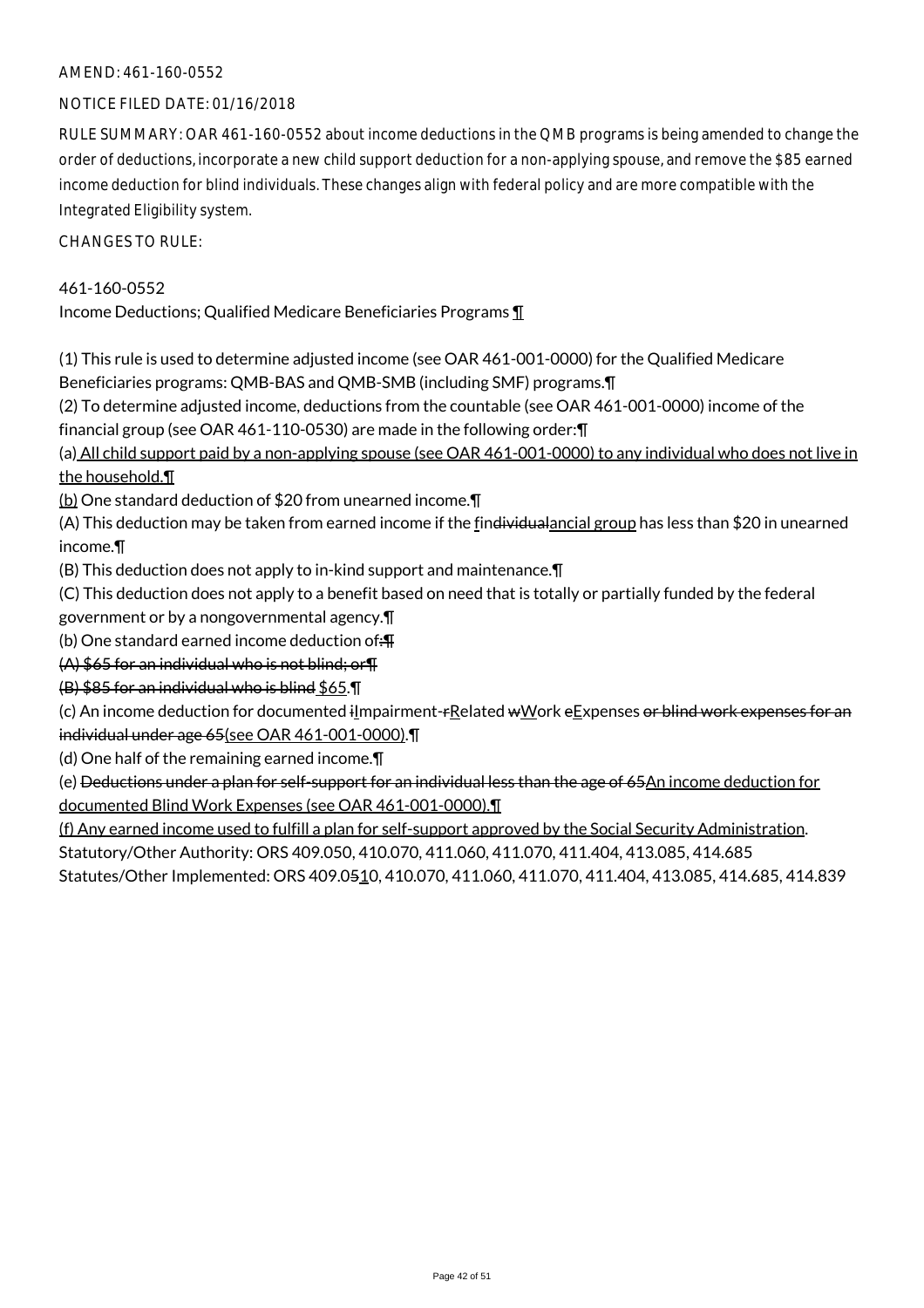#### NOTICE FILED DATE: 01/16/2018

RULE SUMMARY: OAR 461-160-0630 about the deduction for maintaining a home for long-term care clients is being amended to change the amount of the deduction from the OSIPM shelter standard of \$451 (which has been removed from rule) to the total of the client's housing costs plus the SNAP standard utility allowance. These changes clarify the rule and make it easier to apply.

CHANGES TO RULE:

### 461-160-0630

Deduction for Maintaining a Home; Long-TermNursing Facility Care Client \[

In the OSIP and OSIPM programs,  $a: \mathbb{T}$ 

 $(1)$  A single client in long-term carea nursing facility is eligible for a home maintenance deduction for up to six months if:¶

 $(4a)$  A physician has documented that the client is likely to return home within six months;  $\text{F}$ 

(2) The amount of the deduction is reasonable in relation to \$451; and¶

(3b) The Department determines that maintaining the home is an essential part of a plan for the client's relocation to a less restrictive living situation.¶

(2) The amount of the deduction is the total of the client's housing cost, including taxes and insurance, plus the

limited standard utility allowance for the SNAP program provided in OAR 461-160-0420.

Statutory/Other Authority: ORS 409.050, 411.060, 411.404, 413.085, 414.685

Statutes/Other Implemented: ORS 409.010, 411.060, 411.404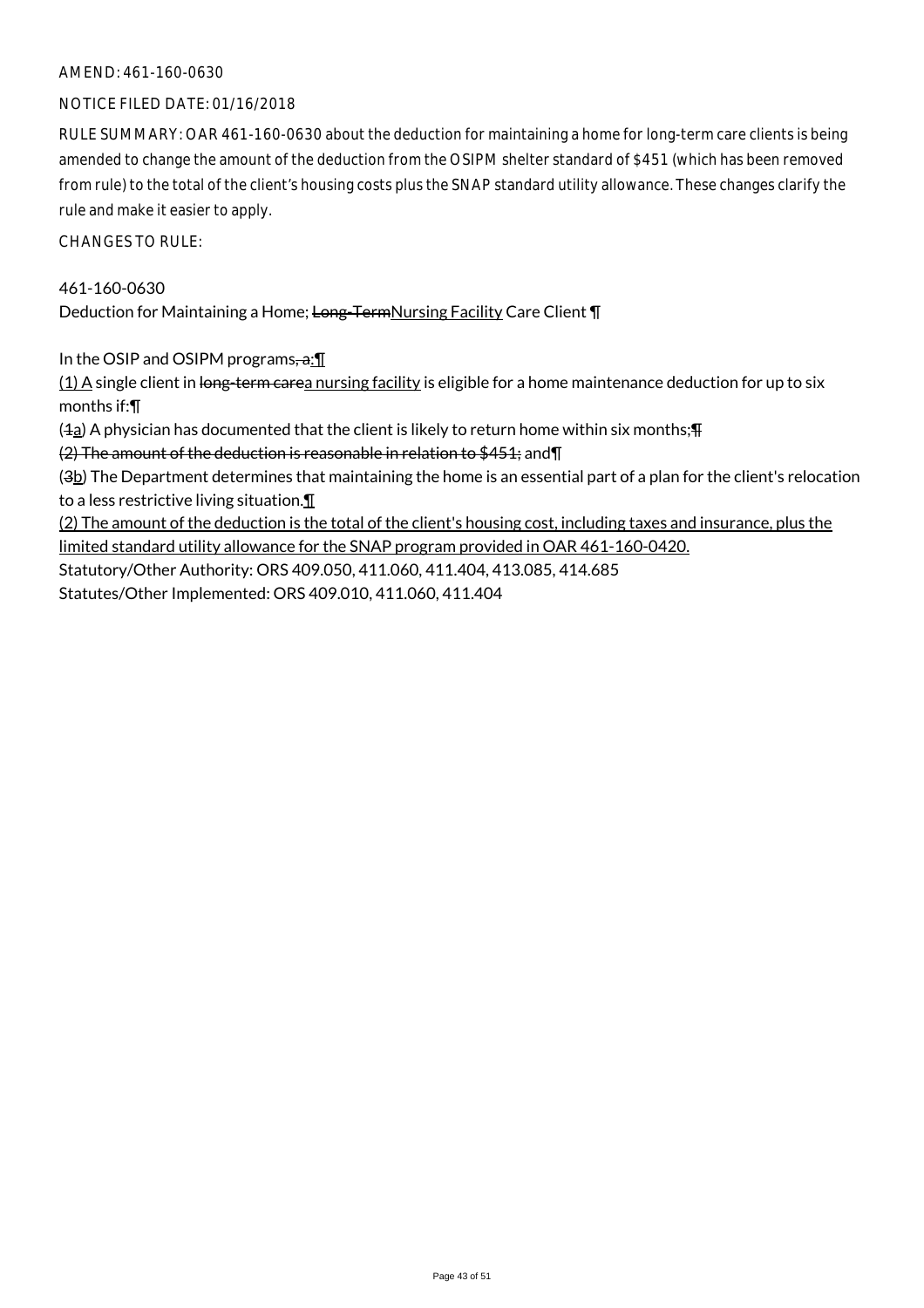#### NOTICE FILED DATE: 01/16/2018

RULE SUMMARY: OAR 461-160-0780 about determining adjusted income for the OSIPM-EPD program is being amended to remove the \$85 earned income deduction for individuals for are blind. This change aligns with federal policy and are more compatible with the Integrated Eligibility system.

CHANGES TO RULE:

### 461-160-0780

Determining Adjusted Income; OSIP-EPD and OSIPM-EPD ¶

Adjusted income for OSIP-EPD and OSIPM-EPD is determined as follows:¶

(1) All unearned income is excluded.¶

(2) FromStarting with countable (see OAR 461-001-0000) earned income, one standard income deduction of \$20 is dedusubtracted.¶

(3) One standard earned income deduction of  $$65, or $85$  for individuals whose disability is based on blindness, is dedu is then subtracted.¶

(4) The remainder is divided by two.¶

(5) Any costs allowed as employment and independence expenses, Impairment Related Work Expenses, or Blind Work Expenses as defined in OAR 461-001-0035 are deducted.¶

(6) The remainder is adjusted income.

Statutory/Other Authority: ORS 409.050, 411.060, 411.404, 411.706, 413.085, 414.6875

Statutes/Other Implemented: ORS 409.010, 411.060, 411.070, 411.404, 411.706, 413.085, 414.685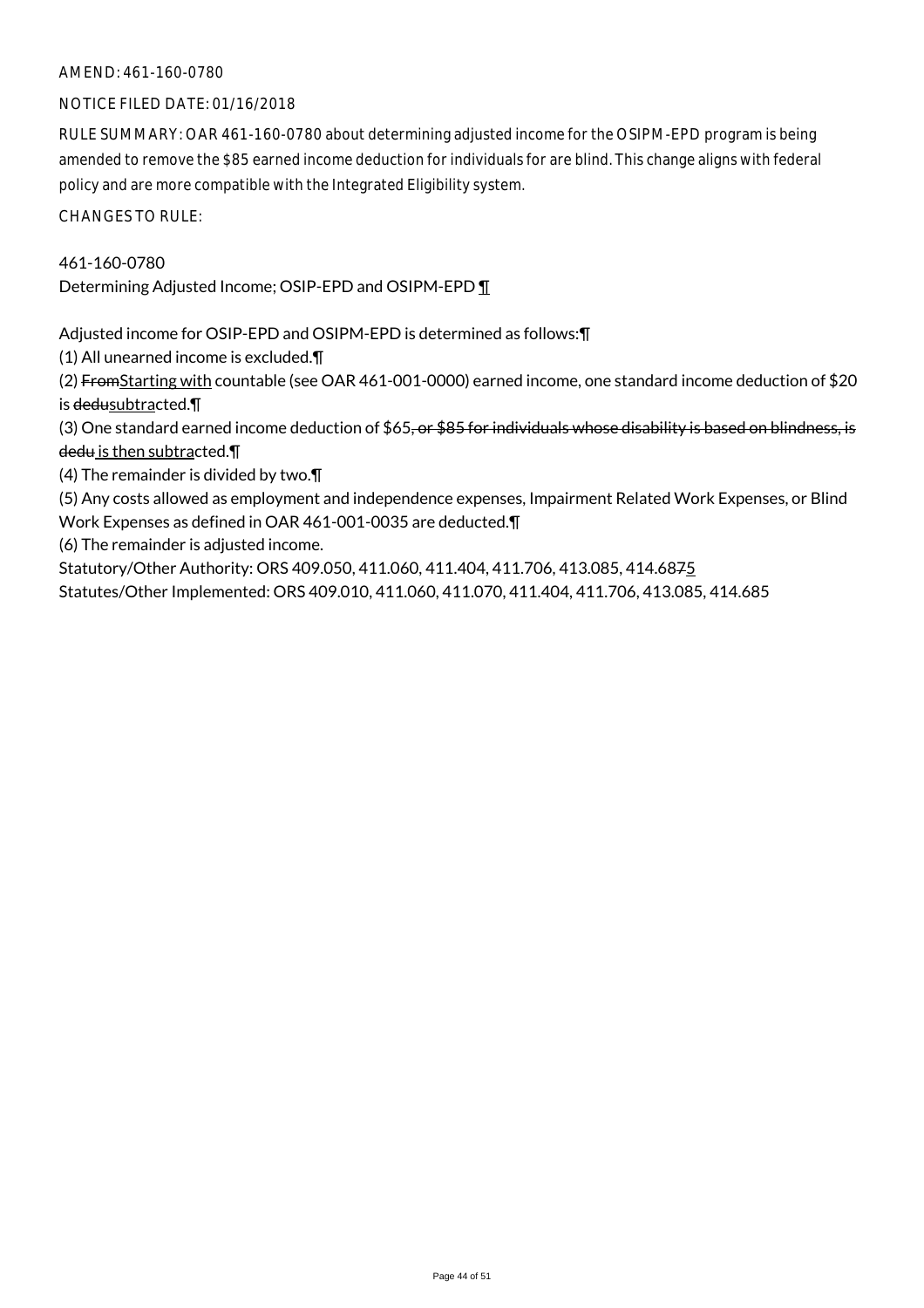#### NOTICE FILED DATE: 01/16/2018

RULE SUMMARY: OAR 461-170-0011 about changes that must be reported is being amended to specify that changes affecting benefit level must be reported in the In the GA, OSIP, OSIPM, and QMB programs. This rule is also being amended to require that changes to out-of-pocket medical costs and incarceration status be reported in APD medical programs. These changes make the rule consistent with amendments to OAR 461-135-0950 and OAR 461-160-0030. CHANGES TO RULE:

## 461-170-0011

### Changes That Must Be Reported ¶

- (1) A change in employment status is considered to occur as follows:¶
- (a) For a new job, the change occurs the first day of the new job.¶
- (b) For a job separation, the change occurs on the last day of employment.¶
- (2) A change in source of income is considered to occur as follows:¶
- (a) For earned income, the change occurs upon the receipt by the individual of the first paycheck from a new job or the first paycheck reflecting a new rate of pay.¶
- (b) For unearned income, the change occurs the day the individual receives the new or changed payment.¶
- (3) An individual must report, orally or in writing, the following changes:¶
- (a) In the ERDC program, an individual must report the following changes within 10 days of occurrence:¶
- (A) A change in child care provider.¶
- (B) A change in employment status.¶
- (C) A change in mailing address or residence.¶
- (D) A change in membership of the filing group (see OAR 461-110-0350).¶
- (E) A member of the filing group is discharged from the U.S. military and returning from active duty in a military war zone.¶
- (F) A change in income above the ERDC income limit as defined in OAR 461-155-0150(5)(b) that is expected to continue.¶
- (b) In the SNAP program:¶
- (A) An ABAWD residing in one of the SNAP time limit counties (see OAR 461-135-0520), who is employed and assigned to CRS or SRS, must report a change in work hours when work hours are below 20 hours per week. This change must be reported within 10 days of occurrence.¶
- (B) An individual assigned to CRS must report any of the following changes within 10 days of occurrence:¶
- (i) A change in earned income of more than \$100.¶
- (ii) A change in unearned income of more than \$50.¶
- (iii) A change in source of income.¶
- (iv) A change in membership of the filing group (see OAR 461-110-0370) and any resulting change in income.¶
- (v) A change in residence and the shelter costs in the new residence.¶
- (vi) A change in the legal obligation to pay child support.¶
- (vii) When the sum of cash on hand, stocks, bond, and money in a bank or savings institution account reaches or exceeds program resource limits.¶
- (viii) Acquisition or change in ownership of a non-excluded vehicle.¶
- (C) An individual assigned to SRS must report when the monthly income of the filing group exceeds the SNAP countable (see OAR 461-001-0000) income limit by the tenth day of the month following the month of occurrence.¶
- (D) An individual assigned to TBA is not required to report any changes.¶
- (c) For Employment Payments (see OAR 461-135-1270) and JPI (see OAR 461-135-1260), an individual must follow the same reporting requirements as a SNAP client assigned to CRS, SRS, or TBA reporting systems (see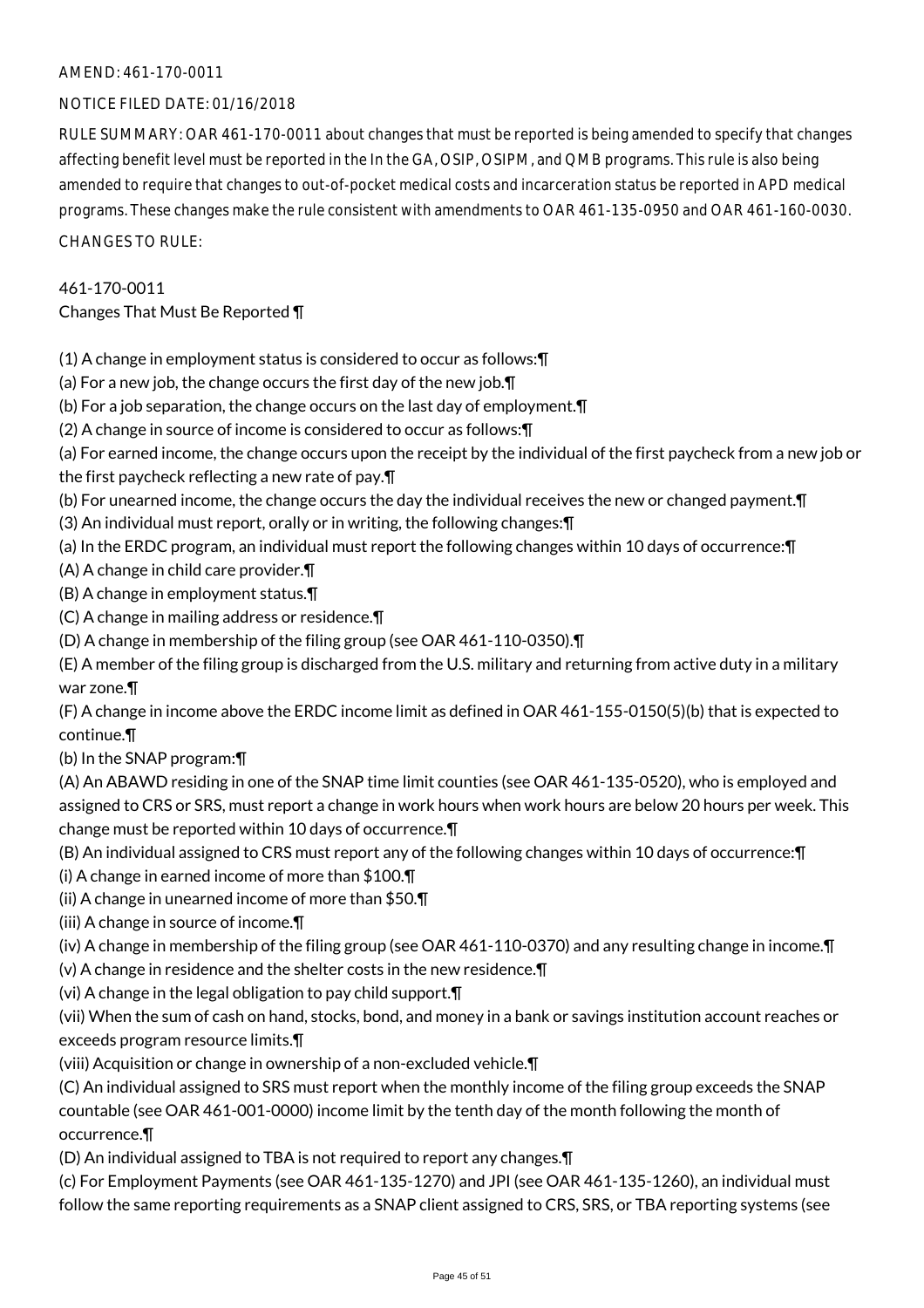### OAR 461-170-0010).¶

(d) In the GA, OSIP, OSIPM, and QMB programs, an individual must report all changes that may affect eligibility (see OAR 461-001-0000) or benefit level within 10 days of occurrence, including any of the following changes: [

(A) A change in employment status.¶

(B) A change in health care coverage.¶

(C) A change in membership of the household group (see OAR 461-110-0210).¶

(D) A change in marital status.¶

(E) A change in residence.¶

(F) Except for QMB-BAS, QMB-SMB, and QMB-SMF, a change in resources.¶

(G) A change in source or amount of income.¶

(H) Except for the QMB programs, out-of-pocket medical expenses.¶

(I) For inmates whose medical benefits have been suspended (see OAR 461-135-0950), a change in incarceration status.¶

(e) In the REF, SFPSS, and TANF programs, an individual assigned to CRS must report any of the following changes within 10 days of occurrence:¶

(A) Acquisition or change in ownership of a non-excluded vehicle.¶

(B) A change in earned income more than \$100.¶

(C) Employment separation.¶

(D) A change in membership of the household group.¶

(E) A change in marital status or other changes in membership of the filing group.¶

(F) A change in mailing address or residence.¶

(G) A change in pregnancy status of any member of the filing group.¶

(H) A change in source of income.¶

(I) A change in unearned income more than \$50.¶

(J) A change in who pays the shelter costs if the costs will be paid by a non-custodial parent.¶

(K) Sale or receipt of a resource that causes total resources to exceed program resource limits.¶

(f) In the REFM program, an individual must report the following changes within 10 days of occurrence:¶

(A) A change in membership of the household group.¶

(B) A change in residence.¶

(C) A change in pregnancy status of any member of the filing group.

Statutory/Other Authority: ORS 329A.500, 409.050, 411.060, 411.070, 411.404, 411.706, 411.816, 412.014, 412.049, 413.085, 414.685

Statutes/Other Implemented: ORS 329A.500, 409.010, 409.050, 411.060, 411.070, 411.081, 411.404, 411.704, 411.706, 411.816, 411.825, 411.837, 412.014, 412.049, 413.085, 414.685, 414.826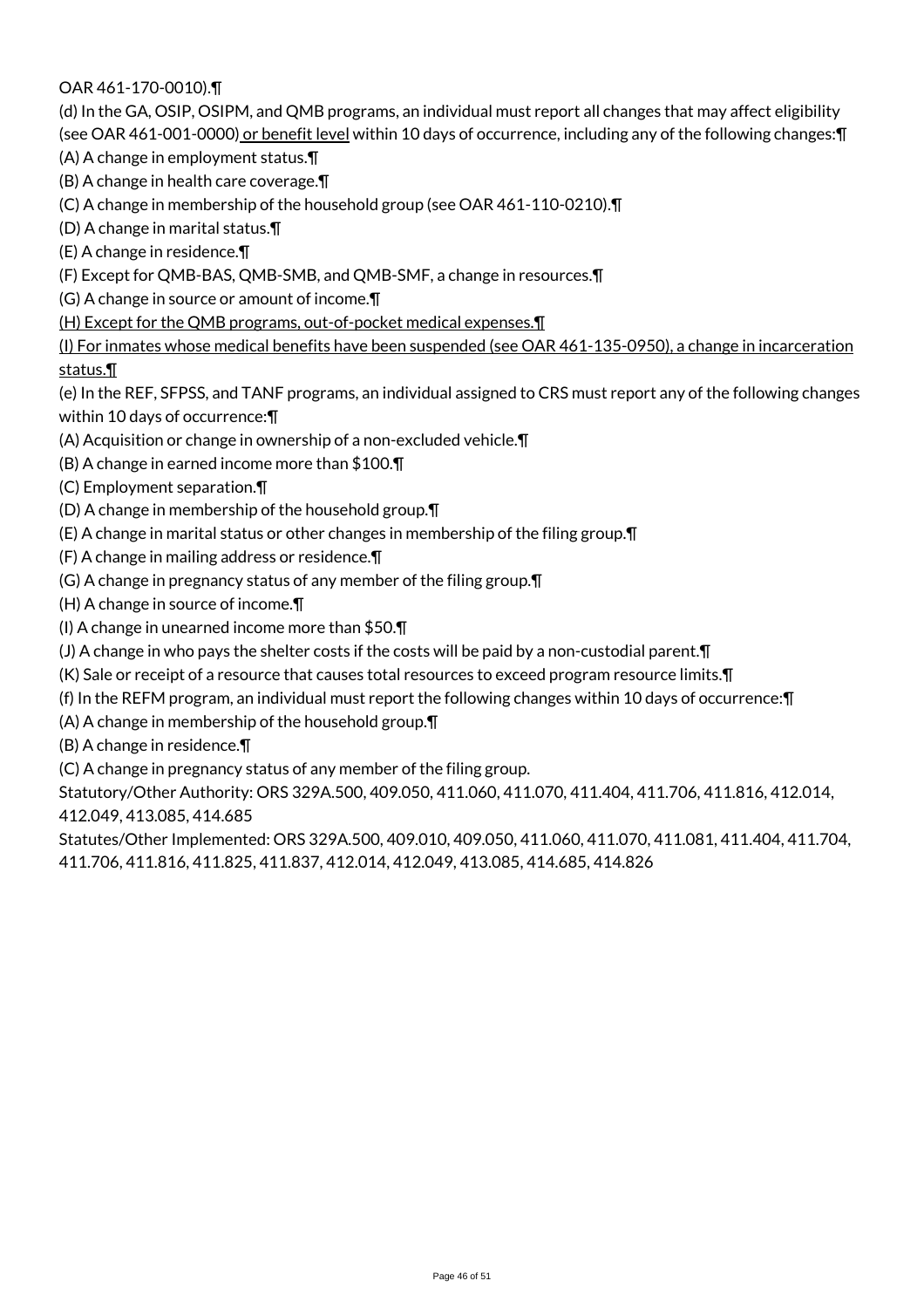#### NOTICE FILED DATE: 01/16/2018

RULE SUMMARY: OAR 461-175-0230 about notices sent to APD medical clients is being amended make permanent a temporary rule change stating that a continuing benefit decision notice is issued for liability increases (instead of a timely notice) when the increase is due to mass changes such as COLA increases. This amendment allows the Department to process mass changes at the end of a month. This rule is also being amended to cross-reference exceptions that apply under OAR 461-175-0300, clarifying the rule.

 $CHANGFS TO RIIF$ 

461-175-0230

Notice Situation; Nonstandard Living Situations ¶

#### (1) In the SNAP program:¶

(a) A timely continuing benefit decision notice (see OAR 461-001-0000) is sent to terminate, suspend, or reduce benefits if the notice occurs as a result of any of the following situations:¶

(A) A client has been admitted or committed to an institution.¶

(B) A client has been placed in foster care, skilled nursing care, intermediate care, or long term hospitalization.¶

(C) A client is placed in official custody or a correctional facility.¶

(D) A client enters a drug or alcohol residential treatment facility.¶

(E) A client leaves a drug or alcohol residential treatment facility without reapplying for SNAP benefits.¶

(b) No decision notice (see OAR 461-001-0000) is required if the Department determines that a resident of a group living (see OAR 461-001-0015) facility or a drug or alcohol treatment center is ineligible as a result of one of the following actions taken against the center or facility:¶

(A) Disqualification by Food and Nutrition Services (FNS) as an authorized representative.¶

(B) Loss of certification with the Department.¶

(c) A resident of a facility that is disqualified or loses its certification as described in subsection (b) of this section may still qualify for SNAP benefits through a separate application.¶

(2) Except as provided in section (3) of this rule, for all programs except the SNAP program, a basic decision notice (see OAR 461-001-0000) is sent to terminate, suspend, or reduce benefits in each of the following situations:¶ (a) The client has been admitted or committed to an institution, or the client loses Medicaid eligibility while in the institution.¶

(b) The client has been placed in skilled nursing care, intermediate care, or long-term hospitalization.¶

(c) The client is placed in official custody or a correctional facility.¶

(3) IExcept as provided in OAR 461-175-0300, in the OSIPM program, a client receiving home and communitybased care (see OAR 461-001-0030) or long term care services is sent:-

(a) A timely continuing benefit decision notice in each of the following situations:¶

(A) A reduction or closure of services occurs as the result of a process of reevaluating both the functional

impairment levels of a client and the requirements of a client for assistance in performing activities of daily living.¶ (B) Services are closing because the client has not paid the client liability.¶

(C) The client receives benefits in the OSIP-IC or OSIPM-IC program, and benefits will end under OAR 411-030- 0100.¶

(D) There is a change in special needs as described in OAR 461-180-0040.¶

(E) WExcept as provided in subsection (b) of this section, when there is an increase in the client liability as described in OAR 461-160-0610 and OAR 461-160-0620¶

(b) A continuing benefit decision notice (see OAR 461-001-0000) when there is an increase in a client liability as a result of any of the following:¶

(A) A cost-of-living adjustment (COLA).¶

(B) A mass change under a program operated by a federal agency.¶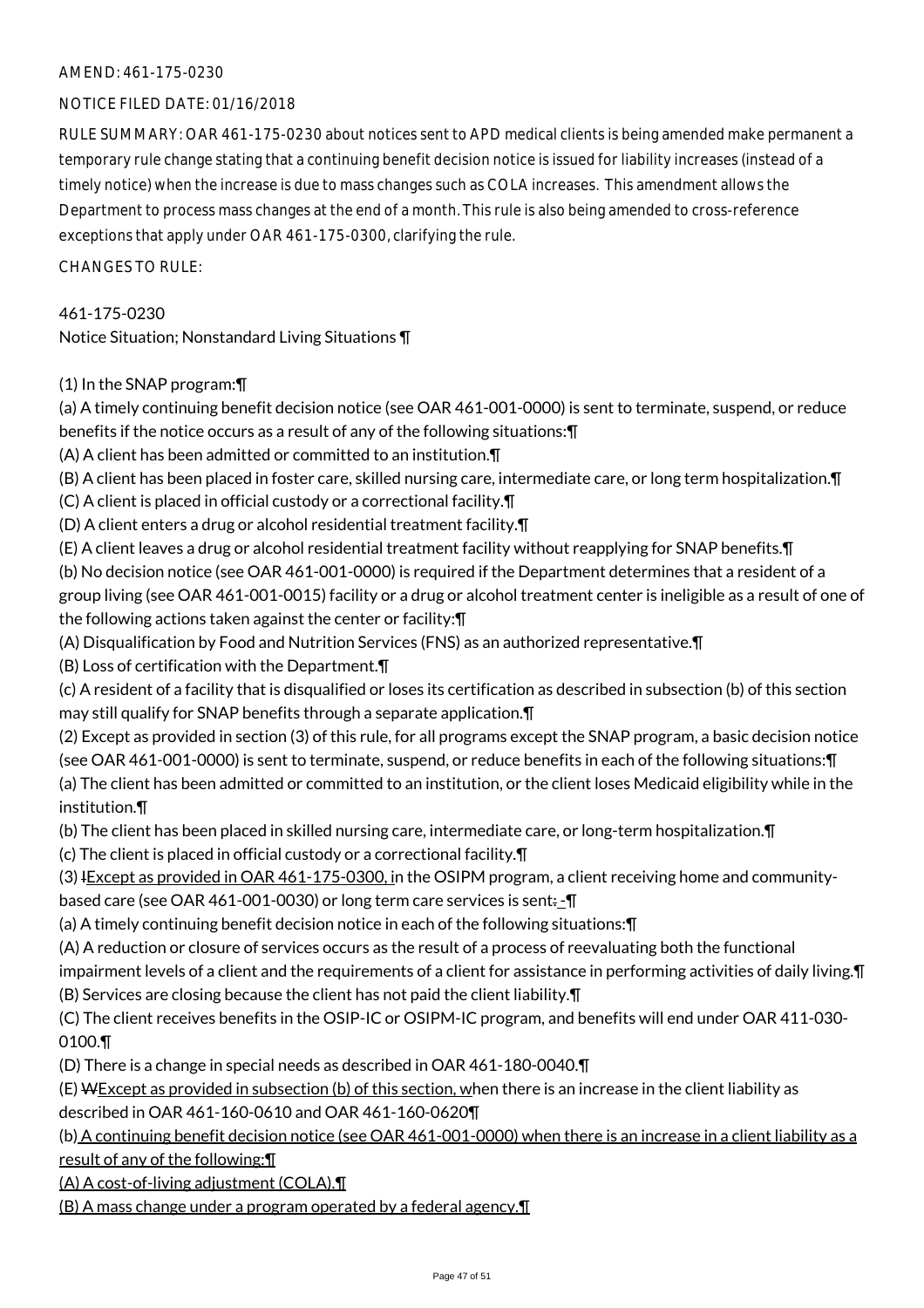(C) A mass change to payments in a program operated by the Department. ¶

(c) A basic decision notice when there is a decrease in the client liability.

Statutory/Other Authority: ORS 329A.500, 409.050, 411.060, 411.101, 411.404, 411.816, 412.014, 412.049, 413.085, 414.685

Statutes/Other Implemented: ORS 411.060, 411.085, 411.095, 411.099, 411.101, 411.103, 411.816, 412.014, 412.049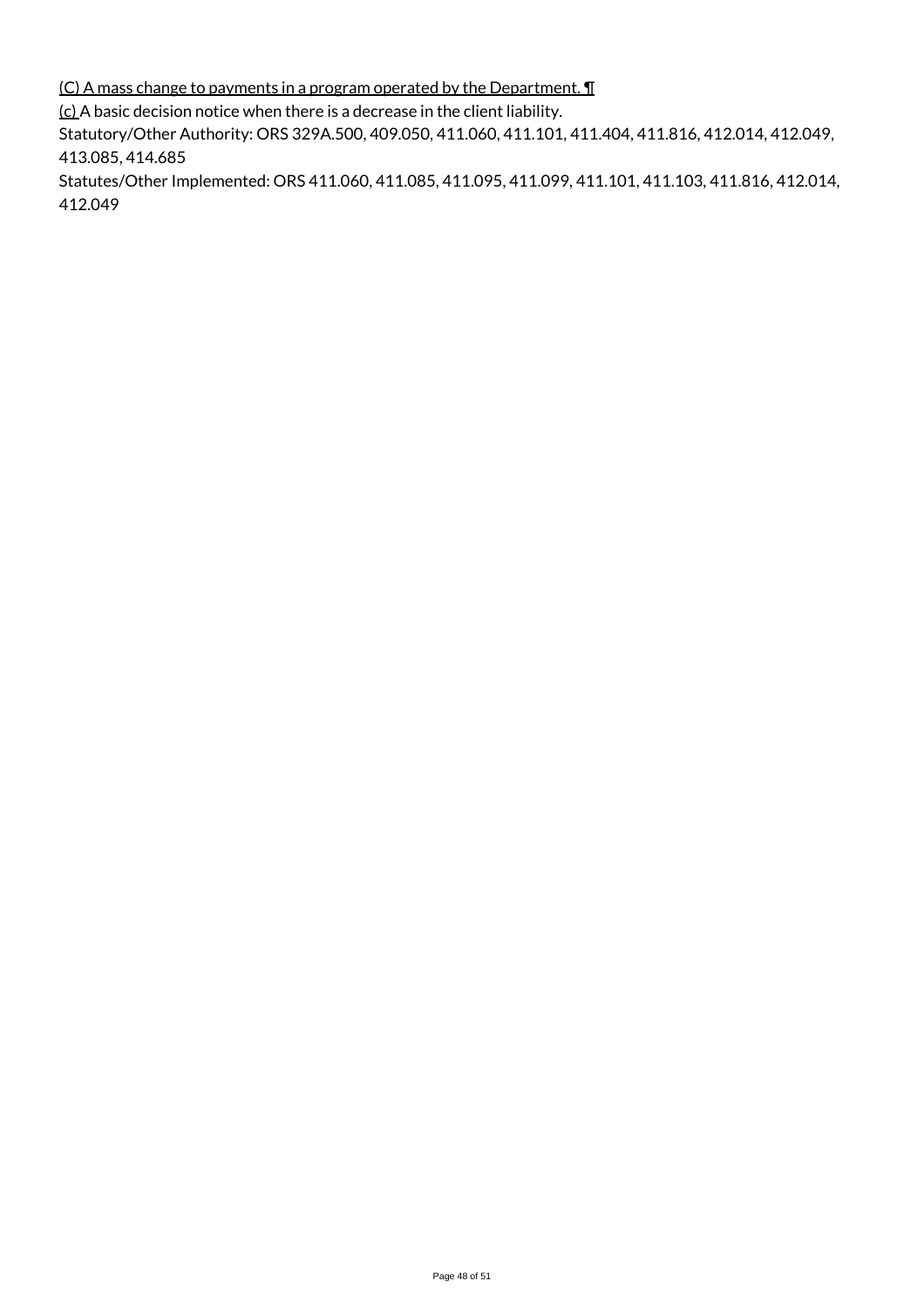#### NOTICE FILED DATE: 01/16/2018

RULE SUMMARY: OAR 461-175-0300 about subsequent notices is being amended to establish that the Department sends a basic decision notice rather than a continuing benefit notice when a prior notice has been sent to notify an individual that a one-time allowable deduction is applied to reduce a liability amount and the client liability returns to the previous liability amount for the following month. This rule is also being amended to clarify its references to liability amounts and one-time deductions. These changes support current practices.

CHANGES TO RULE:

### 461-175-0300 Notice Situation; Prior Notice ¶

(1) Except as provided in section (5) of this rule, when benefits in any Department program except a medical program and the SNAP program will end or be reduced after a specific period of time, the Department may issue a decision notice (see OAR 461-001-0000) informing the benefit group (see OAR 461-110-0750) of the date benefits will end or be reduced, and no further decision notice is required.¶

(2) Except as provided in section (5) of this rule, in any Department program except a medical program and the SNAP program, if the benefit group was informed in writing when the benefits began that the benefit group would receive benefits only for a specific period of time a basic decision notice (see OAR 461-001-0000) may be used to:--¶

(a) Deny an application to start or continue benefits after the completion of a certification period (see OAR 461- 001-0000) or to approve benefits at a level lower than the prior certification period.¶

(b) Indicate that benefits have been ended or reduced when no timely application is submitted.¶

(3) A basic decision notice is used when a special need allowance granted for a specific period of time is removed at the end of the specified period and the benefit group was informed of this in writing when the allowance began. A timely continuing benefit decision notice (see OAR 461-001-0000) is required if stopping the special need allowance results in benefit closure.¶

(4) In the JOBS Plus program, a basic decision notice is used if $:=\mathbb{T}$ 

(a) An employer submits a wage reimbursement billing and the Department calculates a supplement (see OAR 461-190-0416 about supplements);¶

(b) The benefit group received a timely continuing benefit decision notice that the method of payment would be changed from cash to employer-paid wages; and¶

(c) The notice specified the period of time that benefits would be diverted.¶

(5) No additional decision notice is required when:¶

(a) Notwithstanding OAR 461-115-0010(6), when a benefit group submits an application for a program from which they currently are receiving benefits.¶

(b) In the OSIPM program:¶

(A) A client's liability returns to the previous higher levelliability amount after the Department sent the client a continuing benefit basic decision notice for a decrease in the client liability due to an one-time allowable deduction and that notice also specified when the deduction no longer would apply causing the client liability to return to the previous higher levelliability amount; or

(B) A client's benefits are being closed or reduced and the Department sent the client a basic decision notice of eligibility and a simultaneous continuing benefit decision notice because the client's circumstances changed between the date of the client's application and the date of the Department's eligibility decision and the change caused the client's benefits to be reduced or closed.¶

(c) In the ERDC program when a filing group (see OAR 461-110-0310 and 461-110-0350) is receiving priority processing (see OAR 461-170-0150(2)) but does not return postponed verification to the Department by the last day of the month in which the application period ends (see OAR 461-115-0190).¶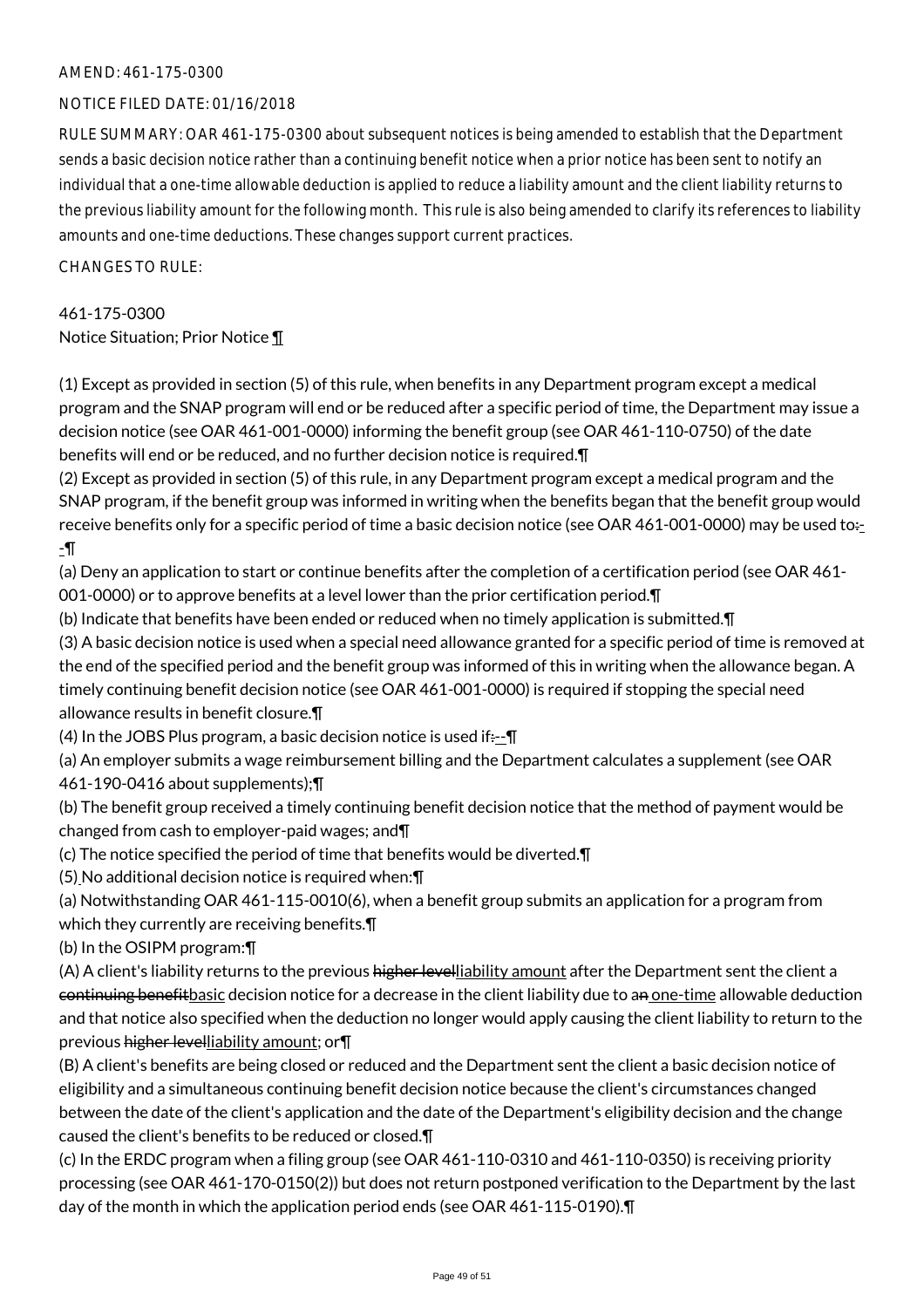(d) A decision notice that included the eligibility begin and end dates for the three consecutive months of Employment Payments (see OAR 461-001-0025 and 461-135-1270) was given and the three month eligibility period ends.¶

(e) A decision notice that informed the JPI benefit group in writing, when their benefits began, that they would receive JPI (see OAR 461-135-1260) benefits only for a specific period of time.¶

(f) A decision notice that included the eligibility begin and end dates was given for the reduced ERDC copay described in OAR 461-155-0150(13) and the three-month eligibility period ends.¶

(g) A decision notice that included the eligibility begin and end dates was given for TA-DVS program benefits and the 90-day eligibility period ends.¶

(6) In the SNAP program:¶

(a) A basic decision notice is used to close benefits if the benefit group was informed in writing, when their benefits began, that they would receive benefits only for a specific period of time.¶

(b) No decision notice is required if the client is provided a decision notice at the time of application or redetermination that $:= \P$ 

(A) The allotment of the benefit group would vary from month to month and listed the anticipated changes;¶ (B) In the case the client applied at the same time for both cash assistance and SNAP benefits, the SNAP benefits would be reduced or closed upon approval of the cash assistance; or¶

(C) In the case of a benefit group receiving benefits under expedited services with postponed verification:¶ (i) The expedited services benefits would close if the Department did not receive the postponed verification within the timeframe established under OAR 461-115-0690.¶

(ii) The expedited services benefits may be adjusted beyond the timeframe established under OAR 461-115-0690 based on the verified information provided to the Department without further notice.

Statutory/Other Authority: ORS 183.417, 411.060, 411.070, 411.117, 411.404, 411.706, 411.816, 412.006, 412.014, 412.049, 414.231, 414.826

Statutes/Other Implemented: ORS 183.417, 411.060, 411.070, 411.117, 411.404, 411.706, 411.816, 412.006, 412.014, 412.049, 414.231, 414.826